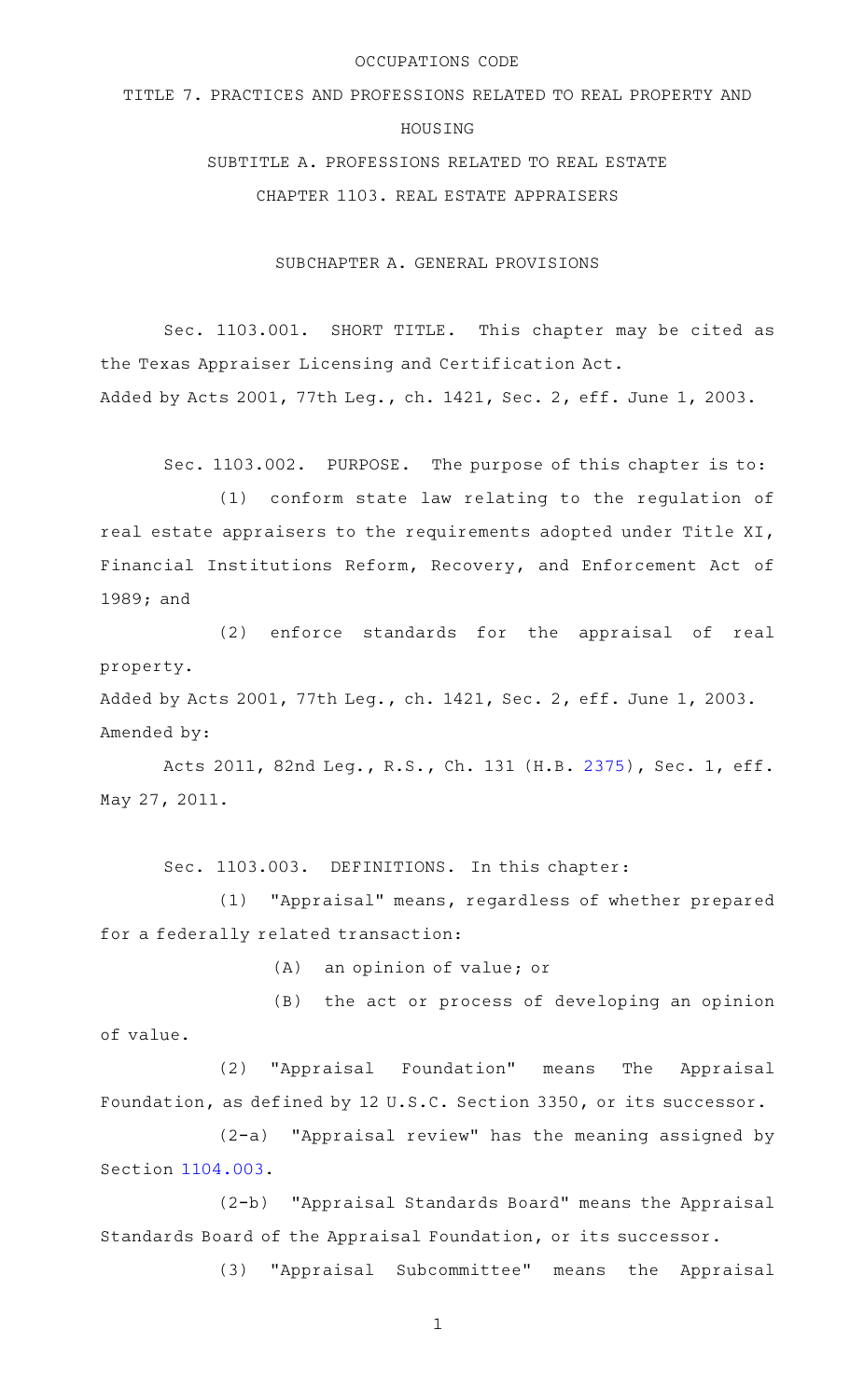Subcommittee of the Federal Financial Institutions Examination Council, or its successor.

(4) "Appraiser Qualifications Board" means the Appraiser Qualifications Board of the Appraisal Foundation, or its successor.

(4-a) "Appraiser trainee" means an appraiser trainee licensed under this chapter.

(4-b) "Automated valuation model" means an automated system used to derive the value of real property through publicly available property records and various analytic methodologies, including comparable sales prices, home characteristics, and historical home price appreciations.

(5) "Board" means the Texas Appraiser Licensing and Certification Board.

(5-a) "Certified appraiser" means a person who is certified under this chapter to practice as a certified general or certified residential appraiser.

(6)AA"Commissioner" means the commissioner of the Texas Appraiser Licensing and Certification Board.

(6-a) "Federally related transaction" means a real estate-related transaction that:

 $(A)$  requires the services of an appraiser; and

(B) is engaged in, contracted for, or regulated by a federal financial institution regulatory agency.

(6-b) "Federal financial institution regulatory agency" means:

(A) the Board of Governors of the Federal Reserve

System;

(B) the Federal Deposit Insurance Corporation;

(C) the Office of the Comptroller of the

Currency;

(D) the Consumer Financial Protection Bureau;

(E) the National Credit Union Administration; or

 $(F)$  the successors of any of those agencies.

(6-c)AA"Federally regulated financial institution" means:

(A) a depository institution as defined by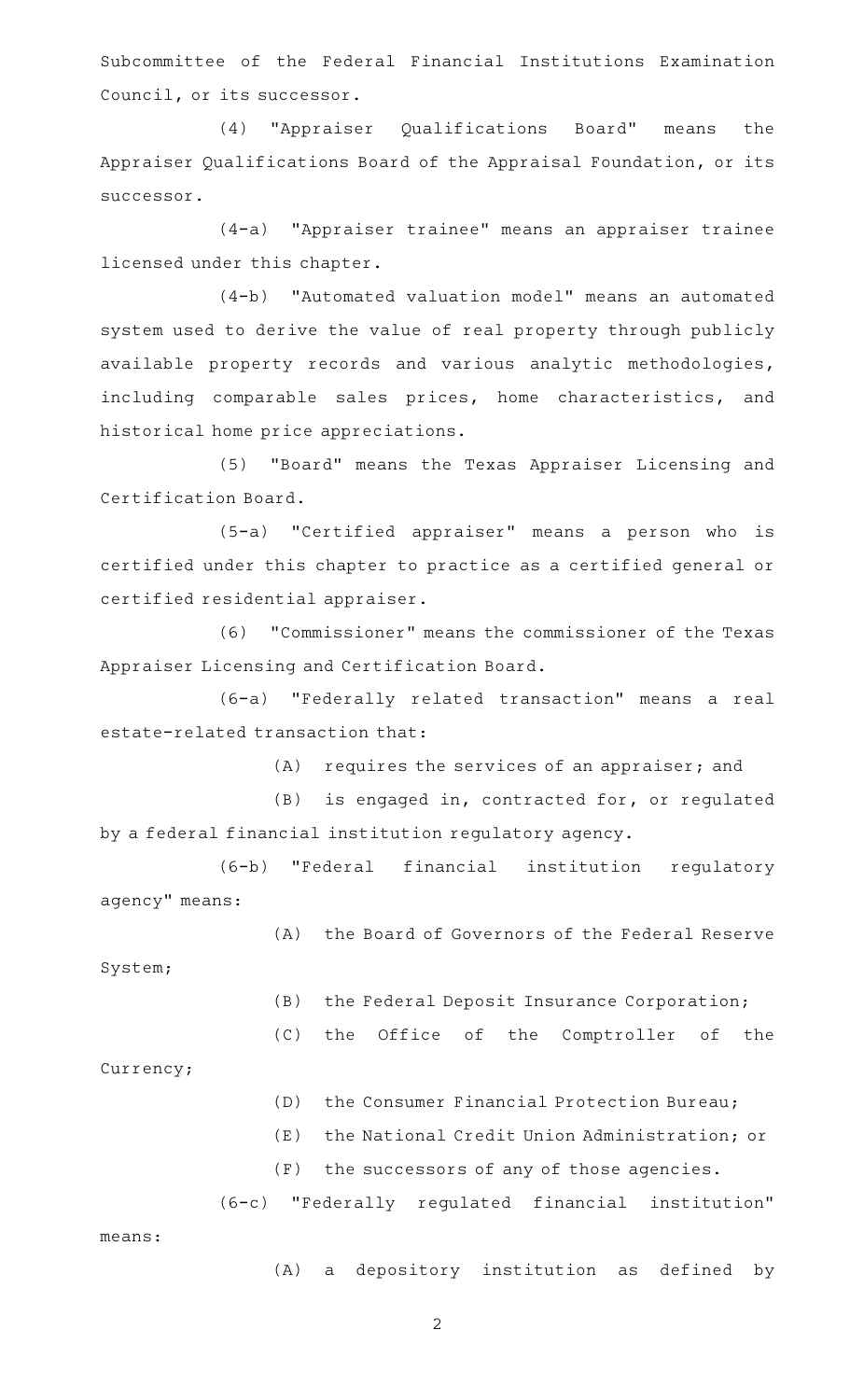Section 3, Federal Deposit Insurance Act (12 U.S.C. Section 1813) or a subsidiary of a depository institution; or

(B) a federal credit union or a state credit union as defined by Section 101, Federal Credit Union Act (12 U.S.C. Section 1752), a subsidiary of a credit union, or a credit union service organization.

(7) "Licensed appraiser" means a person who is licensed under this chapter to practice as a residential real estate appraiser.

 $(7-a)$  "Non-bank financial institution" means:

(A) a residential mortgage loan company licensed under Chapter [156](http://www.statutes.legis.state.tx.us/GetStatute.aspx?Code=FI&Value=156), Finance Code;

(B) a mortgage banker regulated under Chapter [157,](http://www.statutes.legis.state.tx.us/GetStatute.aspx?Code=FI&Value=157) Finance Code; or

(C) a regulated lender licensed under Chapter [342,](http://www.statutes.legis.state.tx.us/GetStatute.aspx?Code=FI&Value=342) Finance Code.

(8) "Supervisory appraiser" means a supervisory appraiser as defined by the Appraiser Qualifications Board. Added by Acts 2001, 77th Leg., ch. 1421, Sec. 2, eff. June 1, 2003. Amended by:

Acts 2005, 79th Leg., Ch. 703 (S.B. [381\)](http://www.legis.state.tx.us/tlodocs/79R/billtext/html/SB00381F.HTM), Sec. 1, eff. September 1, 2005.

Acts 2011, 82nd Leg., R.S., Ch. 131 (H.B. [2375](http://www.legis.state.tx.us/tlodocs/82R/billtext/html/HB02375F.HTM)), Sec. 2, eff. May 27, 2011.

Acts 2015, 84th Leg., R.S., Ch. 950 (S.B. [1007](http://www.legis.state.tx.us/tlodocs/84R/billtext/html/SB01007F.HTM)), Sec. 1, eff. January 1, 2016.

Acts 2021, 87th Leg., R.S., Ch. 700 (H.B. [2533](http://www.legis.state.tx.us/tlodocs/87R/billtext/html/HB02533F.HTM)), Sec. 1, eff. June 15, 2021.

Sec. 1103.004. APPLICABILITY OF CHAPTER. This chapter does not apply to:

(1) a person who is authorized by law to perform an evaluation of real property for or to provide an evaluation of real property to another person;

(2) a real estate broker licensed under Chapter [1101](http://www.statutes.legis.state.tx.us/GetStatute.aspx?Code=OC&Value=1101) or a sales agent acting under the authority of a sponsoring broker who provides to another person a written analysis, opinion, or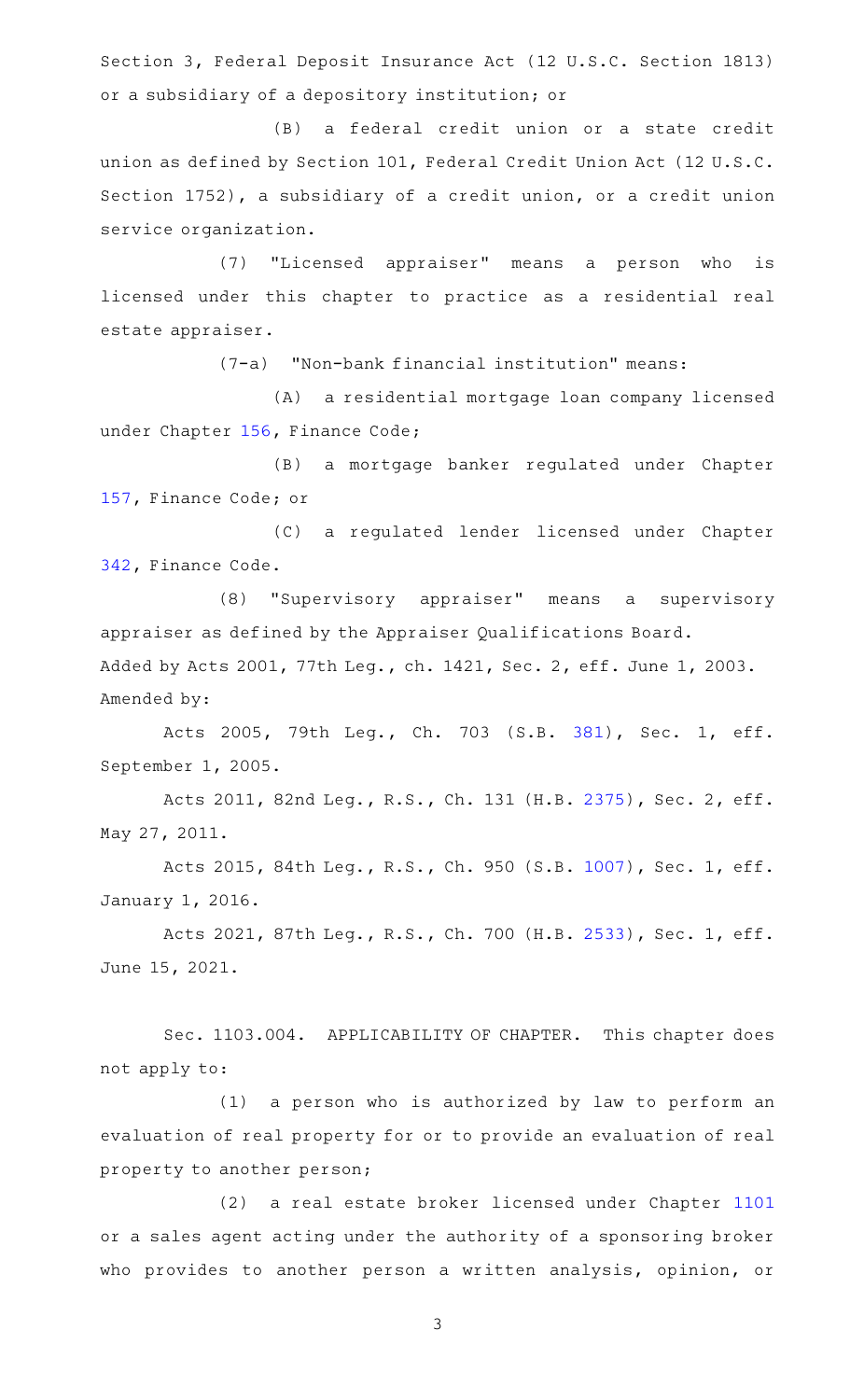conclusion relating to the estimated price of real property if the analysis, opinion, or conclusion:

 $(A)$  is not referred to as an appraisal;

(B) is given in the ordinary course of the broker 's business; and

(C) is related to the actual or potential acquisition, disposition, encumbrance, or management of an interest in real property;

(3) an appraiser certified by a jurisdiction other than this state who performs an appraisal review of an appraisal performed on real property in this state, if the appraiser does not offer an opinion of value as part of the appraisal review;

(4) an employee of a federally regulated financial institution or any other person engaged by the institution who performs an evaluation of real property for use by the institution in a transaction for which the institution is not required to use the services of a licensed or certified appraiser under federal regulations adopted under Title XI, Financial Institutions Reform, Recovery, and Enforcement Act of 1989 (12 U.S.C. Section 1833e) or under applicable state law;

(5) an employee of a non-bank financial institution or any other person engaged by the institution who provides an analysis, assessment, opinion, conclusion, notation, or compilation of data concerning the value of an interest in real property for use by the institution; or

(6) the procurement or use of an automated valuation model.

Added by Acts 2001, 77th Leg., ch. 1421, Sec. 2, eff. June 1, 2003. Amended by:

Acts 2005, 79th Leg., Ch. 703 (S.B. [381\)](http://www.legis.state.tx.us/tlodocs/79R/billtext/html/SB00381F.HTM), Sec. 22, eff. September 1, 2005.

Acts 2011, 82nd Leg., R.S., Ch. 131 (H.B. [2375](http://www.legis.state.tx.us/tlodocs/82R/billtext/html/HB02375F.HTM)), Sec. 3, eff. May 27, 2011.

Acts 2015, 84th Leg., R.S., Ch. 950 (S.B. [1007](http://www.legis.state.tx.us/tlodocs/84R/billtext/html/SB01007F.HTM)), Sec. 2, eff. January 1, 2016.

Acts 2021, 87th Leg., R.S., Ch. 700 (H.B. [2533](http://www.legis.state.tx.us/tlodocs/87R/billtext/html/HB02533F.HTM)), Sec. 2, eff. June 15, 2021.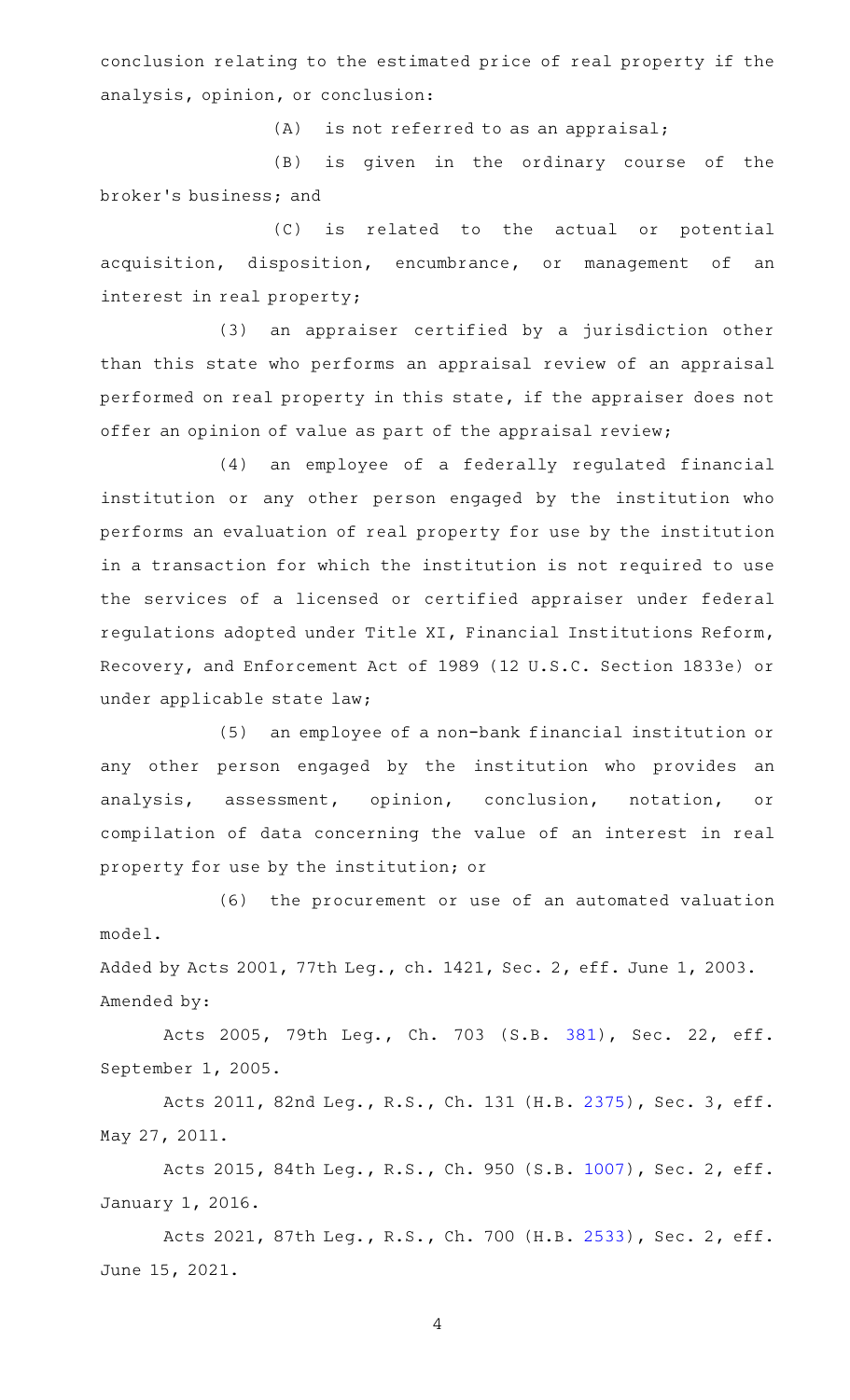Sec. 1103.006. APPLICATION OF SUNSET ACT. The Texas Appraiser Licensing and Certification Board is subject to Chapter [325,](http://www.statutes.legis.state.tx.us/GetStatute.aspx?Code=GV&Value=325) Government Code (Texas Sunset Act). Unless continued in existence as provided by that chapter, the board is abolished and this chapter and Chapter [1104](http://www.statutes.legis.state.tx.us/GetStatute.aspx?Code=OC&Value=1104) expire September 1, 2031. Added by Acts 2001, 77th Leg., ch. 1421, Sec. 2, eff. June 1, 2003. Amended by:

Acts 2015, 84th Leg., R.S., Ch. 950 (S.B. [1007](http://www.legis.state.tx.us/tlodocs/84R/billtext/html/SB01007F.HTM)), Sec. 3, eff. January 1, 2016.

Acts 2019, 86th Leg., R.S., Ch. 334 (S.B. [624\)](http://www.legis.state.tx.us/tlodocs/86R/billtext/html/SB00624F.HTM), Sec. 19, eff. September 1, 2019.

Acts 2021, 87th Leg., R.S., Ch. 850 (S.B. [713](http://www.legis.state.tx.us/tlodocs/87R/billtext/html/SB00713F.HTM)), Sec. 5.02, eff. June 16, 2021.

SUBCHAPTER B. TEXAS APPRAISER LICENSING AND CERTIFICATION BOARD

Sec. 1103.051. TEXAS APPRAISER LICENSING AND CERTIFICATION BOARD. The Texas Appraiser Licensing and Certification Board is an independent subdivision of the Texas Real Estate Commission. Added by Acts 2001, 77th Leg., ch. 1421, Sec. 2, eff. June 1, 2003.

Sec. 1103.052. BOARD MEMBERSHIP. (a) The board consists of nine members as follows:

(1) the executive secretary of the Veterans' Land Board or the executive secretary 's designee; and

(2) eight members appointed by the governor with the advice and consent of the senate as follows:

(A) four members who are certified or licensed appraisers actively engaged in the practice of appraising real property; and

(B) four public members who qualify for appointment based on their recognized business ability.

(b) The executive secretary of the Veterans' Land Board or the executive secretary 's designee is a voting member of the board.

(c) In making appointments to the board, the governor shall ensure that: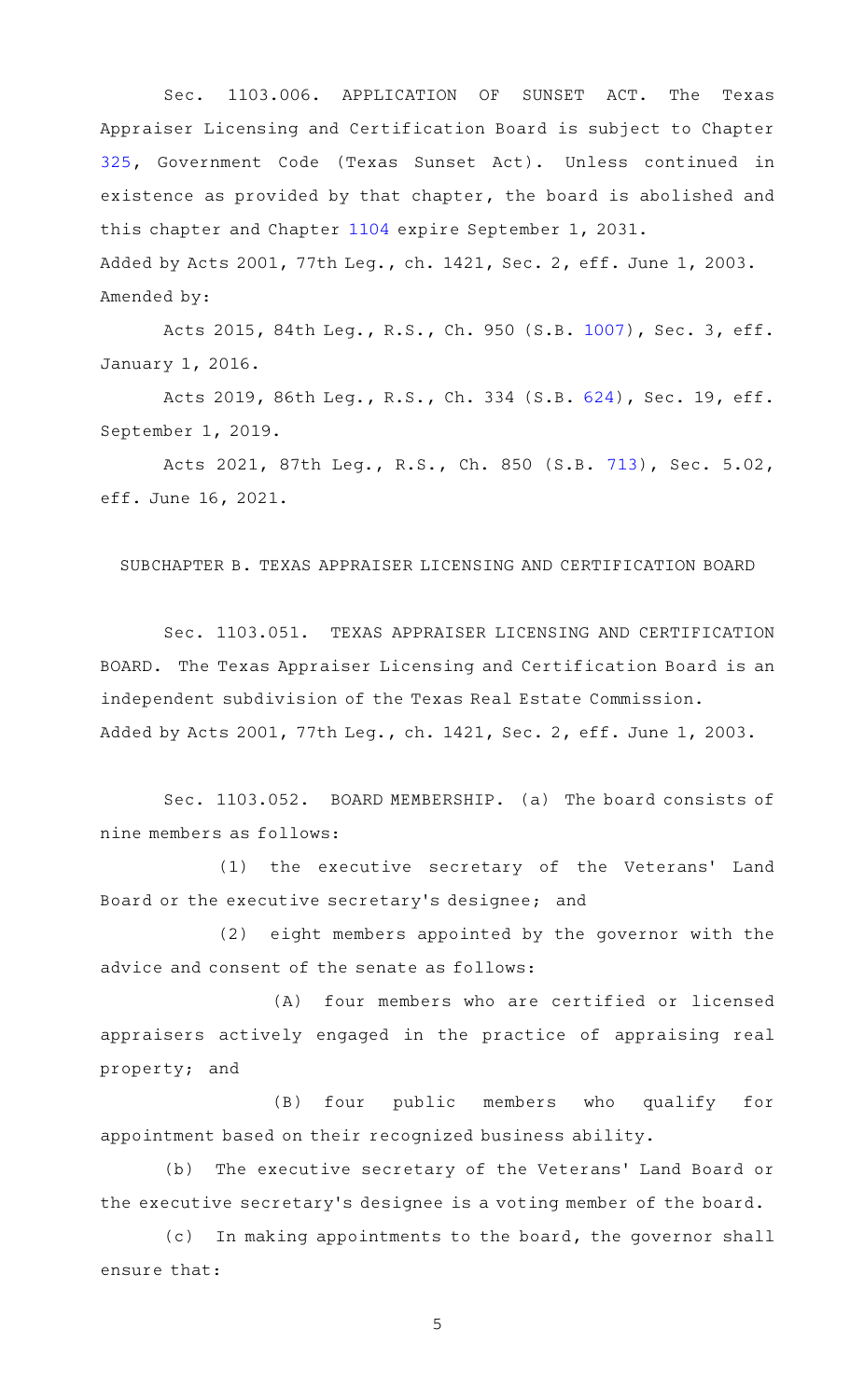(1) a single appraisal organization is not overrepresented on the board;

 $(2)$  the board is independent of a trade association, profession, or industry; and

(3) the board represents:

 $(A)$  the diverse geographic areas of the state; and

(B) a cross-section of disciplines in the field of real estate appraisal.

(d) Appointments to the board shall be made without regard to:

(1) the race, color, religion, sex, disability, familial status, or national origin of the appointee; or

(2) the appointee's membership in an appraisal organization.

Added by Acts 2001, 77th Leg., ch. 1421, Sec. 2, eff. June 1, 2003.

Sec. 1103.0521. MEMBERSHIP AND EMPLOYEE RESTRICTIONS. (a) In this section, "Texas trade association" means a cooperative and voluntarily joined statewide association of business or professional competitors in this state designed to assist its members and its industry or profession in dealing with mutual business or professional problems and in promoting their common interest.

(b) A person may not be a member of the board and may not be a board employee employed in a "bona fide executive, administrative, or professional capacity," as that phrase is used for purposes of establishing an exemption to the overtime provisions of the federal Fair Labor Standards Act of 1938 (29 U.S.C. Section 201 et seq.), if:

(1) the person is an officer, employee, or paid consultant of a Texas trade association in the field of real estate brokerage or appraisal; or

 $(2)$  the person's spouse is an officer, manager, or paid consultant of a Texas trade association in the field of real estate brokerage or appraisal.

(c) A person may not serve as a board member or act as the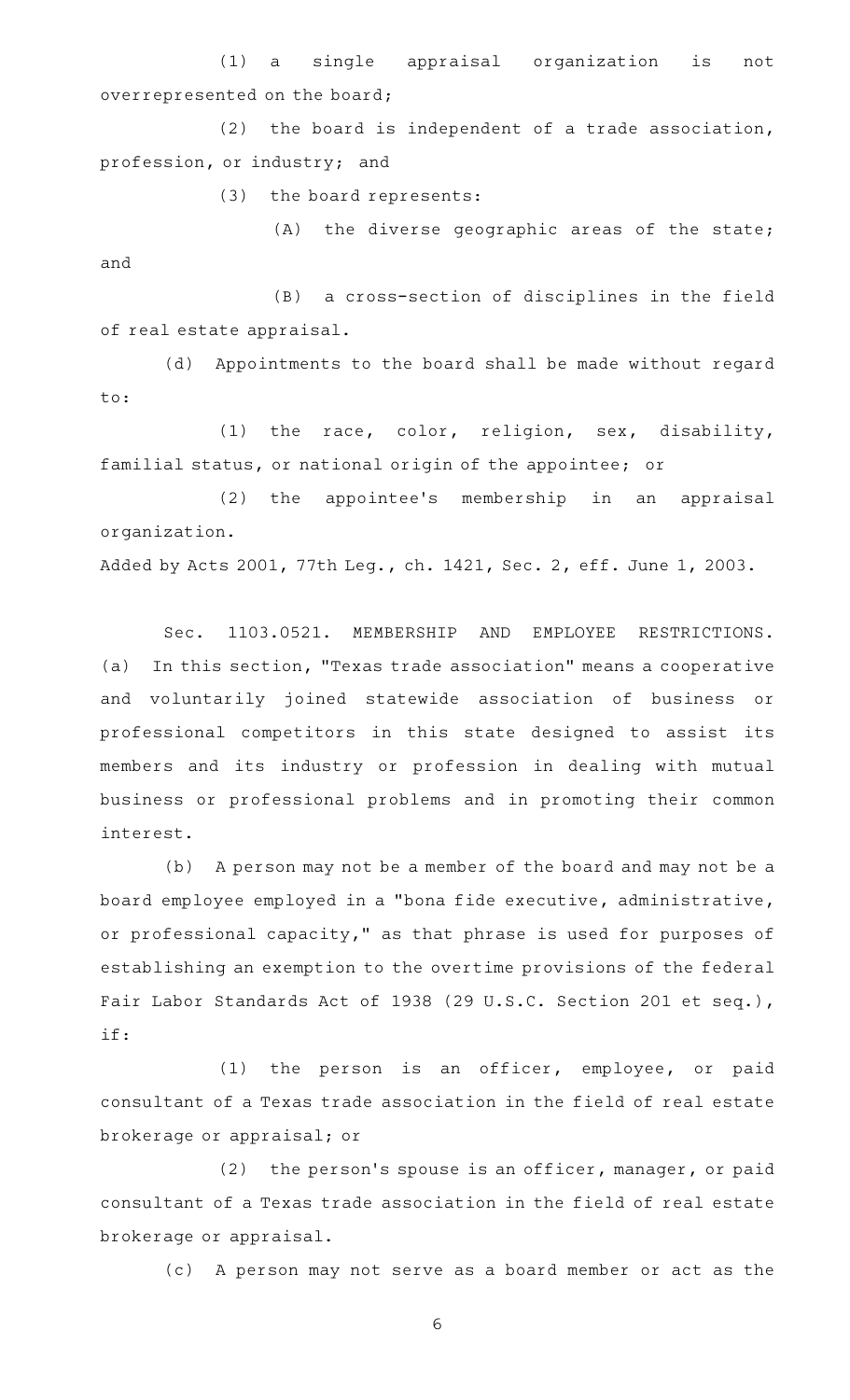general counsel to the board if the person is required to register as a lobbyist under Chapter [305](http://www.statutes.legis.state.tx.us/GetStatute.aspx?Code=GV&Value=305), Government Code, because of the person 's activities for compensation on behalf of a profession related to the operation of the board. Added by Acts 2019, 86th Leg., R.S., Ch. 334 (S.B. [624\)](http://www.legis.state.tx.us/tlodocs/86R/billtext/html/SB00624F.HTM), Sec. 20,

eff. September 1, 2019.

Sec. 1103.053. QUALIFICATIONS OF APPOINTED MEMBERS. (a) An appointed member of the board must be a qualified voter of this state.

(b) A person appointed to the board qualifies by taking the constitutional oath of office not later than the 15th day after the date of appointment.

Added by Acts 2001, 77th Leg., ch. 1421, Sec. 2, eff. June 1, 2003.

Sec. 1103.054. ELIGIBILITY OF PUBLIC MEMBERS. A person is not eligible for appointment as a public member of the board if the person or the person 's spouse:

 $(1)$  is a certified or licensed appraiser;

(2) is certified or licensed by an occupational regulatory agency in the field of real estate brokerage or appraisal;

(3) owns or controls, directly or indirectly, a business entity or other organization whose primary purpose is to engage in real estate sales, brokerage, or appraisal;

(4) is employed by or participates in the management of a business entity or other organization whose primary purpose is to engage in real estate sales, brokerage, or appraisal; or

(5) uses or receives a substantial amount of tangible goods, services, or money from the board other than compensation or reimbursement authorized by law for board membership, attendance, or expenses.

Added by Acts 2001, 77th Leg., ch. 1421, Sec. 2, eff. June 1, 2003. Amended by:

Acts 2019, 86th Leg., R.S., Ch. 334 (S.B. [624\)](http://www.legis.state.tx.us/tlodocs/86R/billtext/html/SB00624F.HTM), Sec. 21, eff. September 1, 2019.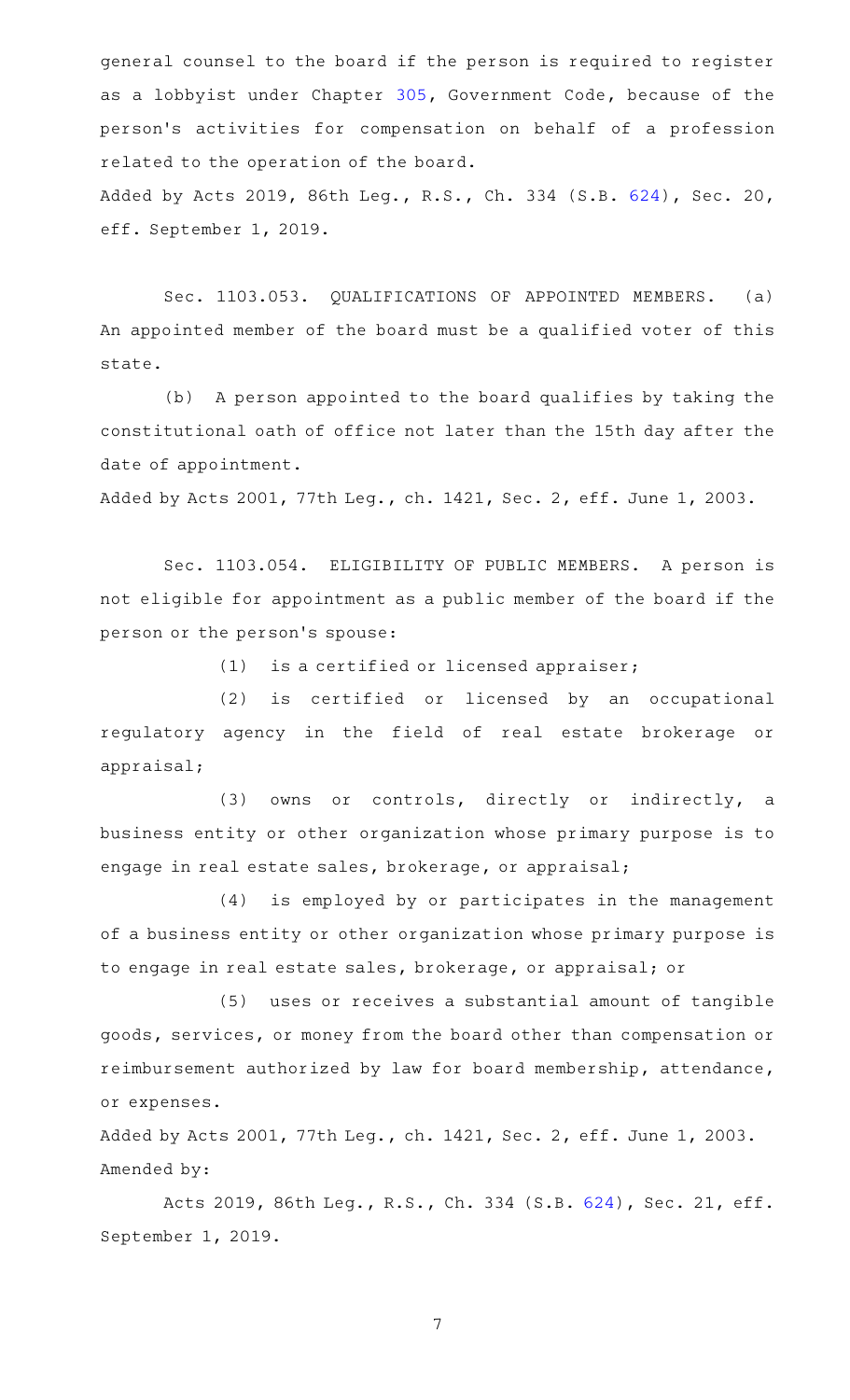Sec. 1103.0545. TRAINING. (a) A person who is appointed to and qualifies for office as a member of the board may not vote, deliberate, or be counted as a member in attendance at a meeting of the board until the person completes a training program that complies with this section.

(b) The training program must provide the person with information regarding:

 $(1)$  the law governing board operations;

 $(2)$  the programs, functions, rules, and budget of the board;

(3) the scope of and limitations on the rulemaking authority of the board;

(4) the types of board rules, interpretations, and enforcement actions that may implicate federal antitrust law by limiting competition or impacting prices charged by persons engaged in a profession or business the board regulates, including any rule, interpretation, or enforcement action that:

(A) regulates the scope of practice of persons in a profession or business the board regulates;

(B) restricts advertising by persons in a profession or business the board regulates;

(C) affects the price of goods or services provided by persons in a profession or business the board regulates; or

(D) restricts participation in a profession or business the board regulates;

(5) the results of the most recent formal audit of the board;

 $(6)$  the requirements of:

(A) laws relating to open meetings, public information, administrative procedure, and disclosure of conflicts of interest; and

(B) other laws applicable to members of a state policymaking body in performing their duties; and

(7) any applicable ethics policies adopted by the board or the Texas Ethics Commission.

(c)AAA person appointed to the board is entitled to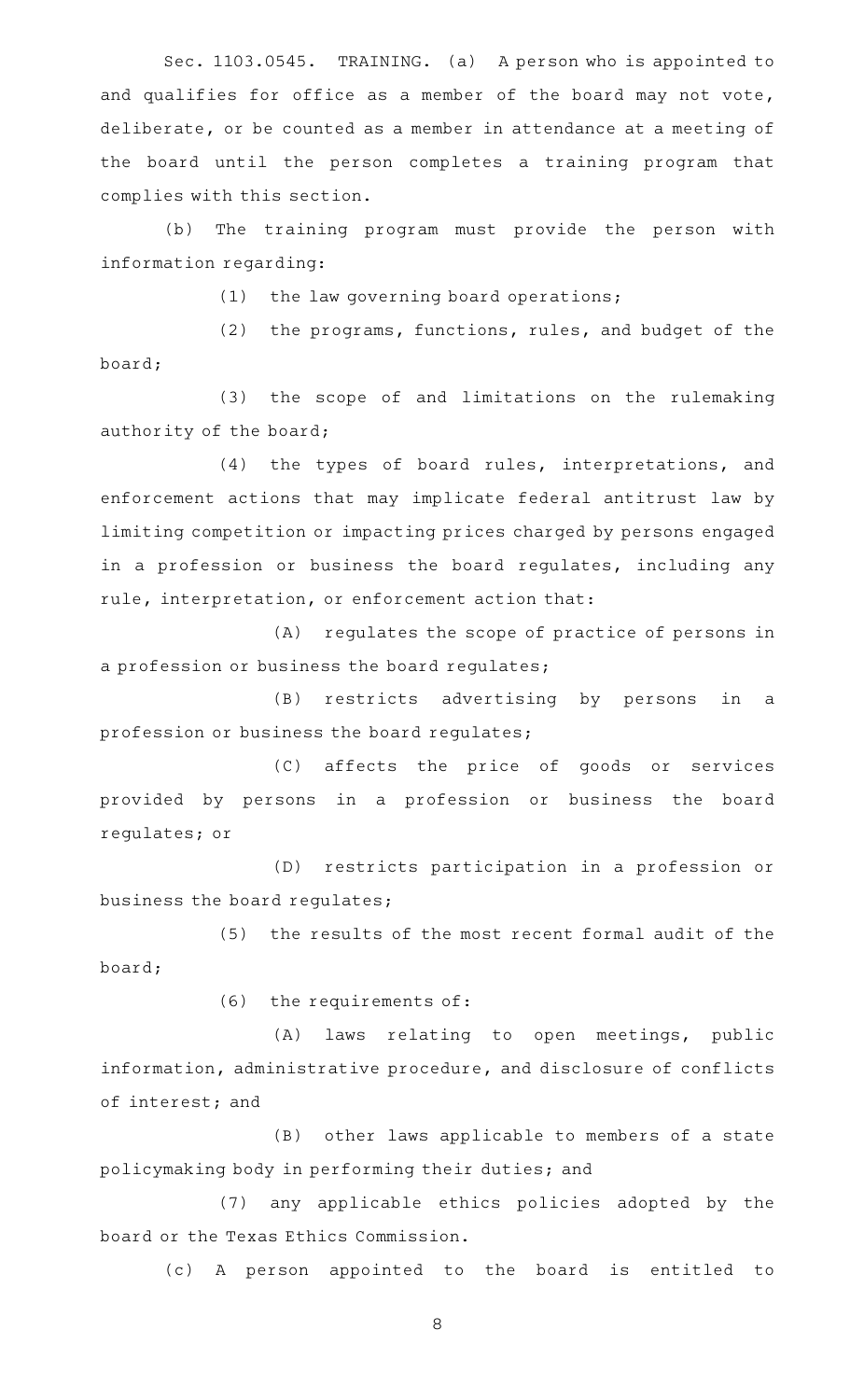reimbursement, as provided by the General Appropriations Act, for the travel expenses incurred in attending the training program regardless of whether the attendance at the program occurs before or after the person qualifies for office.

(d) The commissioner shall create a training manual that includes the information required by Subsection (b). The commissioner shall distribute a copy of the training manual annually to each member of the board. Each member of the board shall sign and submit to the commissioner a statement acknowledging that the member received and has reviewed the training manual. Added by Acts 2015, 84th Leg., R.S., Ch. 950 (S.B. [1007](http://www.legis.state.tx.us/tlodocs/84R/billtext/html/SB01007F.HTM)), Sec. 4, eff. January 1, 2016.

#### Amended by:

Acts 2019, 86th Leg., R.S., Ch. 334 (S.B. [624\)](http://www.legis.state.tx.us/tlodocs/86R/billtext/html/SB00624F.HTM), Sec. 22, eff. September 1, 2019.

Sec. 1103.055. TERMS; VACANCIES. (a) Appointed members of the board serve staggered six-year terms, with the terms of one or two appraiser members and one or two public members expiring on January 31 of each odd-numbered year.

(b) If a vacancy occurs during a member's term, the governor shall appoint a person to fill the unexpired term. Added by Acts 2001, 77th Leg., ch. 1421, Sec. 2, eff. June 1, 2003. Amended by:

Acts 2015, 84th Leg., R.S., Ch. 950 (S.B. [1007](http://www.legis.state.tx.us/tlodocs/84R/billtext/html/SB01007F.HTM)), Sec. 5, eff. January 1, 2016.

Sec. 1103.056. OFFICERS; EXECUTIVE COMMITTEE. (a) The governor shall designate a board member who is an appraiser to serve as presiding officer of the board.

(b) At a regular meeting in February of each year, the board shall elect from its members an assistant presiding officer and a secretary.

(c) The presiding officer, assistant presiding officer, and secretary constitute the executive committee. Added by Acts 2001, 77th Leg., ch. 1421, Sec. 2, eff. June 1, 2003. Amended by: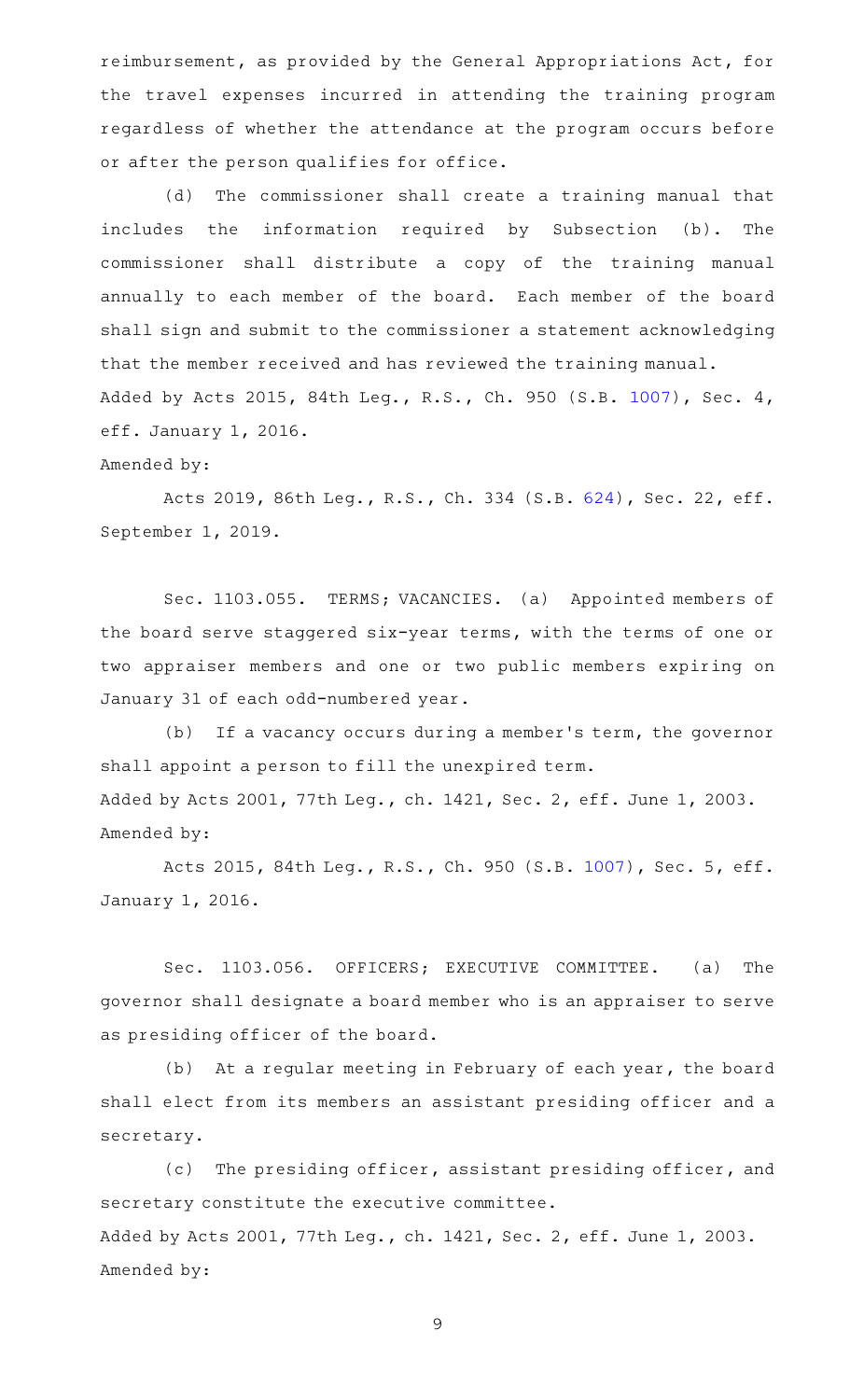Acts 2015, 84th Leg., R.S., Ch. 950 (S.B. [1007](http://www.legis.state.tx.us/tlodocs/84R/billtext/html/SB01007F.HTM)), Sec. 6, eff. January 1, 2016.

Sec. 1103.057. GROUNDS FOR REMOVAL. (a) It is a ground for removal from the board that an appointed member:

 $(1)$  does not have at the time of appointment the qualifications required by this subchapter for appointment to the board;

 $(2)$  does not maintain during service on the board the qualifications required by this subchapter for appointment to the board;

(3) is ineligible for membership under Section [1103.0521](http://www.statutes.legis.state.tx.us/GetStatute.aspx?Code=OC&Value=1103.0521) or [1103.054](http://www.statutes.legis.state.tx.us/GetStatute.aspx?Code=OC&Value=1103.054);

 $(4)$  cannot, because of illness or disability, discharge the member 's duties for a substantial part of the member 's term; or

(5) is absent from more than half of the regularly scheduled board meetings that the member is eligible to attend during a calendar year, unless the absence is excused by a majority vote of the board.

(b) The validity of an action of the board is not affected by the fact that it is taken when a ground for removal of an appointed board member exists.

(c) If the commissioner has knowledge that a potential ground for removal of an appointed board member exists, the commissioner shall notify the presiding officer of the board of the potential ground. The presiding officer shall immediately notify the governor and the attorney general that a potential ground for removal exists. If the potential ground for removal involves the presiding officer, the commissioner shall notify the next highest ranking officer of the board, who shall immediately notify the governor and the attorney general that a potential ground for removal exists.

Added by Acts 2001, 77th Leg., ch. 1421, Sec. 2, eff. June 1, 2003. Amended by:

Acts 2015, 84th Leg., R.S., Ch. 950 (S.B. [1007](http://www.legis.state.tx.us/tlodocs/84R/billtext/html/SB01007F.HTM)), Sec. 7, eff. January 1, 2016.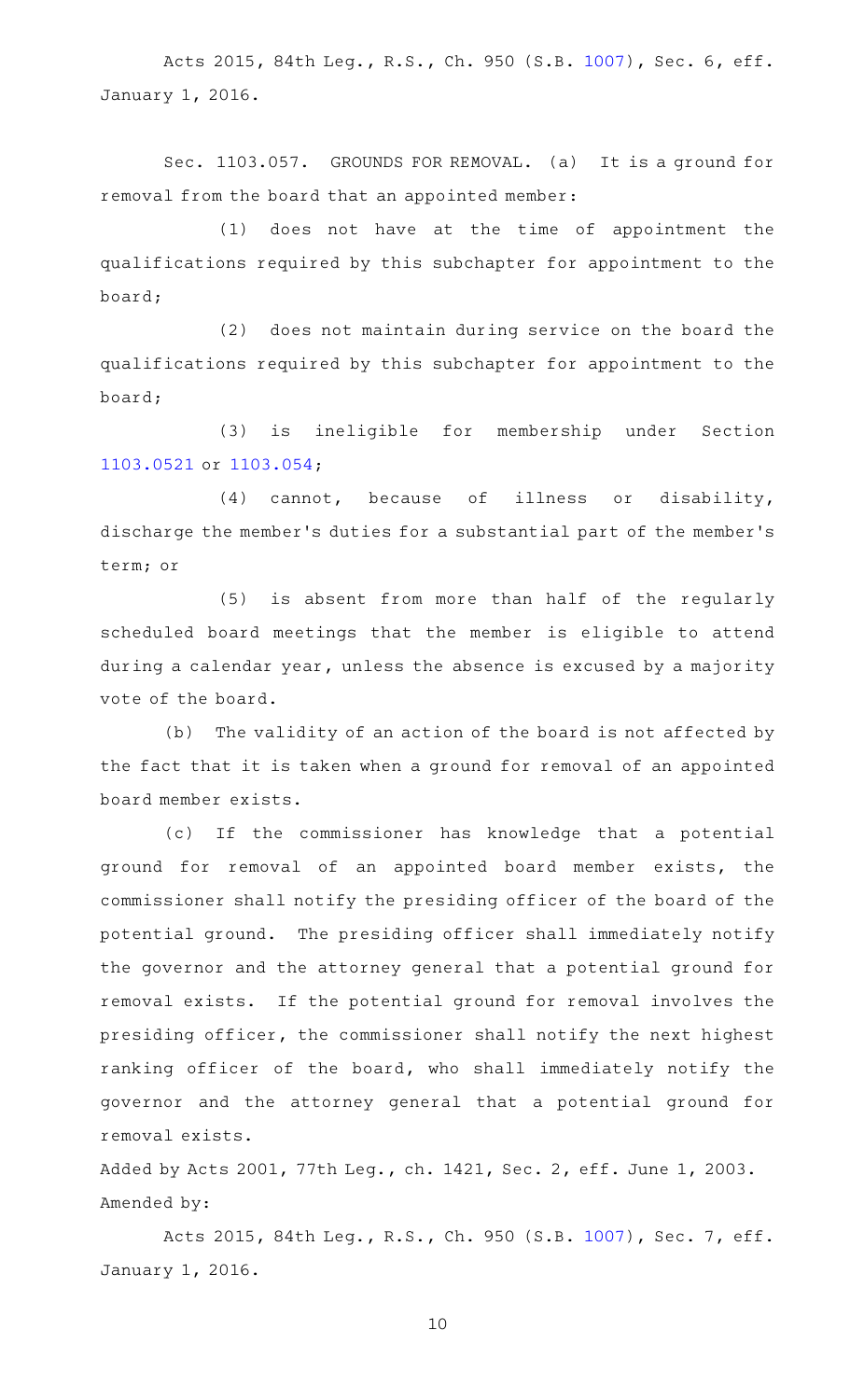Acts 2019, 86th Leg., R.S., Ch. 334 (S.B. [624\)](http://www.legis.state.tx.us/tlodocs/86R/billtext/html/SB00624F.HTM), Sec. 23, eff. September 1, 2019.

Sec. 1103.058. PER DIEM; REIMBURSEMENT. (a) An appointed board member is entitled to receive:

 $(1)$  \$75 for each day the member engages in official duties as a board member; and

(2) reimbursement for actual and necessary expenses incurred in performing official duties as a board member.

(b) For purposes of this section, the board by rule may determine what constitutes a day or actual and necessary expenses. Added by Acts 2001, 77th Leg., ch. 1421, Sec. 2, eff. June 1, 2003. Amended by:

Acts 2015, 84th Leg., R.S., Ch. 950 (S.B. [1007](http://www.legis.state.tx.us/tlodocs/84R/billtext/html/SB01007F.HTM)), Sec. 8, eff. January 1, 2016.

Sec. 1103.059. QUASI-JUDICIAL IMMUNITY. A member of the board is entitled to quasi-judicial immunity from suit for an action that:

 $(1)$  is taken as a member of the board; and

 $(2)$  is in compliance with the law.

Added by Acts 2001, 77th Leg., ch. 1421, Sec. 2, eff. June 1, 2003.

Sec. 1103.060. EDUCATIONAL PRESENTATIONS. (a) A member of the board or a board employee may make a presentation to a group of certificate or license holders for which the certificate or license holders may receive continuing education credit for the renewal of a certificate or license under Section [1103.211.](http://www.statutes.legis.state.tx.us/GetStatute.aspx?Code=OC&Value=1103.211) The board member or employee may not receive compensation for the presentation.

(b) Notwithstanding Subsection (a), the board member or employee may receive reimbursement for reasonable travel expenses. Added by Acts 2015, 84th Leg., R.S., Ch. 950 (S.B. [1007](http://www.legis.state.tx.us/tlodocs/84R/billtext/html/SB01007F.HTM)), Sec. 9, eff. January 1, 2016.

SUBCHAPTER C. COMMISSIONER AND OTHER BOARD PERSONNEL

Sec. 1103.101. COMMISSIONER. (a) The administrator of the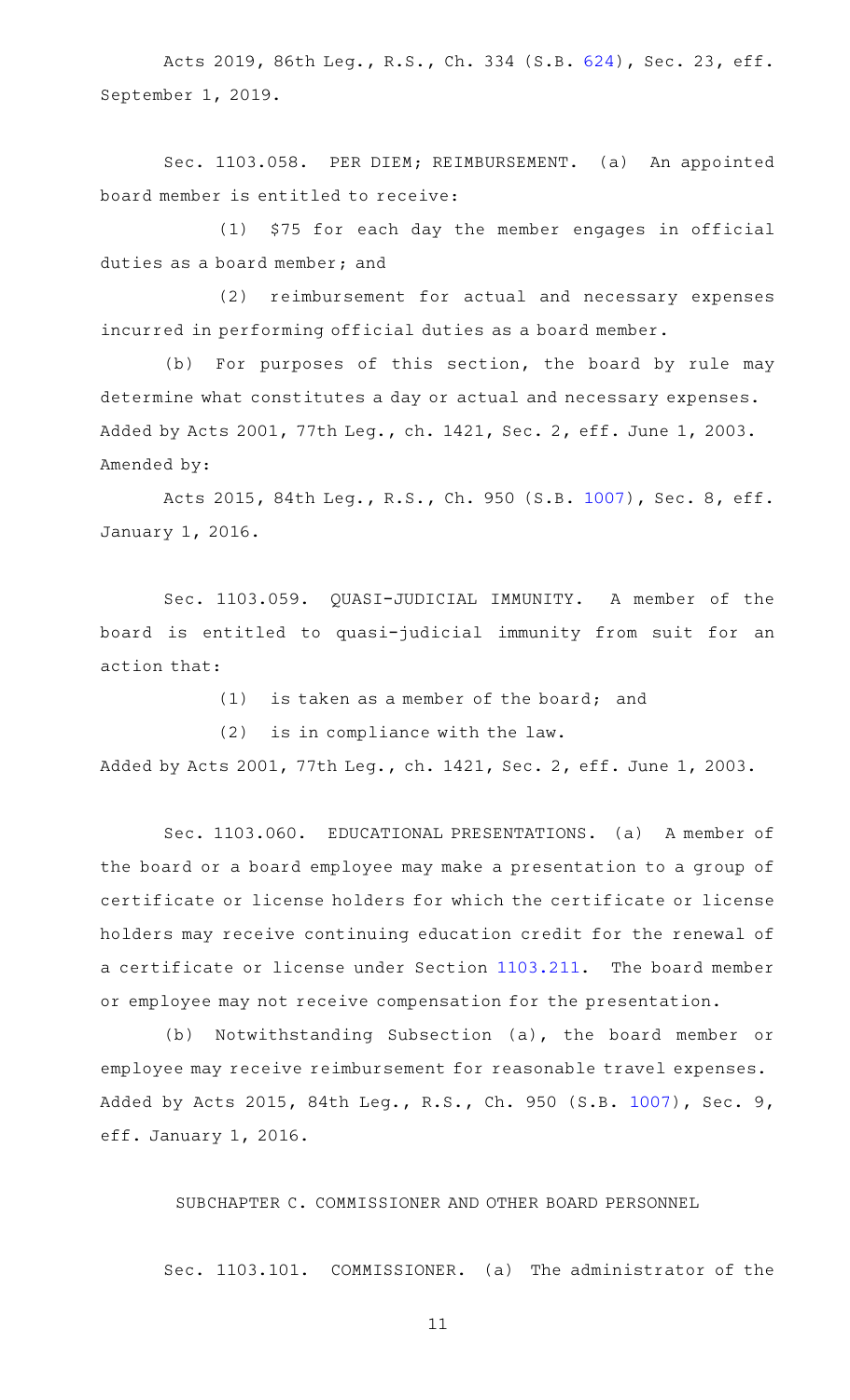Texas Real Estate Commission shall serve as commissioner.

(b) The board may delegate to the commissioner the responsibility for administering this chapter and Chapter [1104](http://www.statutes.legis.state.tx.us/GetStatute.aspx?Code=OC&Value=1104), including the approval of consent orders and agreements. Added by Acts 2001, 77th Leg., ch. 1421, Sec. 2, eff. June 1, 2003. Amended by:

Acts 2007, 80th Leg., R.S., Ch. 1411 (S.B. [914\)](http://www.legis.state.tx.us/tlodocs/80R/billtext/html/SB00914F.HTM), Sec. 44, eff. September 1, 2007.

Acts 2011, 82nd Leg., R.S., Ch. 131 (H.B. [2375](http://www.legis.state.tx.us/tlodocs/82R/billtext/html/HB02375F.HTM)), Sec. 4, eff. May 27, 2011.

Acts 2015, 84th Leg., R.S., Ch. 950 (S.B. [1007\)](http://www.legis.state.tx.us/tlodocs/84R/billtext/html/SB01007F.HTM), Sec. 10, eff. January 1, 2016.

Sec. 1103.102. OTHER BOARD PERSONNEL. In addition to the commissioner, the board may employ other officers and employees as necessary to administer this chapter and Chapter [1104](http://www.statutes.legis.state.tx.us/GetStatute.aspx?Code=OC&Value=1104). Added by Acts 2001, 77th Leg., ch. 1421, Sec. 2, eff. June 1, 2003. Amended by:

Acts 2015, 84th Leg., R.S., Ch. 950 (S.B. [1007\)](http://www.legis.state.tx.us/tlodocs/84R/billtext/html/SB01007F.HTM), Sec. 11, eff. January 1, 2016.

Sec. 1103.103. SALARIES. The commissioner shall determine the salaries of the officers and employees of the board. Added by Acts 2001, 77th Leg., ch. 1421, Sec. 2, eff. June 1, 2003. Amended by:

Acts 2007, 80th Leg., R.S., Ch. 1411 (S.B. [914\)](http://www.legis.state.tx.us/tlodocs/80R/billtext/html/SB00914F.HTM), Sec. 45, eff. September 1, 2007.

Acts 2011, 82nd Leg., R.S., Ch. 1333 (S.B. [1000](http://www.legis.state.tx.us/tlodocs/82R/billtext/html/SB01000F.HTM)), Sec. 4, eff. September 1, 2011.

Acts 2015, 84th Leg., R.S., Ch. 950 (S.B. [1007\)](http://www.legis.state.tx.us/tlodocs/84R/billtext/html/SB01007F.HTM), Sec. 12, eff. January 1, 2016.

Sec. 1103.104. DUTIES OF COMMISSIONER. The commissioner shall:

(1) disseminate information;

(2) administer rules adopted by the board under this chapter or Chapter [1104](http://www.statutes.legis.state.tx.us/GetStatute.aspx?Code=OC&Value=1104);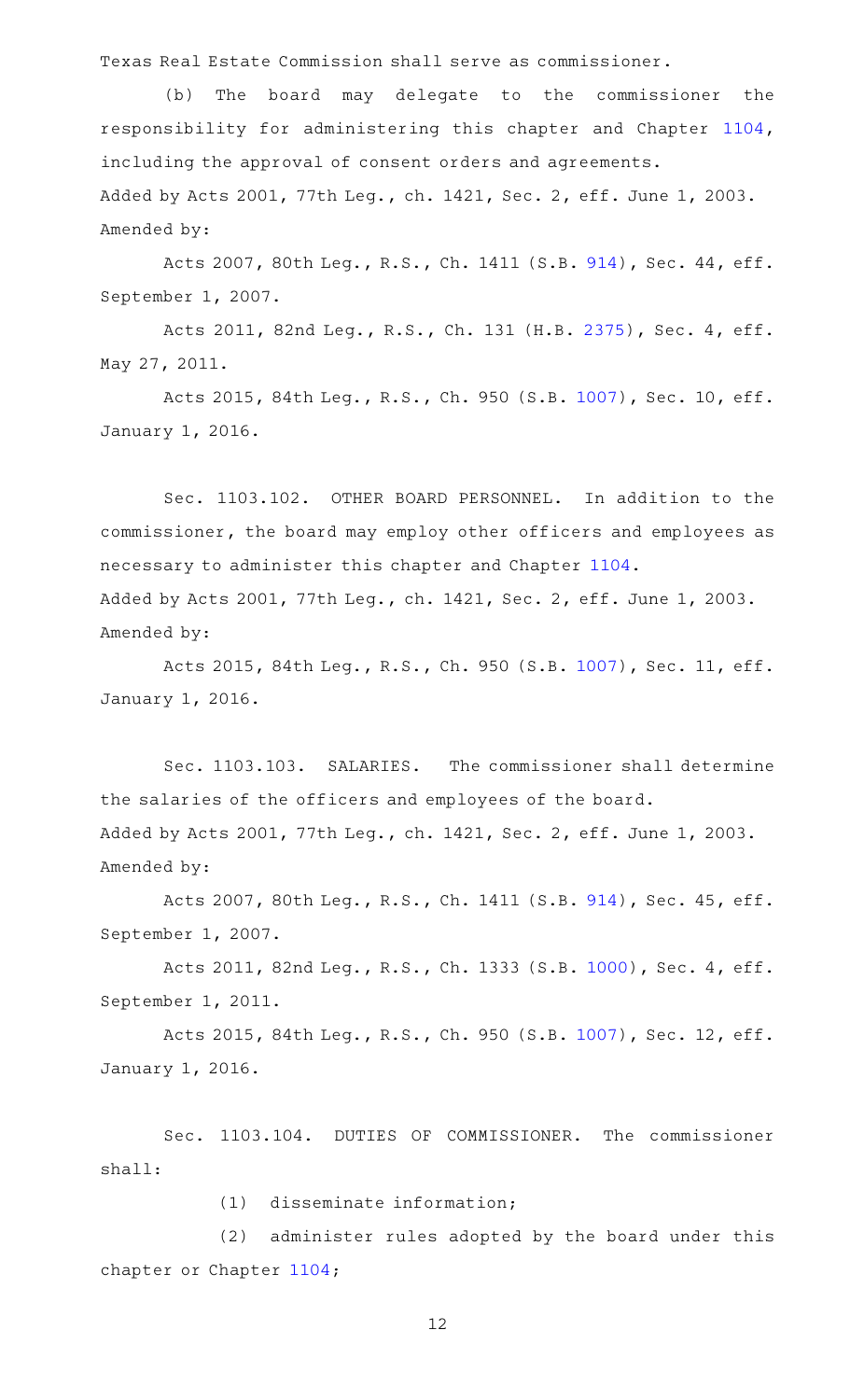(3) review each application for a certificate or license and make a recommendation for final action to the board;

(4) review and make recommendations to the board regarding the adoption of rules relating to:

 $(A)$  the examination required by Subchapter F;

(B) education and experience requirements for issuance of certificates and licenses;

(C) continuing education for a certified or licensed appraiser;

(D) standards of professional practice and ethics for a certified or licensed appraiser;

(E) standards for a real estate appraisal performed by a certified or licensed appraiser; and

(F) the fees established by the board under Section [1103.156](http://www.statutes.legis.state.tx.us/GetStatute.aspx?Code=OC&Value=1103.156) or Section [1104.052;](http://www.statutes.legis.state.tx.us/GetStatute.aspx?Code=OC&Value=1104.052)

 $(5)$  collect fees established by the board;

(6) manage the staff and employees of the board; and

(7) perform any other duty prescribed by the board under this chapter or Chapter [1104](http://www.statutes.legis.state.tx.us/GetStatute.aspx?Code=OC&Value=1104).

Added by Acts 2001, 77th Leg., ch. 1421, Sec. 2, eff. June 1, 2003. Amended by:

Acts 2007, 80th Leg., R.S., Ch. 1411 (S.B. [914\)](http://www.legis.state.tx.us/tlodocs/80R/billtext/html/SB00914F.HTM), Sec. 46, eff. September 1, 2007.

Acts 2015, 84th Leg., R.S., Ch. 950 (S.B. [1007\)](http://www.legis.state.tx.us/tlodocs/84R/billtext/html/SB01007F.HTM), Sec. 13, eff. January 1, 2016.

Sec. 1103.105. DIVISION OF RESPONSIBILITIES. The board shall develop and implement policies that clearly separate the policymaking responsibilities of the board and the management responsibilities of the commissioner and the staff of the board. Added by Acts 2019, 86th Leg., R.S., Ch. 334 (S.B. [624\)](http://www.legis.state.tx.us/tlodocs/86R/billtext/html/SB00624F.HTM), Sec. 24, eff. September 1, 2019.

#### SUBCHAPTER D. BOARD POWERS AND DUTIES

Sec. 1103.151. RULES RELATING TO CERTIFICATES AND LICENSES. The board may adopt: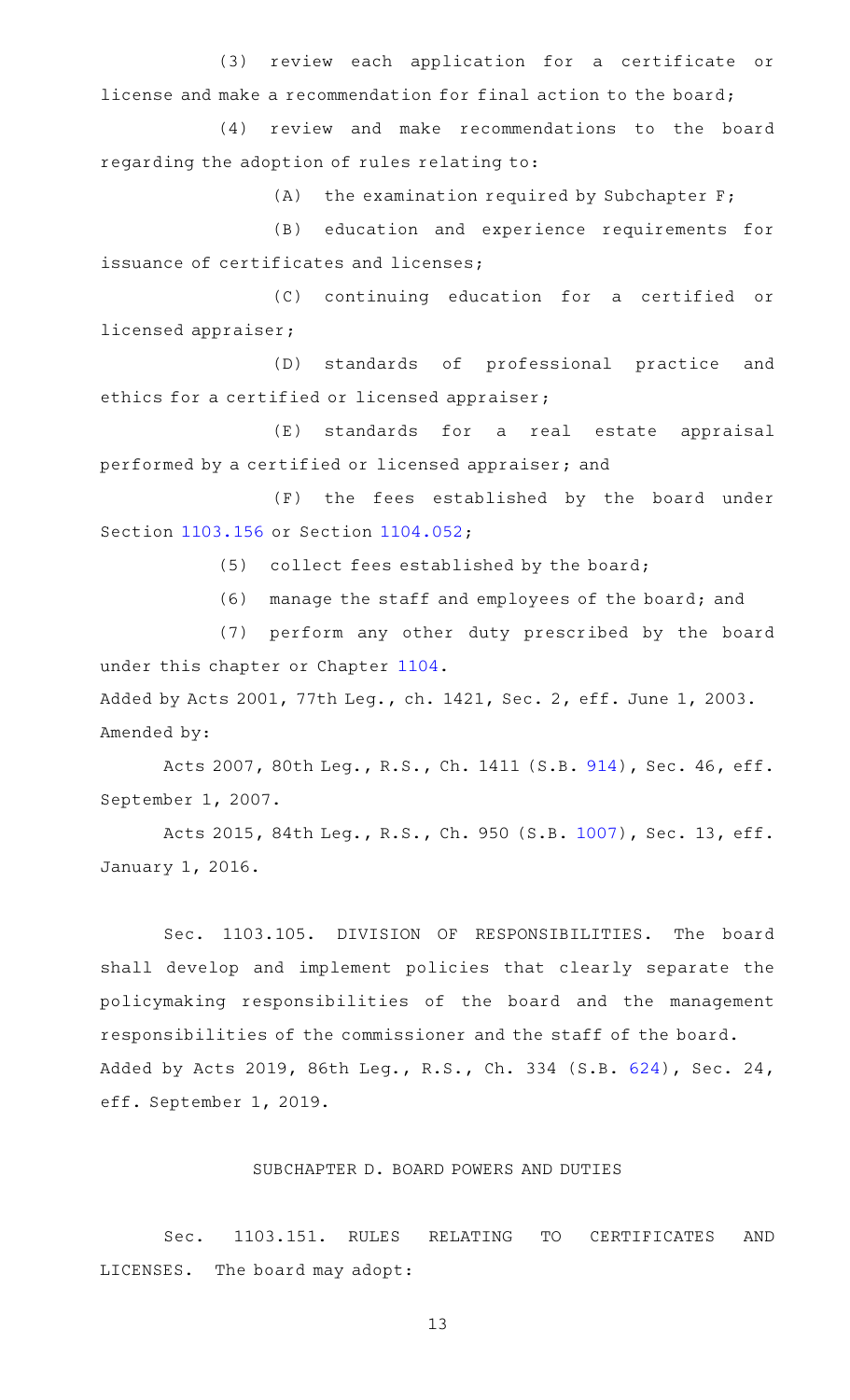(1) rules for certifying or licensing an appraiser or appraiser trainee in this state that are in accordance with this chapter and consistent with applicable federal law;

(2) rules relating to the qualifying education and experience required for certifying or licensing an appraiser or appraiser trainee that are consistent with the guidelines recognized by the Appraiser Qualifications Board;

(3) rules relating to the examination required by Subchapter F; and

(4) rules relating to procedures for the timely renewal of a certificate or license.

Added by Acts 2001, 77th Leg., ch. 1421, Sec. 2, eff. June 1, 2003. Amended by:

Acts 2005, 79th Leg., Ch. 703 (S.B. [381\)](http://www.legis.state.tx.us/tlodocs/79R/billtext/html/SB00381F.HTM), Sec. 2, eff. September 1, 2005.

Acts 2011, 82nd Leg., R.S., Ch. 131 (H.B. [2375](http://www.legis.state.tx.us/tlodocs/82R/billtext/html/HB02375F.HTM)), Sec. 5, eff. May 27, 2011.

Acts 2015, 84th Leg., R.S., Ch. 950 (S.B. [1007\)](http://www.legis.state.tx.us/tlodocs/84R/billtext/html/SB01007F.HTM), Sec. 14, eff. January 1, 2016.

Sec. 1103.152. APPRAISER CERTIFICATE AND LICENSE CATEGORIES. The board may:

(1) establish certificate and license categories that are consistent with the categories recognized by the Appraiser Qualifications Board; and

(2) prescribe qualifications for each category that are consistent with the qualifications established for that category by the Appraiser Qualifications Board.

Added by Acts 2001, 77th Leg., ch. 1421, Sec. 2, eff. June 1, 2003. Amended by:

Acts 2005, 79th Leg., Ch. 703 (S.B. [381\)](http://www.legis.state.tx.us/tlodocs/79R/billtext/html/SB00381F.HTM), Sec. 3, eff. September 1, 2005.

Sec. 1103.153. RULES RELATING TO QUALIFYING OR CONTINUING  $EDUCATION.$  (a) The board may adopt rules relating to:

(1) continuing education requirements for a certified or licensed appraiser or an appraiser trainee; and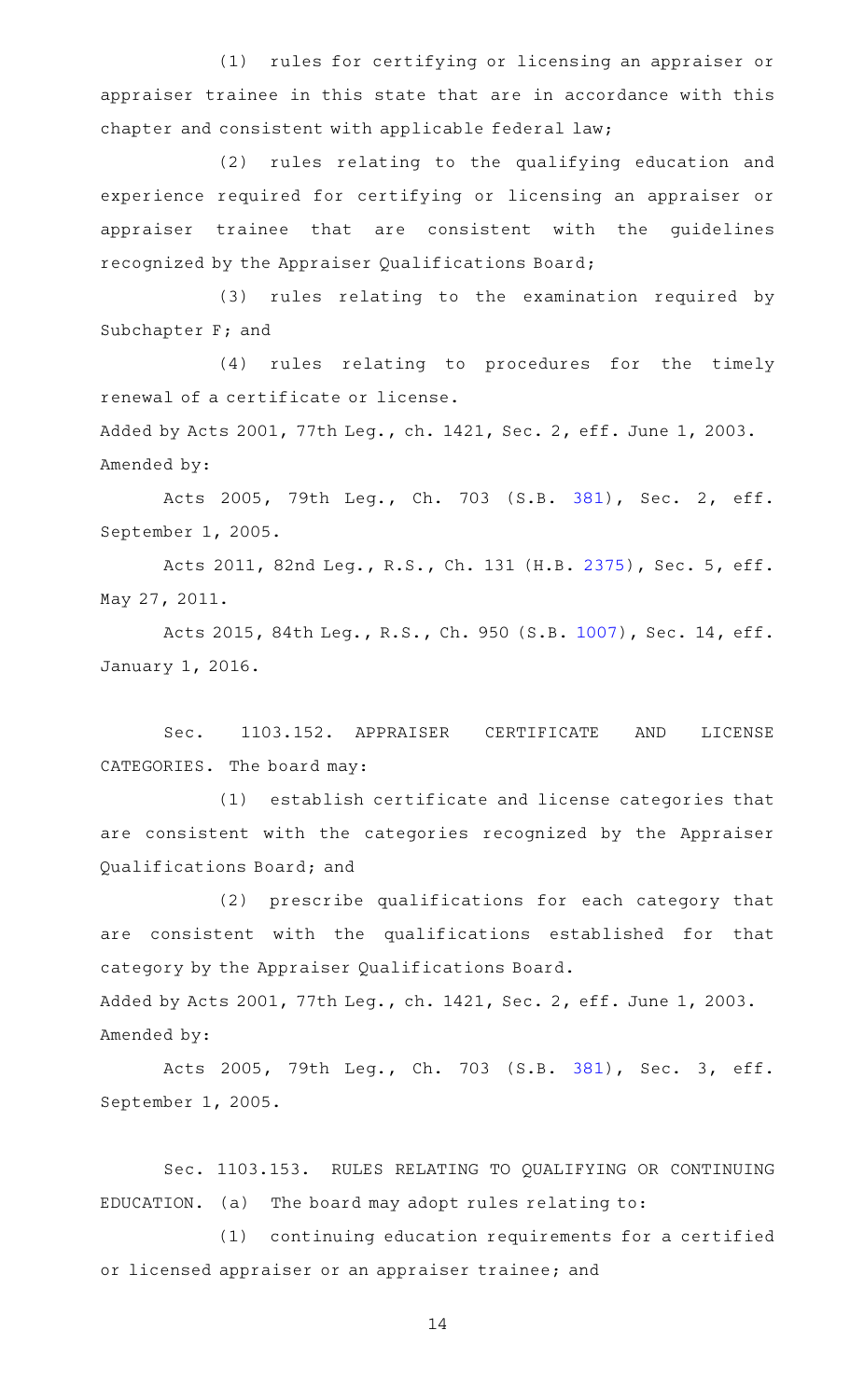(2) the requirements for approval of a provider or course for qualifying or continuing education.

(b) In addition to the rules adopted under Subsection (a), the board may by rule develop minimum education and experience requirements for an instructor of a course for qualifying or continuing education. For board approval of a course provider application, the applicant must ensure that the instructors meet the minimum education and experience requirements. Added by Acts 2001, 77th Leg., ch. 1421, Sec. 2, eff. June 1, 2003.

Amended by:

Acts 2005, 79th Leg., Ch. 703 (S.B. [381\)](http://www.legis.state.tx.us/tlodocs/79R/billtext/html/SB00381F.HTM), Sec. 4, eff. September 1, 2005.

Acts 2015, 84th Leg., R.S., Ch. 950 (S.B. [1007\)](http://www.legis.state.tx.us/tlodocs/84R/billtext/html/SB01007F.HTM), Sec. 15, eff. January 1, 2016.

Acts 2019, 86th Leg., R.S., Ch. 334 (S.B. [624\)](http://www.legis.state.tx.us/tlodocs/86R/billtext/html/SB00624F.HTM), Sec. 25, eff. September 1, 2019.

Sec. 1103.154. RULES RELATING TO PROFESSIONAL CONDUCT. The board may adopt:

(1) rules as necessary to conform to the minimum written standards of the Appraisal Standards Board by incorporating the Uniform Standards of Professional Appraisal Practice;

(2) rules requiring a certified or licensed appraiser or an appraiser trainee to comply with standards of competency, professional conduct, and ethics prescribed by the Uniform Standards of Professional Appraisal Practice, as adopted by the Appraisal Standards Board; and

(3) rules relating to the standards for the development of an appraisal and the conveyance of an appraisal report by a certified or licensed appraiser or an appraiser trainee that are recognized as substantially equivalent to or consistent with the Uniform Standards of Professional Appraisal Practice. Added by Acts 2001, 77th Leg., ch. 1421, Sec. 2, eff. June 1, 2003. Amended by:

Acts 2005, 79th Leg., Ch. 703 (S.B. [381\)](http://www.legis.state.tx.us/tlodocs/79R/billtext/html/SB00381F.HTM), Sec. 5, eff. September 1, 2005.

Acts 2015, 84th Leg., R.S., Ch. 950 (S.B. [1007\)](http://www.legis.state.tx.us/tlodocs/84R/billtext/html/SB01007F.HTM), Sec. 16, eff.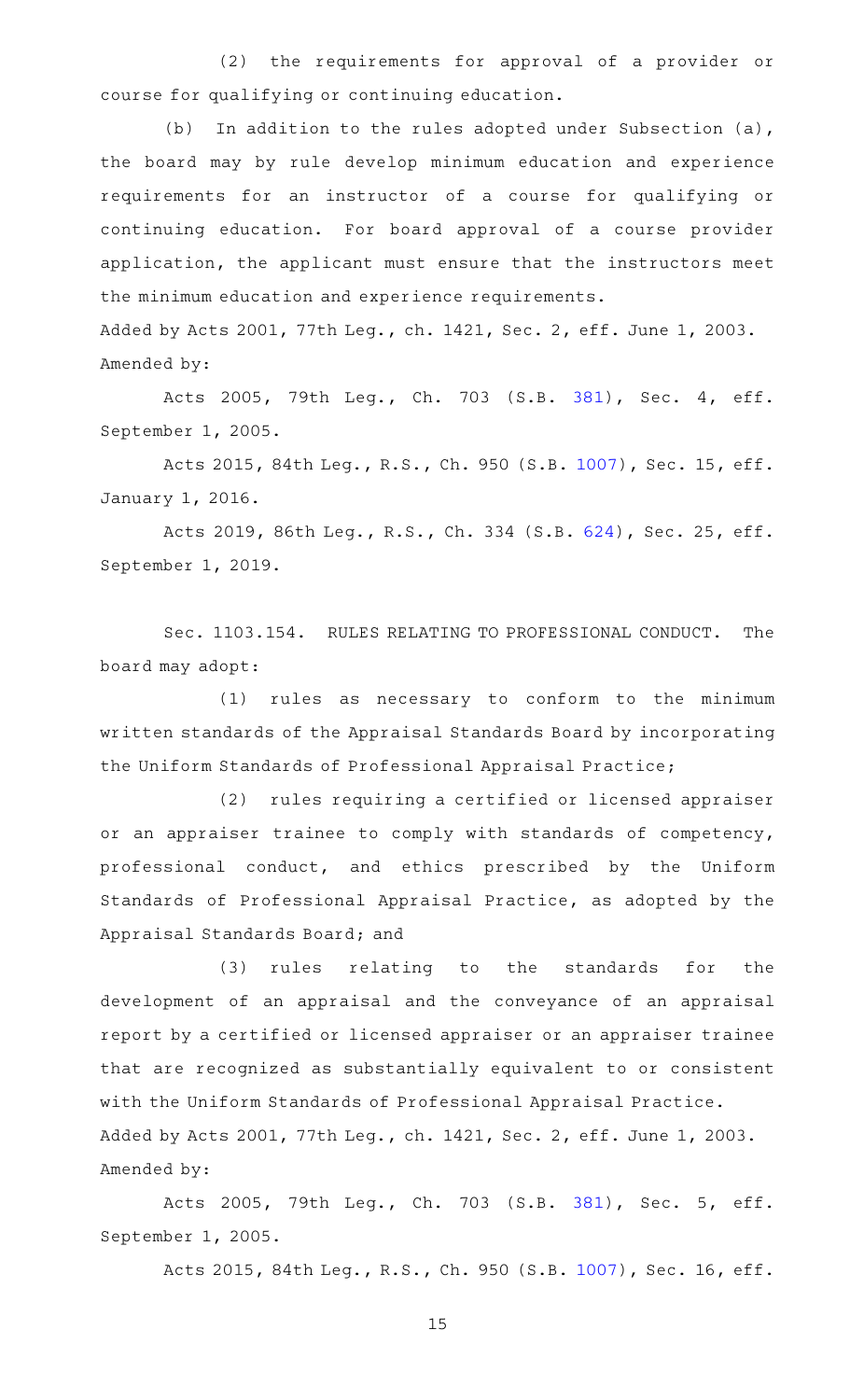Sec. 1103.155. ROSTER. (a) The board shall maintain a roster of persons who are certified or licensed under this chapter.

(b) The roster must indicate the type of certificate or license held by each person listed.

(c) The board shall send a copy of the roster to the Appraisal Subcommittee at least weekly. Added by Acts 2001, 77th Leg., ch. 1421, Sec. 2, eff. June 1, 2003. Amended by:

Acts 2015, 84th Leg., R.S., Ch. 950 (S.B. [1007\)](http://www.legis.state.tx.us/tlodocs/84R/billtext/html/SB01007F.HTM), Sec. 17, eff. January 1, 2016.

Sec. 1103.156. FEES. (a) The board may establish reasonable fees to administer this chapter, including:

(1) an application fee for a certificate or license;

- $(2)$  an examination fee;
- $(3)$  a renewal fee for a certificate or license;

(4) a registration fee for a nonresident real estate appraiser;

- (5) an application fee for an appraiser trainee;
- (6) a renewal fee for an appraiser trainee;

(7) a fee for filing a request for a return to active status; and

(8) other appropriate fees.

(b) The board shall collect from each certified or licensed appraiser an annual registry fee in an amount established by the board not to exceed the amount required by the Appraisal Subcommittee. The board shall deposit the registry fees to the credit of the appraiser registry account in the general revenue fund.

(c) The fees collected under Subsection (b) shall be sent to the Appraisal Subcommittee regularly as required by federal law. Added by Acts 2001, 77th Leg., ch. 1421, Sec. 2, eff. June 1, 2003. Amended by Acts 2003, 78th Leg., ch. 106, Sec. 1, eff. Sept. 1, 2003.

Amended by: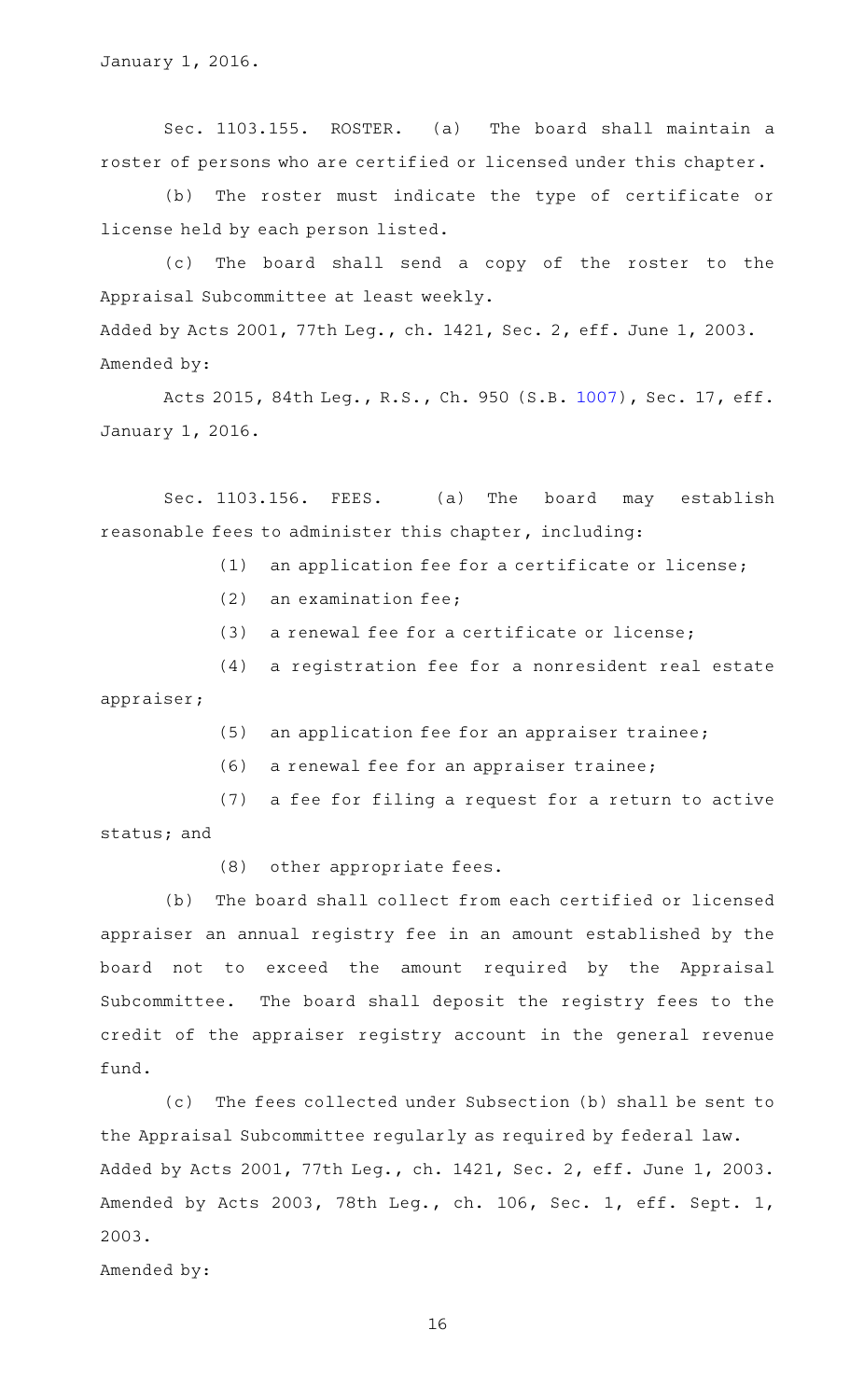Acts 2011, 82nd Leg., R.S., Ch. 131 (H.B. [2375](http://www.legis.state.tx.us/tlodocs/82R/billtext/html/HB02375F.HTM)), Sec. 6, eff. May 27, 2011.

Sec. 1103.157. GIFTS, GRANTS, AND DONATIONS. The board may solicit, accept, and administer gifts, grants, and donations of any kind from any public or private source for the purposes of this chapter and Chapter [1104.](http://www.statutes.legis.state.tx.us/GetStatute.aspx?Code=OC&Value=1104)

Added by Acts 2011, 82nd Leg., R.S., Ch. 131 (H.B. [2375](http://www.legis.state.tx.us/tlodocs/82R/billtext/html/HB02375F.HTM)), Sec. 7, eff. May 27, 2011.

Amended by:

Acts 2015, 84th Leg., R.S., Ch. 950 (S.B. [1007\)](http://www.legis.state.tx.us/tlodocs/84R/billtext/html/SB01007F.HTM), Sec. 18, eff. January 1, 2016.

Sec. 1103.158. EXPERT WITNESS TESTIMONY BY BOARD MEMBER. Notwithstanding Section [572.051,](http://www.statutes.legis.state.tx.us/GetStatute.aspx?Code=GV&Value=572.051) Government Code, a board member may testify as an expert witness in an action concerning a violation of the Uniform Standards of Professional Appraisal Practice.

Added by Acts 2011, 82nd Leg., R.S., Ch. 131 (H.B. [2375](http://www.legis.state.tx.us/tlodocs/82R/billtext/html/HB02375F.HTM)), Sec. 7, eff. May 27, 2011.

Sec. 1103.159. ADVISORY COMMITTEE ON APPRAISAL MANAGEMENT COMPANIES. (a) The board shall establish an advisory committee to advise the board and make recommendations on matters related to the regulation of appraisal management companies under Chapter [1104.](http://www.statutes.legis.state.tx.us/GetStatute.aspx?Code=OC&Value=1104)

(b) The advisory committee consists of the assistant presiding officer of the board and four persons appointed by the governor as follows:

 $(1)$  two members who are each designated as the controlling person of an appraisal management company registered under Chapter [1104;](http://www.statutes.legis.state.tx.us/GetStatute.aspx?Code=OC&Value=1104) and

(2) two public members with recognized business ability.

(c) The assistant presiding officer of the board shall serve as the presiding officer of the advisory committee.

(d) The members of the advisory committee appointed by the governor serve staggered two-year terms, with the terms of one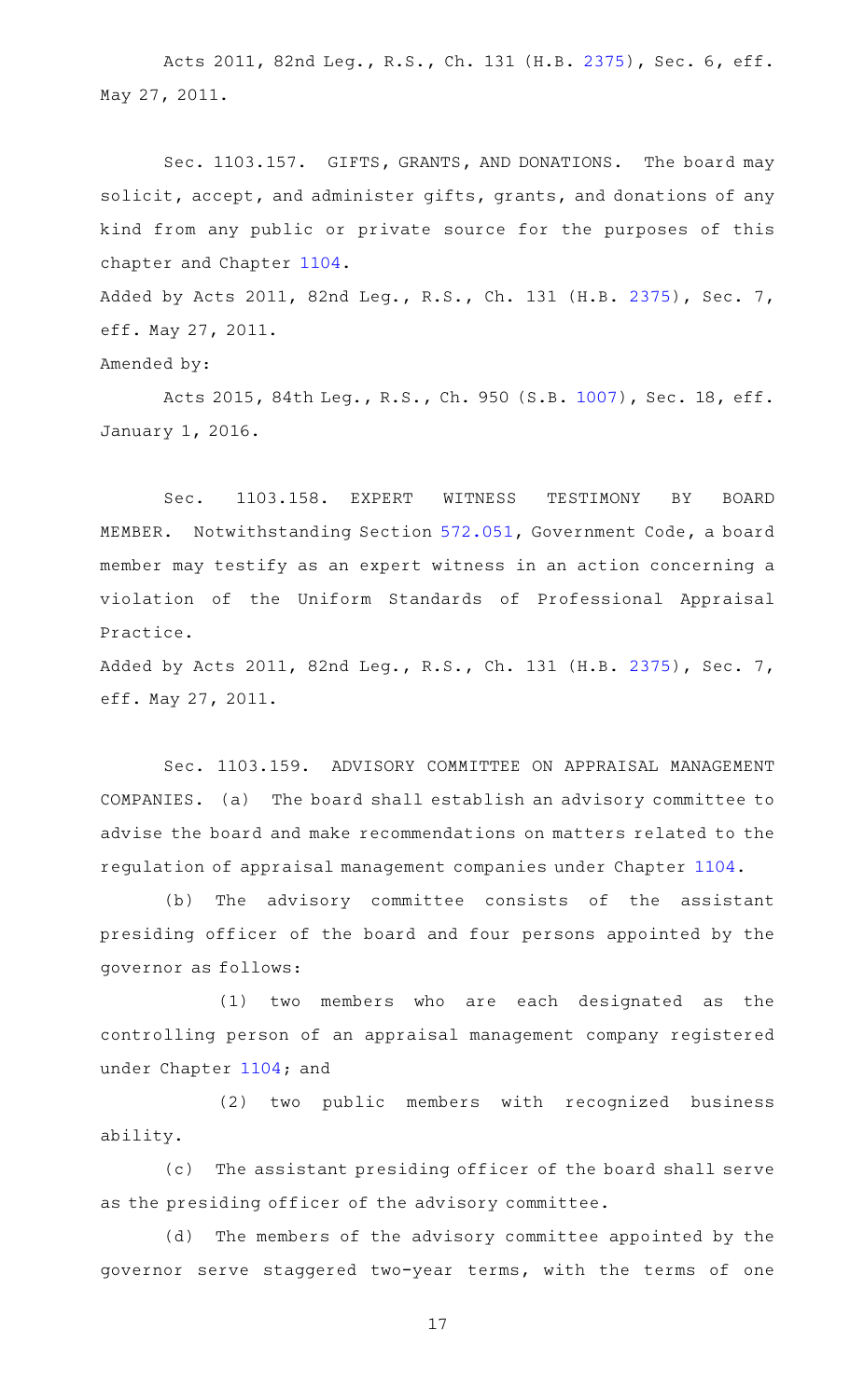appraisal management company member and one public member expiring on January 31 of each year.

(e) An appointed member may not serve more than two consecutive two-year terms.

 $(f)$  If a vacancy occurs during a member's term, the governor shall appoint a person to fill the unexpired term.

(g) The advisory committee may hold a meeting by telephone conference call or other video or broadcast technology. Added by Acts 2011, 82nd Leg., R.S., Ch. 256 (H.B. [1146](http://www.legis.state.tx.us/tlodocs/82R/billtext/html/HB01146F.HTM)), Sec. 1, eff. September 1, 2011.

Redesignated from Occupations Code, Section [1103.157](http://www.statutes.legis.state.tx.us/GetStatute.aspx?Code=OC&Value=1103.157) by Acts 2013, 83rd Leg., R.S., Ch. 161 (S.B. [1093](http://www.legis.state.tx.us/tlodocs/83R/billtext/html/SB01093F.HTM)), Sec. 22.001(35), eff. September 1, 2013.

#### Amended by:

Acts 2015, 84th Leg., R.S., Ch. 950 (S.B. [1007\)](http://www.legis.state.tx.us/tlodocs/84R/billtext/html/SB01007F.HTM), Sec. 19, eff. January 1, 2016.

Acts 2019, 86th Leg., R.S., Ch. 334 (S.B. [624\)](http://www.legis.state.tx.us/tlodocs/86R/billtext/html/SB00624F.HTM), Sec. 26, eff. September 1, 2019.

Sec. 1103.160. ADVISORY COMMITTEES. (a) The board may appoint advisory committees to perform the advisory functions assigned to the committees by the board. An advisory committee under this section is subject to Chapter [2110](http://www.statutes.legis.state.tx.us/GetStatute.aspx?Code=GV&Value=2110), Government Code.

(b) A member of an advisory committee who is not a member of the board may not receive compensation for service on the committee. The member may receive reimbursement for actual and necessary expenses incurred in performing committee functions as provided by Section [2110.004,](http://www.statutes.legis.state.tx.us/GetStatute.aspx?Code=GV&Value=2110.004) Government Code.

(c) A member of an advisory committee serves at the will of the board.

(d) An advisory committee may hold a meeting by telephone conference call or other video or broadcast technology.

(e) If the board appoints an advisory committee under this section, the board shall adopt rules regarding:

(1) the advisory committee's purpose, role, responsibility, and goals;

 $(2)$  size and quorum requirements;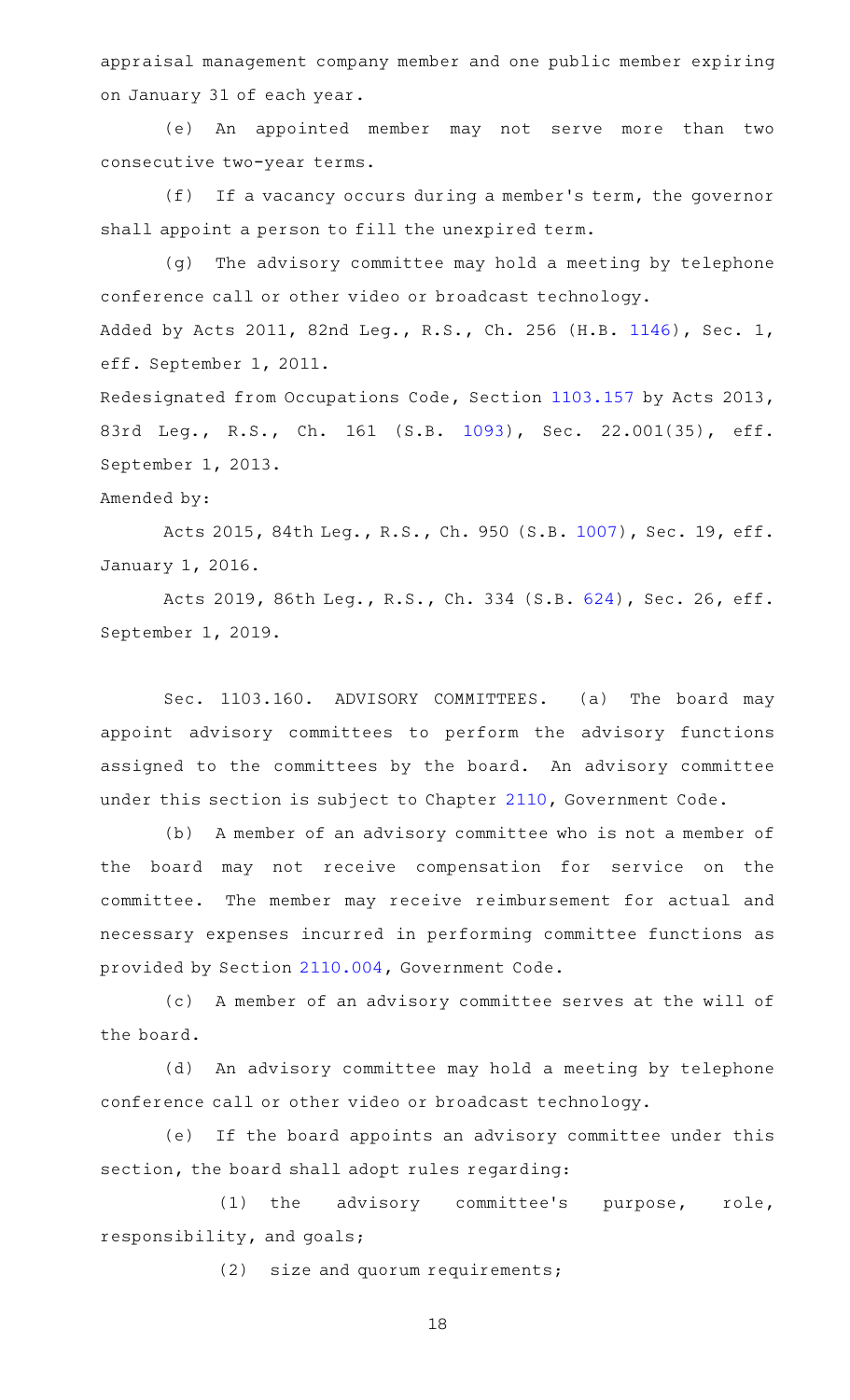(3) qualifications for membership, including experience requirements and geographic representation;

(4) appointment procedures;

(5) membership terms;

(6) training requirements for advisory committee members; and

(7) the advisory committee's compliance with Chapter [551,](http://www.statutes.legis.state.tx.us/GetStatute.aspx?Code=GV&Value=551) Government Code.

(f) In addition to the rules adopted under Subsection (e), the board by rule shall adopt a process to regularly evaluate the need for an advisory committee appointed under this section. Added by Acts 2019, 86th Leg., R.S., Ch. 334 (S.B. [624\)](http://www.legis.state.tx.us/tlodocs/86R/billtext/html/SB00624F.HTM), Sec. 27, eff. September 1, 2019.

Sec. 1103.161. PUBLIC PARTICIPATION. The board shall develop and implement policies that provide the public with a reasonable opportunity to appear before the board and to speak on any agenda item at a regular board meeting. Added by Acts 2019, 86th Leg., R.S., Ch. 334 (S.B. [624\)](http://www.legis.state.tx.us/tlodocs/86R/billtext/html/SB00624F.HTM), Sec. 27,

eff. September 1, 2019.

Sec. 1103.162. NEGOTIATED RULEMAKING AND ALTERNATIVE DISPUTE RESOLUTION PROCEDURES. (a) The board shall develop and implement a policy to encourage the use of:

(1) negotiated rulemaking procedures under Chapter [2008](http://www.statutes.legis.state.tx.us/GetStatute.aspx?Code=GV&Value=2008), Government Code, for the adoption of board rules; and

(2) appropriate alternative dispute resolution procedures under Chapter [2009,](http://www.statutes.legis.state.tx.us/GetStatute.aspx?Code=GV&Value=2009) Government Code, to assist in the resolution of internal and external disputes under the board's jurisdiction.

(b) The board's procedures relating to alternative dispute resolution must conform, to the extent possible, to any model guidelines issued by the State Office of Administrative Hearings for the use of alternative dispute resolution by state agencies.

 $(c)$  The board shall:

(1) coordinate the implementation of the policy adopted under Subsection (a);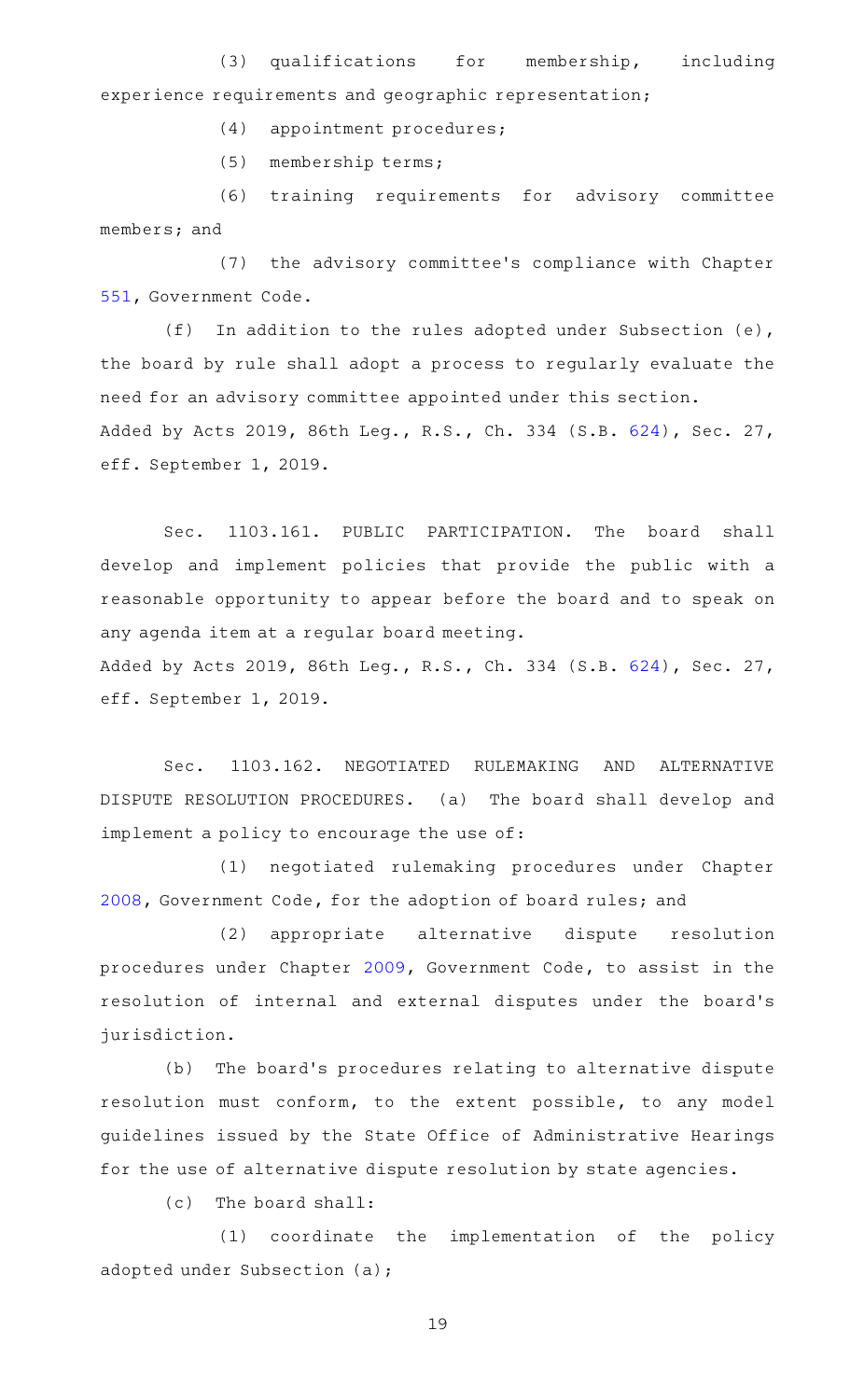(2) provide training as needed to implement the procedures for negotiated rulemaking or alternative dispute resolution; and

(3) collect data concerning the effectiveness of those procedures.

Added by Acts 2019, 86th Leg., R.S., Ch. 334 (S.B. [624\)](http://www.legis.state.tx.us/tlodocs/86R/billtext/html/SB00624F.HTM), Sec. 27, eff. September 1, 2019.

Sec. 1103.163. COMPLAINT INFORMATION. (a) The board shall maintain a system to promptly and efficiently act on complaints filed with the board. The board shall maintain information about parties to the complaint, the subject matter of the complaint, a summary of the results of the review or investigation of the complaint, and its disposition.

(b) The board shall make information available describing its procedures for complaint investigation and resolution.

(c) The board shall periodically notify the complaint parties of the status of the complaint until final disposition. Added by Acts 2019, 86th Leg., R.S., Ch. 334 (S.B. [624\)](http://www.legis.state.tx.us/tlodocs/86R/billtext/html/SB00624F.HTM), Sec. 27, eff. September 1, 2019.

#### SUBCHAPTER E. CERTIFICATE AND LICENSE REQUIREMENTS

Sec. 1103.201. CERTIFICATE OR LICENSE REQUIRED. (a) A person may not perform an appraisal of real estate unless the person is licensed or certified as an appraiser under this chapter, registered as a temporary out-of-state appraiser under this chapter, or acting as an appraiser trainee under the supervision of a supervisory appraiser.

(b) Unless the person holds the appropriate license or certification, a person may not:

(1) use the title "certified real estate appraiser" or "licensed real estate appraiser"; or

(2) refer to an appraisal performed by the person as a "certified appraisal" or "licensed appraisal." Added by Acts 2001, 77th Leg., ch. 1421, Sec. 2, eff. June 1, 2003. Amended by: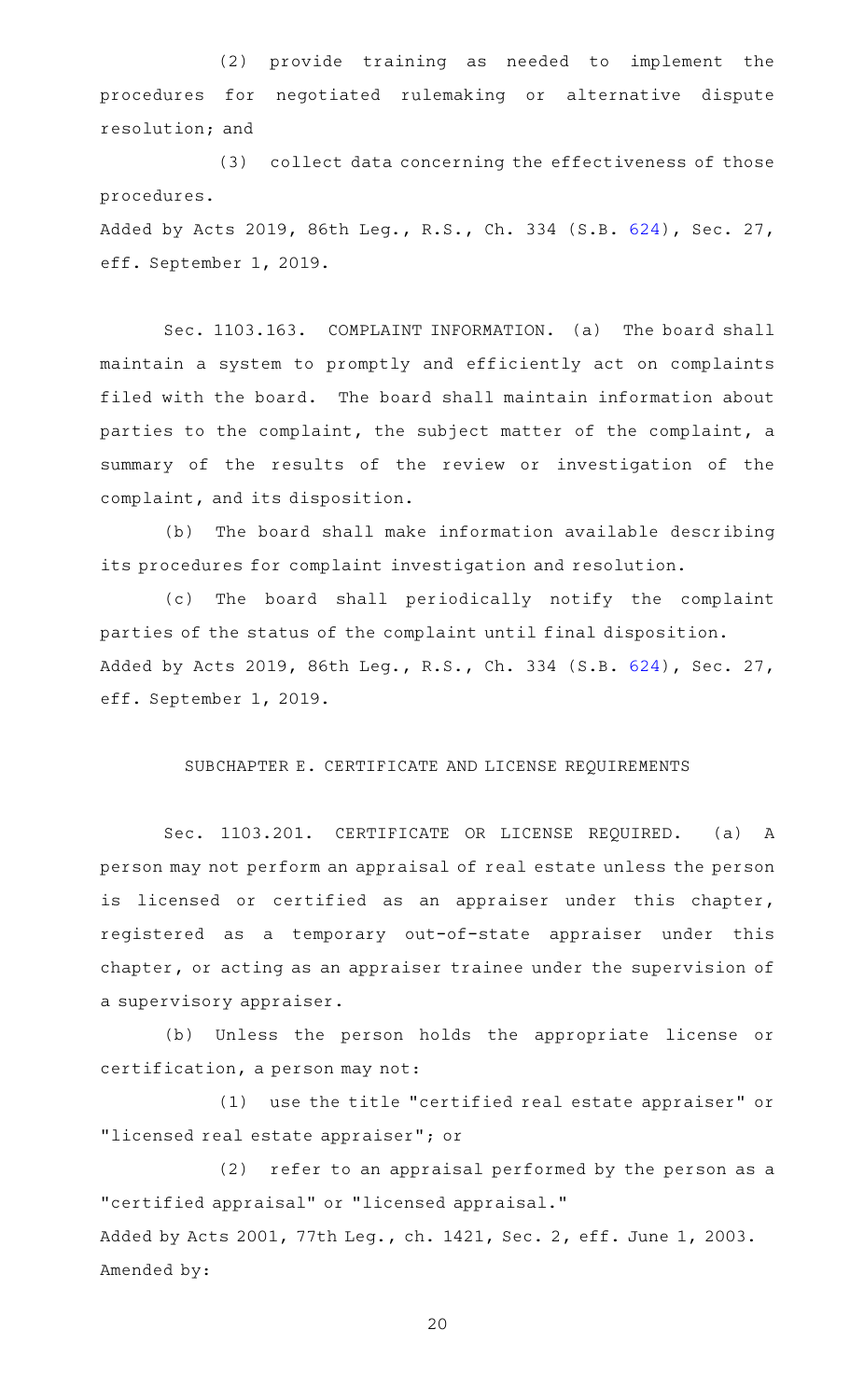Acts 2011, 82nd Leg., R.S., Ch. 131 (H.B. [2375](http://www.legis.state.tx.us/tlodocs/82R/billtext/html/HB02375F.HTM)), Sec. 8, eff. May 27, 2011.

Acts 2015, 84th Leg., R.S., Ch. 950 (S.B. [1007\)](http://www.legis.state.tx.us/tlodocs/84R/billtext/html/SB01007F.HTM), Sec. 20, eff. January 1, 2016.

Sec. 1103.202. ELIGIBILITY REQUIREMENTS FOR CERTIFICATE OR LICENSE. To be eligible for a certificate or license under this chapter, an applicant must:

(1) pass the applicable examination required by Subchapter F;

(2) successfully complete the number and type of classroom hours or other educational qualifications required by the Appraiser Qualifications Board;

(3) provide evidence satisfactory to the board that the applicant has at least the minimum number of hours of experience in performing appraisals over the specified number of calendar years as required by the Appraiser Qualifications Board;

 $(4)$  satisfy the board as to the applicant's honesty, trustworthiness, and integrity; and

(5) comply with the requirements of Sections [1103.203](http://www.statutes.legis.state.tx.us/GetStatute.aspx?Code=OC&Value=1103.203) and [1103.2031.](http://www.statutes.legis.state.tx.us/GetStatute.aspx?Code=OC&Value=1103.2031)

Added by Acts 2001, 77th Leg., ch. 1421, Sec. 2, eff. June 1, 2003. Amended by:

Acts 2005, 79th Leg., Ch. 703 (S.B. [381\)](http://www.legis.state.tx.us/tlodocs/79R/billtext/html/SB00381F.HTM), Sec. 6, eff. September 1, 2005.

Acts 2015, 84th Leg., R.S., Ch. 950 (S.B. [1007\)](http://www.legis.state.tx.us/tlodocs/84R/billtext/html/SB01007F.HTM), Sec. 21, eff. January 1, 2016.

Sec. 1103.203. CERTIFICATE OR LICENSE APPLICATION. (a) An applicant for a certificate or license or for renewal of a certificate or license must submit an application to the board on the form prescribed by the board.

(b) The applicant must disclose in the application whether the applicant has:

(1) entered a plea of guilty or nolo contendere to a felony; or

(2) been convicted of a felony and the time for appeal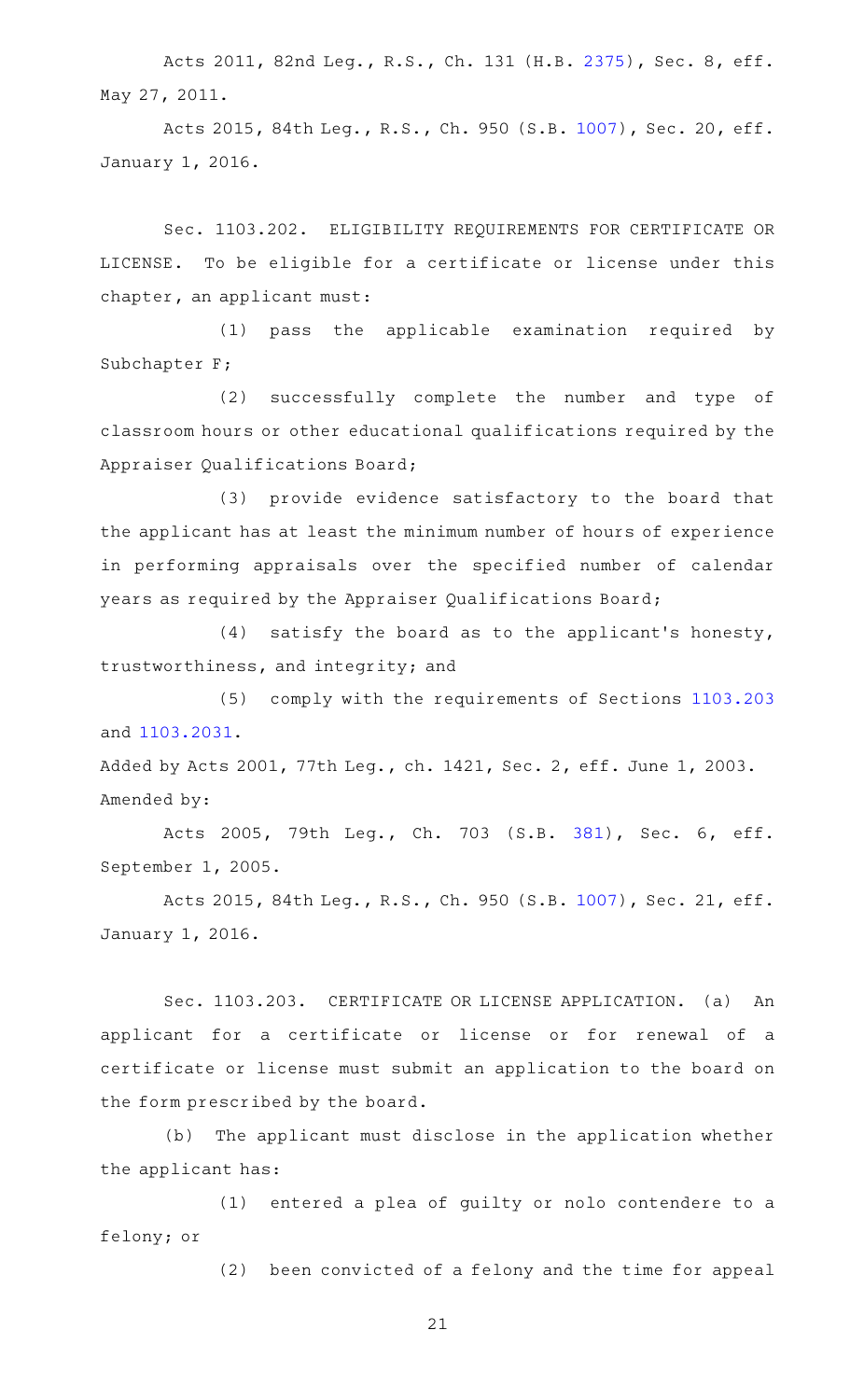has elapsed or the judgment or conviction has been affirmed on appeal.

(c) The disclosure under Subsection (b) must be provided regardless of whether a court order granted community supervision suspending the imposition of the sentence.

(d) The application must include the applicant's current mailing address and telephone number and the applicant 's business e-mail address, if available. The applicant shall notify the board of any change in the applicant 's mailing or e-mail address or telephone number while the application is pending.

(e) The applicant must provide any other information required by the board to comply with the Appraiser Qualifications Board's criminal history and background check requirements. Added by Acts 2001, 77th Leg., ch. 1421, Sec. 2, eff. June 1, 2003. Amended by:

Acts 2005, 79th Leg., Ch. 703 (S.B. [381\)](http://www.legis.state.tx.us/tlodocs/79R/billtext/html/SB00381F.HTM), Sec. 7, eff. September 1, 2005.

Acts 2015, 84th Leg., R.S., Ch. 950 (S.B. [1007\)](http://www.legis.state.tx.us/tlodocs/84R/billtext/html/SB01007F.HTM), Sec. 22, eff. January 1, 2016.

Sec. 1103.2031. CRIMINAL HISTORY RECORD INFORMATION REQUIREMENT. (a) The board by rule may require that an applicant for a certificate or license or renewal of an unexpired certificate or license submit a complete and legible set of fingerprints, on a form prescribed by the board, to the board or to the Department of Public Safety for the purpose of obtaining criminal history record information from the Department of Public Safety or the Federal Bureau of Investigation.

(b) If the board implements the requirement under Subsection (a), the board may not issue a certificate or license to or renew the certificate or license on active status of an applicant who does not comply with that requirement.

(c) If the board implements the requirement under Subsection (a), the board shall conduct a criminal history check of an applicant for a certificate or license or renewal of a certificate or license using information:

(1) provided by the applicant under this section and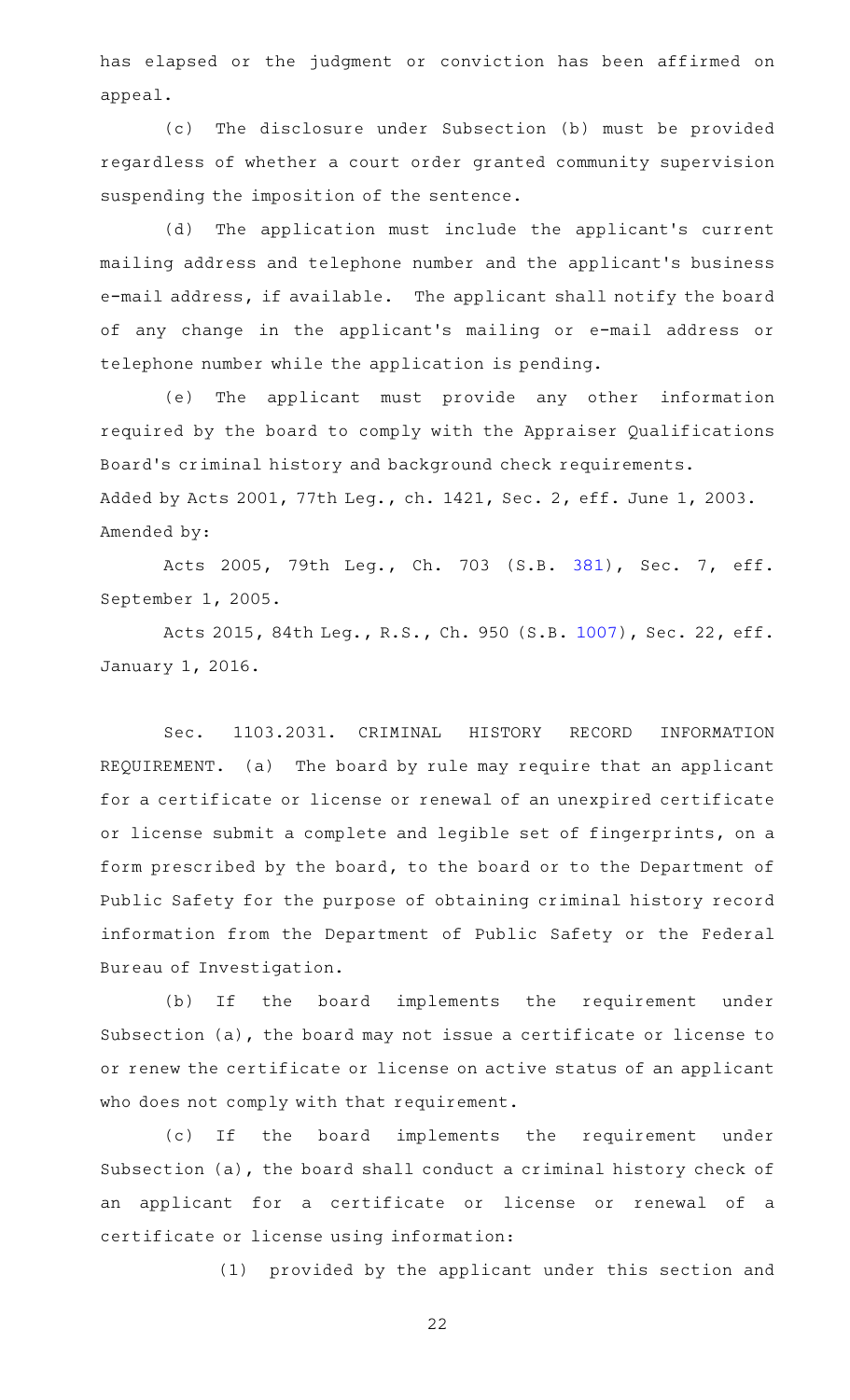#### Section [1103.203](http://www.statutes.legis.state.tx.us/GetStatute.aspx?Code=OC&Value=1103.203); and

(2) made available to the board by the Department of Public Safety, the Federal Bureau of Investigation, or any other criminal justice agency under Chapter [411,](http://www.statutes.legis.state.tx.us/GetStatute.aspx?Code=GV&Value=411) Government Code.

(d) The board may:

(1) enter into an agreement with the Department of Public Safety or other federally authorized entity to administer a criminal history check required under this section; and

(2) authorize the Department of Public Safety or other federally authorized entity to collect from each applicant the costs incurred by the department in conducting the criminal history check.

Added by Acts 2015, 84th Leg., R.S., Ch. 950 (S.B. [1007\)](http://www.legis.state.tx.us/tlodocs/84R/billtext/html/SB01007F.HTM), Sec. 23, eff. January 1, 2016.

Sec. 1103.204. FULFILLMENT OF EDUCATION REQUIREMENTS. (a) In this section, "real estate-related financial transaction" means a transaction involving:

(1) selling, leasing, purchasing, exchanging, investing in, or financing real property or an interest in real property;

(2) refinancing real property or an interest in real property; or

(3) using real property or an interest in real property as security for a loan or investment, including a mortgage-backed security.

(b) This chapter does not limit the amount of time in which an applicant for a certificate or license is required to satisfy the education requirements under this subchapter.

(c) The board shall give an applicant for a certificate or license credit toward fulfilling the requirements of Section [1103.202](http://www.statutes.legis.state.tx.us/GetStatute.aspx?Code=OC&Value=1103.202)(2) for classroom hours taken in the course of becoming licensed as a real estate broker or sales agent or for professional development or continuing education courses taken, whether the classroom hours or courses are taken by a person as a real estate broker or sales agent or as an employee of a financial institution engaged in real estate-related financial transactions, if the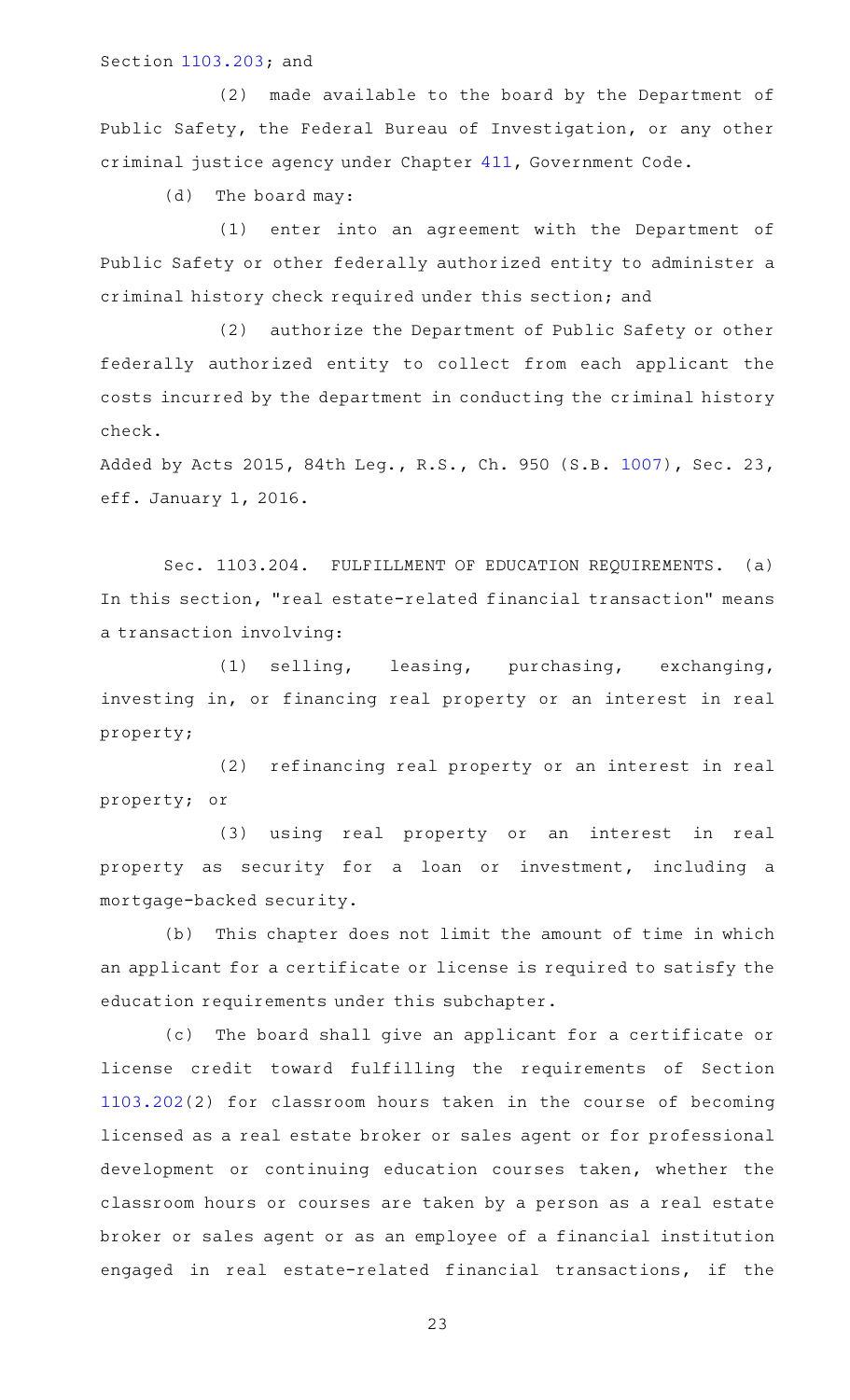classroom hours or courses satisfy the requirements established by the guidelines recognized by the Appraiser Qualifications Board. Added by Acts 2001, 77th Leg., ch. 1421, Sec. 2, eff. June 1, 2003. Amended by:

Acts 2005, 79th Leg., Ch. 703 (S.B. [381\)](http://www.legis.state.tx.us/tlodocs/79R/billtext/html/SB00381F.HTM), Sec. 8, eff. September 1, 2005.

Acts 2015, 84th Leg., R.S., Ch. 950 (S.B. [1007\)](http://www.legis.state.tx.us/tlodocs/84R/billtext/html/SB01007F.HTM), Sec. 24, eff. January 1, 2016.

Sec. 1103.205. FULFILLMENT OF EXPERIENCE REQUIREMENTS. (a) This chapter does not limit the amount of time in which an applicant for a certificate or license is required to satisfy the experience requirements under this subchapter.

(b) An applicant for a certificate or license must provide an affidavit on a form prescribed by the board stating that the applicant has the required number of hours of experience in performing appraisals as recognized by the Appraiser Qualifications Board.

(c) For the purpose of determining the qualifications of an applicant for a certificate or license under this chapter, acceptable appraisal experience includes:

(1) any one or any combination of the categories recognized by the Appraiser Qualifications Board; and

(2) experience as a real estate mortgage lending officer of a financial institution or as a real estate broker that includes the actual performance or technical review of real estate appraisals.

(d) For purposes of this subchapter, an hour of experience means 60 minutes spent in one or more of the acceptable areas of appraisal experience recognized under this subchapter. Calculation of the hours of experience must be based solely on actual hours of experience.

Added by Acts 2001, 77th Leg., ch. 1421, Sec. 2, eff. June 1, 2003. Amended by:

Acts 2005, 79th Leg., Ch. 703 (S.B. [381\)](http://www.legis.state.tx.us/tlodocs/79R/billtext/html/SB00381F.HTM), Sec. 9, eff. September 1, 2005.

Acts 2015, 84th Leg., R.S., Ch. 950 (S.B. [1007\)](http://www.legis.state.tx.us/tlodocs/84R/billtext/html/SB01007F.HTM), Sec. 25, eff.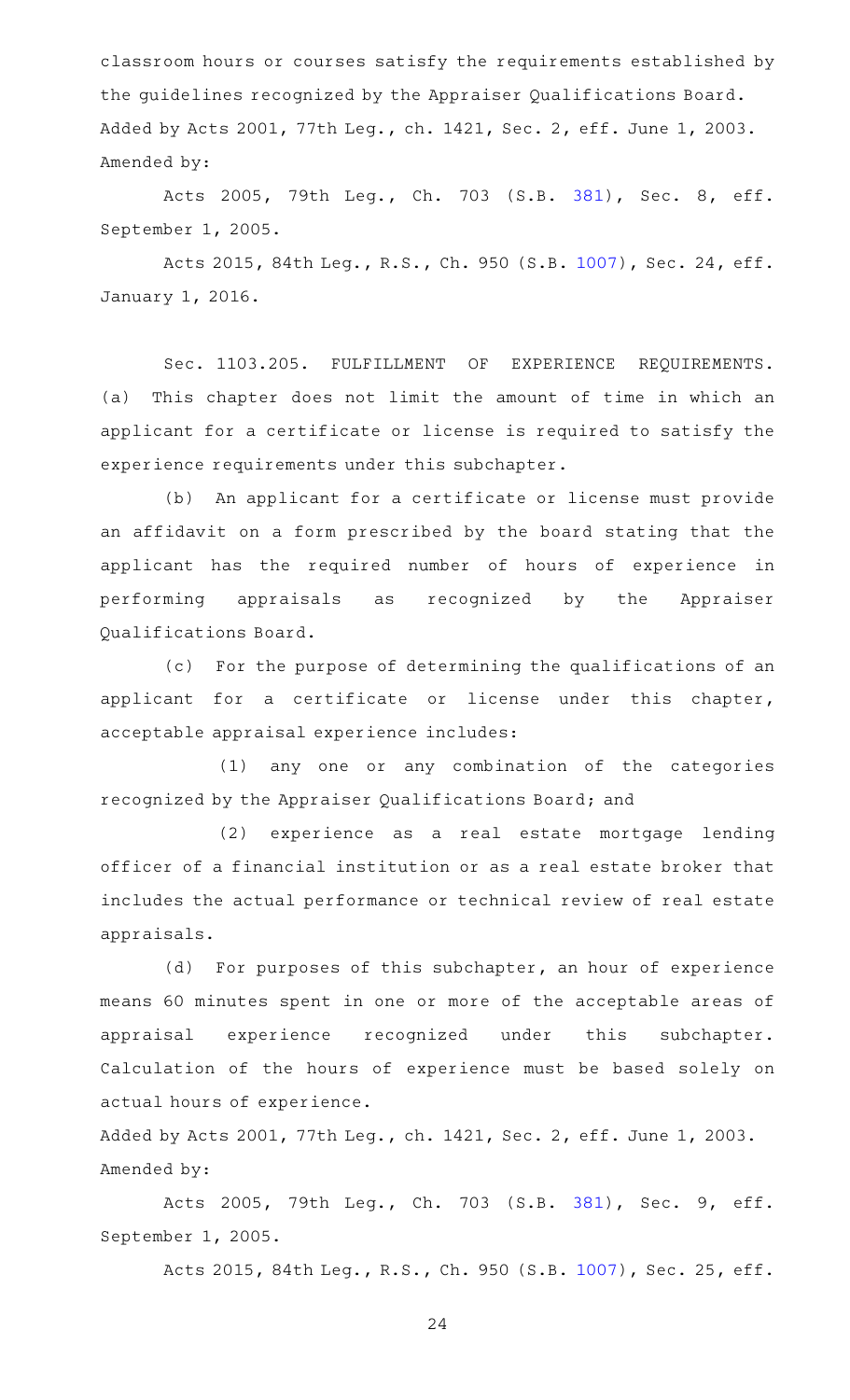January 1, 2016.

Sec. 1103.206. VERIFICATION OF EDUCATION AND EXPERIENCE. (a) The board shall adopt a reliable method to verify the evidence of education submitted by an applicant for a certificate or license.

(b) The board shall adopt a reliable method to verify the evidence of appraisal experience submitted by an applicant for a certificate or license. The method must include the review of appraisal experience of all applicants for certification. An applicant has at least 60 days after the date notice is sent to submit any records requested by the board. The board may not require the applicant to provide more information than the information the board may obtain under Section [1103.207.](http://www.statutes.legis.state.tx.us/GetStatute.aspx?Code=OC&Value=1103.207) Added by Acts 2001, 77th Leg., ch. 1421, Sec. 2, eff. June 1, 2003. Amended by:

Acts 2011, 82nd Leg., R.S., Ch. 131 (H.B. [2375\)](http://www.legis.state.tx.us/tlodocs/82R/billtext/html/HB02375F.HTM), Sec. 10, eff. May 27, 2011.

Acts 2015, 84th Leg., R.S., Ch. 950 (S.B. [1007\)](http://www.legis.state.tx.us/tlodocs/84R/billtext/html/SB01007F.HTM), Sec. 26, eff. January 1, 2016.

Sec. 1103.207. ADDITIONAL INFORMATION FROM CERTAIN APPLICANTS. (a) In addition to the information or documentation specified by this subchapter, the board may obtain other information or documentation from an applicant for a certificate or license under this chapter if the board determines that:

 $(1)$  a formal complaint against the applicant alleging fraud, incompetency, or malpractice is reasonable; or

(2) other just cause exists for requiring further information.

(b) The board may obtain the additional information or documentation by:

(1) requiring the applicant to complete a form prescribed by the board that includes a detailed listing of the applicant 's appraisal experience and states for each appraisal claimed by the applicant:

(A) the municipality or county in which the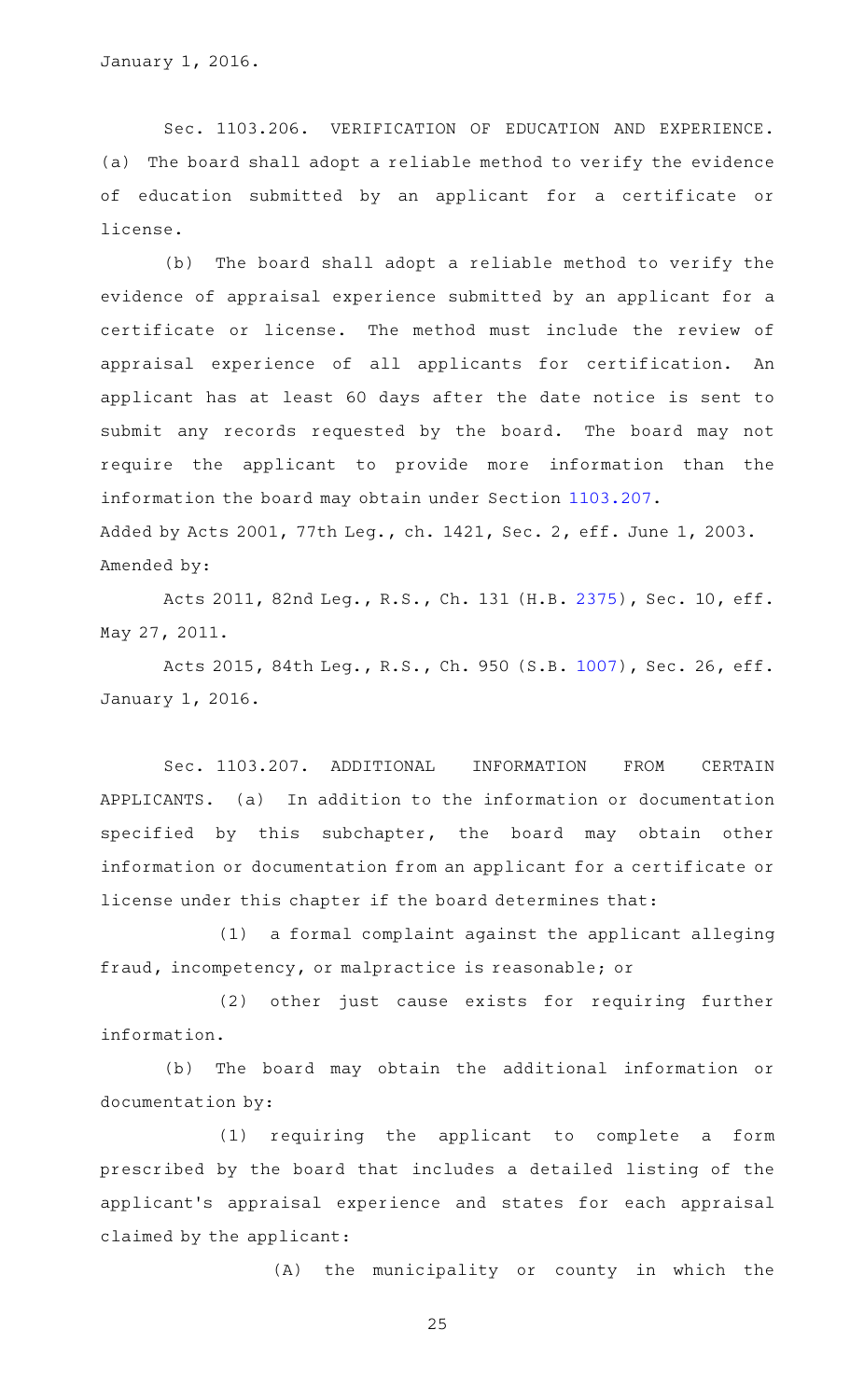appraisal was performed;

(B) the type and description of the building or property appraised;

 $(C)$  the approach to value used in the appraisal;

(D) the actual number of hours spent on the appraisal; and

(E) any other information determined appropriate by the board; or

(2) engaging in other investigative research determined appropriate by the board.

Added by Acts 2001, 77th Leg., ch. 1421, Sec. 2, eff. June 1, 2003. Amended by:

Acts 2015, 84th Leg., R.S., Ch. 950 (S.B. [1007\)](http://www.legis.state.tx.us/tlodocs/84R/billtext/html/SB01007F.HTM), Sec. 27, eff. January 1, 2016.

Sec. 1103.209. RECIPROCAL CERTIFICATE OR LICENSE. (a) The board shall issue a reciprocal license or certificate to an applicant from another state if:

(1) the appraiser licensing and certification program of the other state is in compliance with 12 U.S.C. Section 3331 et seq.;

(2) the applicant holds a valid license or certificate from a state whose requirements for licensure or certification meet or exceed the licensure or certification requirements of this state;

(3) the applicant satisfies the board as to the appraiser 's honesty, trustworthiness, and integrity; and

(4) the applicant complies with the requirements of Sections [1103.203](http://www.statutes.legis.state.tx.us/GetStatute.aspx?Code=OC&Value=1103.203) and [1103.2031](http://www.statutes.legis.state.tx.us/GetStatute.aspx?Code=OC&Value=1103.2031).

(b) Repealed by Acts 2011, 82nd Leg., R.S., Ch. 131, Sec. 24, eff. May 27, 2011.

(c) The application form submitted for a reciprocal certificate or license under this section must be comparable to the form required of a resident of this state applying for a similar certificate or license.

(d) The fee charged to an appraiser from another state for a reciprocal certificate or license under this section must be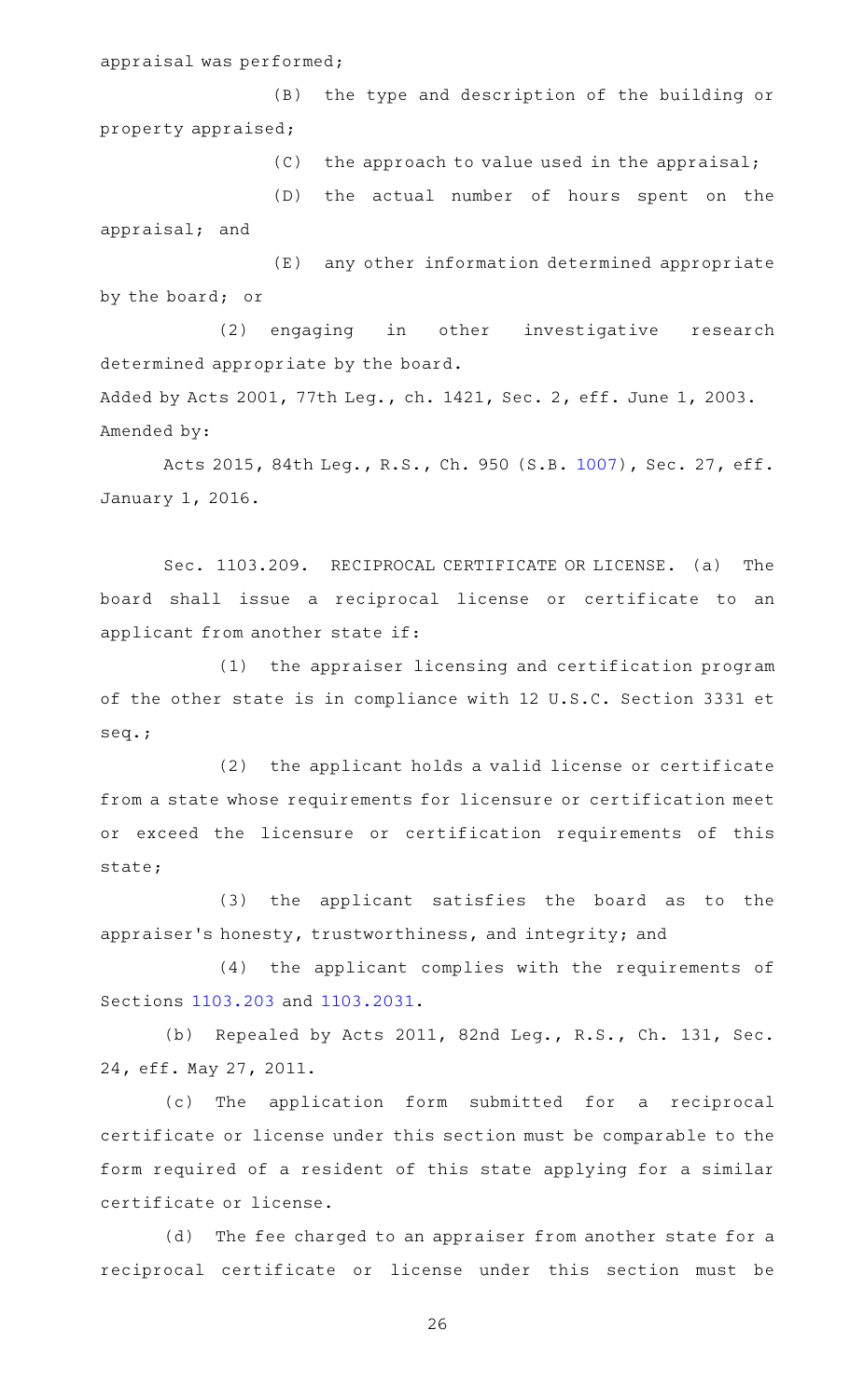comparable to the fee required of a resident of this state applying for a similar certificate or license. A person who obtains a certificate or license by reciprocity under this section must pay the federal registry fee and any other fee the board imposes.

(e) An applicant for a certificate or license under this chapter who is not a resident of this state must submit with the application an irrevocable consent that states that service of process in an action against the applicant arising out of the applicant 's activities as a certified or licensed appraiser in this state may be made by delivery of the process to the commissioner if the plaintiff in the action, using due diligence, cannot obtain personal service on the applicant. If process is served as provided by this subsection, the commissioner shall immediately send a copy of the material served on the commissioner to the certified or licensed appraiser at the appraiser 's address of record.

(f) The board shall request verification from the state in which the applicant is certified or licensed to confirm that the applicant 's certificate or license is valid, active, and in good standing. The board may not issue a reciprocal certificate or license without that verification.

(g)AAA reciprocal certificate or license expires on the second anniversary of the last day of the month in which it was issued.

(h) A reciprocal certificate or license is renewable under terms adopted by the board.

Added by Acts 2001, 77th Leg., ch. 1421, Sec. 2, eff. June 1, 2003. Amended by:

Acts 2005, 79th Leg., Ch. 703 (S.B. [381\)](http://www.legis.state.tx.us/tlodocs/79R/billtext/html/SB00381F.HTM), Sec. 10, eff. September 1, 2005.

Acts 2011, 82nd Leg., R.S., Ch. 131 (H.B. [2375\)](http://www.legis.state.tx.us/tlodocs/82R/billtext/html/HB02375F.HTM), Sec. 11, eff. May 27, 2011.

Acts 2011, 82nd Leg., R.S., Ch. 131 (H.B. [2375\)](http://www.legis.state.tx.us/tlodocs/82R/billtext/html/HB02375F.HTM), Sec. 24, eff. May 27, 2011.

Acts 2015, 84th Leg., R.S., Ch. 950 (S.B. [1007\)](http://www.legis.state.tx.us/tlodocs/84R/billtext/html/SB01007F.HTM), Sec. 28, eff. January 1, 2016.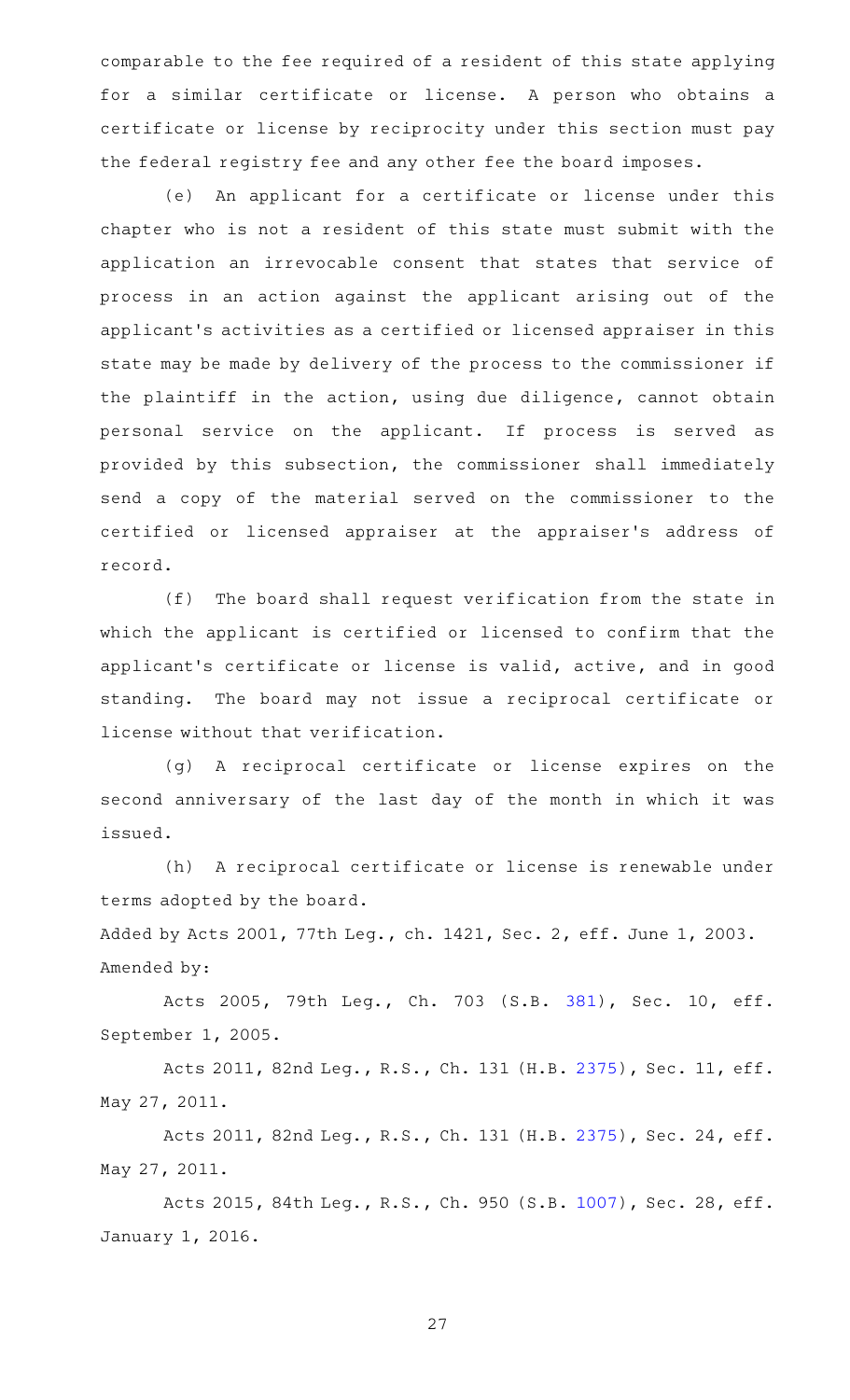Sec. 1103.2091. PROBATIONARY CERTIFICATE OR LICENSE. (a) The board may issue a probationary certificate or license to an appraiser or an appraiser trainee, as applicable.

(b) The board by rule shall adopt reasonable terms for issuing a probationary certificate or license.

(c) A person who holds a probationary certificate or license under this section must disclose the probationary status to all clients before accepting an assignment.

Added by Acts 2011, 82nd Leg., R.S., Ch. 131 (H.B. [2375\)](http://www.legis.state.tx.us/tlodocs/82R/billtext/html/HB02375F.HTM), Sec. 12, eff. May 27, 2011.

Amended by:

Acts 2015, 84th Leg., R.S., Ch. 950 (S.B. [1007\)](http://www.legis.state.tx.us/tlodocs/84R/billtext/html/SB01007F.HTM), Sec. 29, eff. January 1, 2016.

Sec. 1103.210. DENIAL OF CERTIFICATE OR LICENSE. (a) The board shall immediately provide written notice to the applicant of the board's denial of a certificate or license under this chapter.

(b) An appeal of the denial of a certificate or license is governed by Chapter [2001,](http://www.statutes.legis.state.tx.us/GetStatute.aspx?Code=GV&Value=2001) Government Code.

Added by Acts 2001, 77th Leg., ch. 1421, Sec. 2, eff. June 1, 2003.

Sec. 1103.211. CERTIFICATE OR LICENSE RENEWAL; CONTINUING EDUCATION. (a) A certificate or license issued by the board expires on the second anniversary of the date of issuance.

(b) A person may renew a certificate or license by:

 $(1)$  paying the renewal fee;

 $(2)$  providing evidence satisfactory to the board that the person has completed continuing education requirements that comply with the guidelines recognized by the Appraiser Qualifications Board and that are imposed by rule under this chapter;

 $(3)$  satisfying the board as to the person's honesty, trustworthiness, and integrity; and

(4) complying with the requirements of Sections [1103.203](http://www.statutes.legis.state.tx.us/GetStatute.aspx?Code=OC&Value=1103.203) and [1103.2031](http://www.statutes.legis.state.tx.us/GetStatute.aspx?Code=OC&Value=1103.2031).

(c) For purposes of Subsection  $(b)(2)$ , the board shall accept as continuing education any educational offering that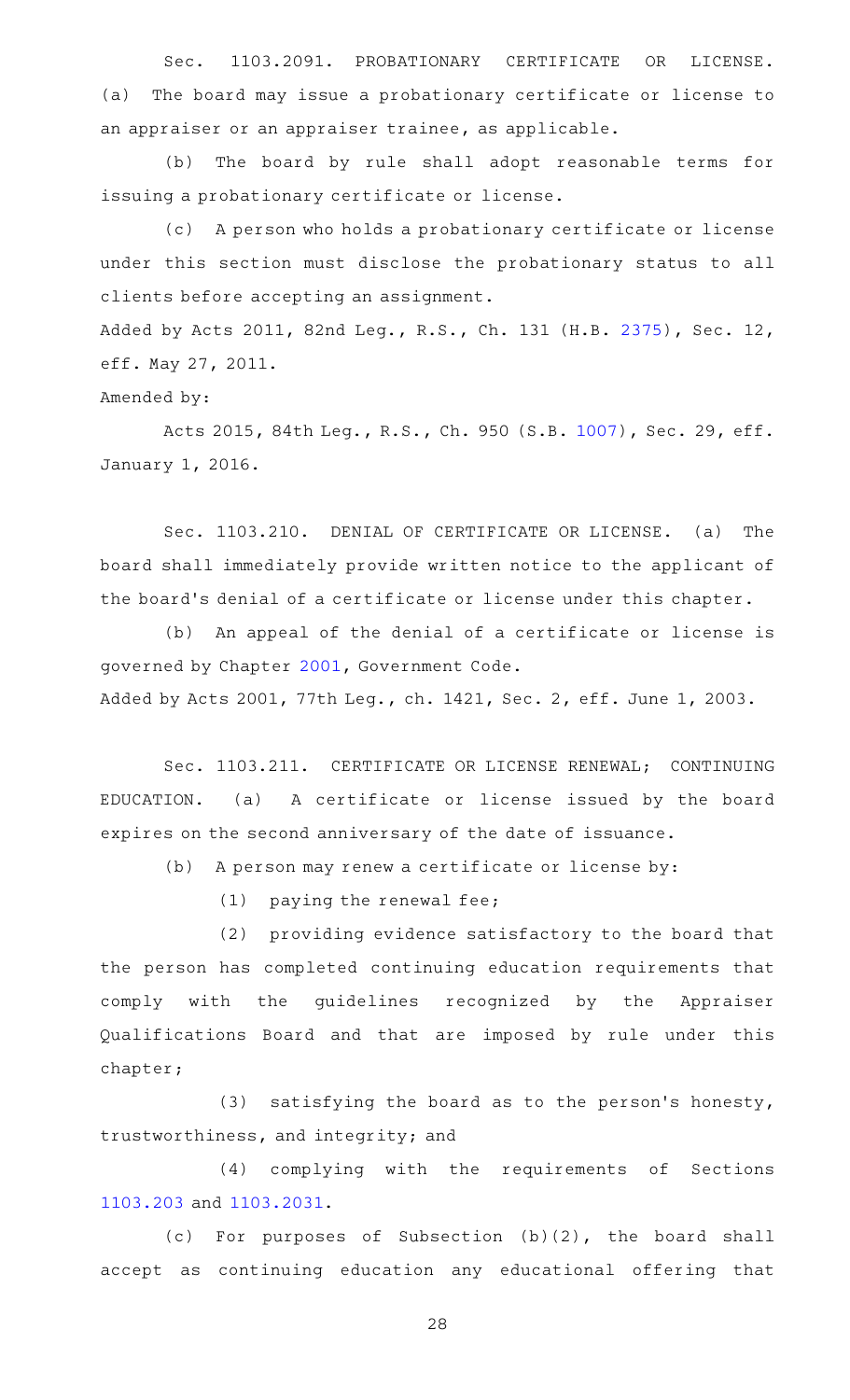complies with the guidelines recognized by the Appraiser Qualifications Board that a certified or licensed appraiser was awarded by a provider of qualifying appraisal education approved by the board.

Added by Acts 2001, 77th Leg., ch. 1421, Sec. 2, eff. June 1, 2003. Amended by:

Acts 2005, 79th Leg., Ch. 703 (S.B. [381\)](http://www.legis.state.tx.us/tlodocs/79R/billtext/html/SB00381F.HTM), Sec. 11, eff. September 1, 2005.

Acts 2015, 84th Leg., R.S., Ch. 950 (S.B. [1007\)](http://www.legis.state.tx.us/tlodocs/84R/billtext/html/SB01007F.HTM), Sec. 30, eff. January 1, 2016.

Sec. 1103.2111. LATE RENEWAL OF CERTIFICATE OR LICENSE. (a) A person whose certificate or license has been expired for 90 days or less may renew the certificate or license by paying to the board a fee equal to  $1-1/2$  times the required renewal fee. If a certificate or license has been expired for more than 90 days but less than six months, the person may renew the certificate or license by paying to the board a fee equal to two times the required renewal fee.

(b) A certificate or license that is renewed under this section shall expire on the date that would apply had the certificate or license been timely renewed.

(c) A person may not perform an appraisal in a federally related transaction while the person is not actively licensed or certified as an appraiser or an appraiser trainee.

(d) If a person's certificate or license has been expired six months or longer, the person may not renew the certificate or license. The person may obtain a new certificate or license by complying with the requirements and procedures for an original application.

Added by Acts 2011, 82nd Leg., R.S., Ch. 131 (H.B. [2375\)](http://www.legis.state.tx.us/tlodocs/82R/billtext/html/HB02375F.HTM), Sec. 13, eff. May 27, 2011.

#### Amended by:

Acts 2015, 84th Leg., R.S., Ch. 950 (S.B. [1007\)](http://www.legis.state.tx.us/tlodocs/84R/billtext/html/SB01007F.HTM), Sec. 31, eff. January 1, 2016.

Sec. 1103.212. EXTENSION OF TIME TO COMPLETE REQUIRED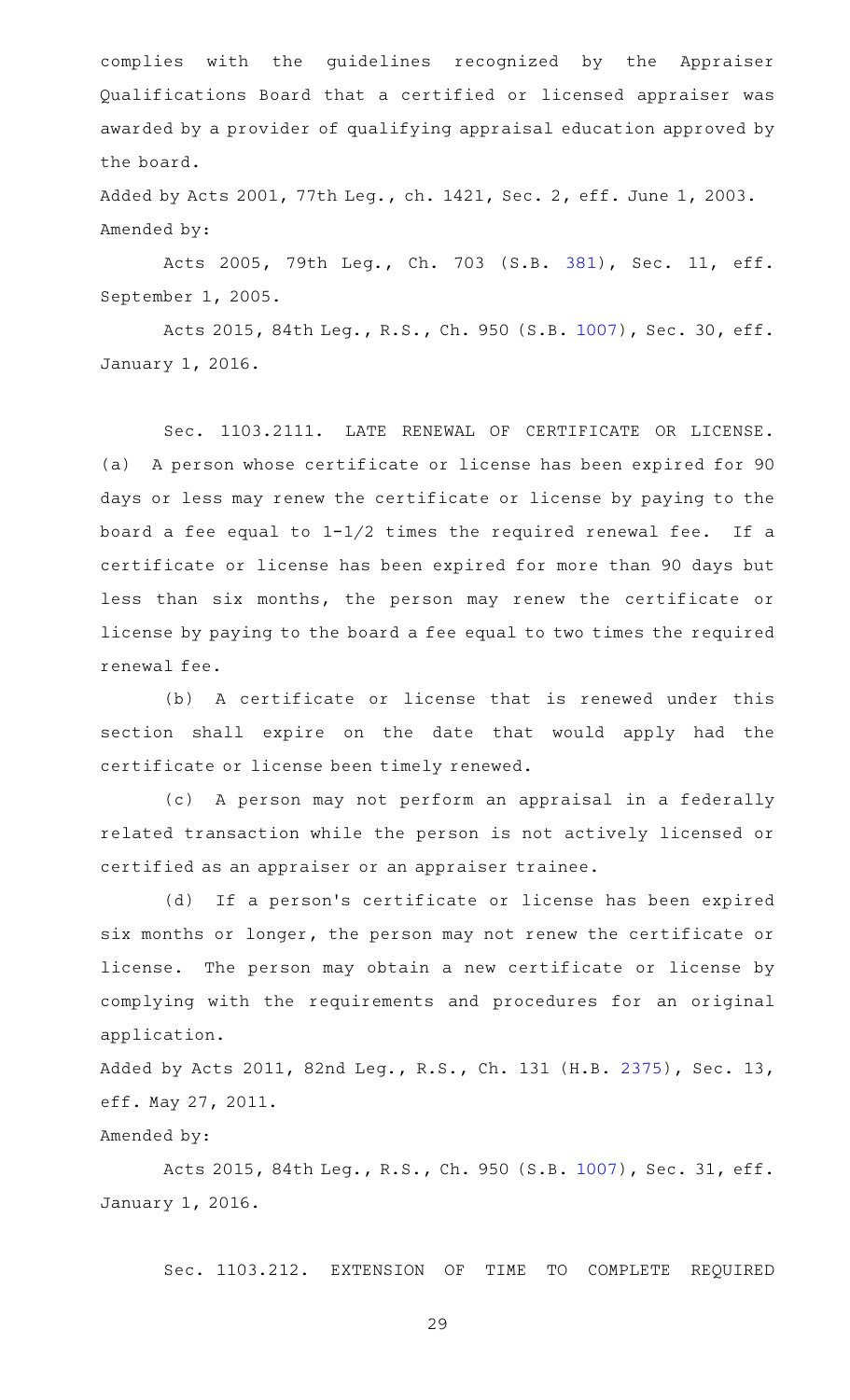CONTINUING EDUCATION. (a) The board by rule may establish procedures under which a person may obtain an extension of time to complete continuing education required to renew the person 's certificate or license.

 $(b)$  The board may require a person under this section to:

(1) pay an additional fee, not to exceed \$200, on or before the date the certificate or license is scheduled to expire; and

(2) complete the required continuing education not later than the 60th day after the date the certificate or license is scheduled to expire.

(c) Notwithstanding the other provisions of this section, a person must complete the required continuing education before performing an appraisal in a federally related transaction. Added by Acts 2003, 78th Leg., ch. 106, Sec. 2, eff. Sept. 1, 2003.

Sec. 1103.213. INACTIVE CERTIFICATE OR LICENSE. (a) The board may place on inactive status the certificate or license of a person who:

(1) is not acting as an appraiser or an appraiser trainee;

(2) is not acting as a supervisory appraiser of an appraiser trainee; and

(3) submits a written application to the board before the expiration date of the certificate or license.

(b) The board may place on inactive status the certificate or license of an appraiser or an appraiser trainee whose certificate or license has expired if the person:

(1) applies for inactive status on a form prescribed by the board not later than the 180th day after the expiration date of the certificate or license; and

(2) meets the requirements of Section [1103.2111](http://www.statutes.legis.state.tx.us/GetStatute.aspx?Code=OC&Value=1103.2111).

(c)AAA supervisory appraiser applying for inactive status shall terminate the appraiser 's association with each appraiser trainee supervised by the appraiser by giving written notice to each appraiser trainee before the 30th day preceding the date the appraiser applies for inactive status.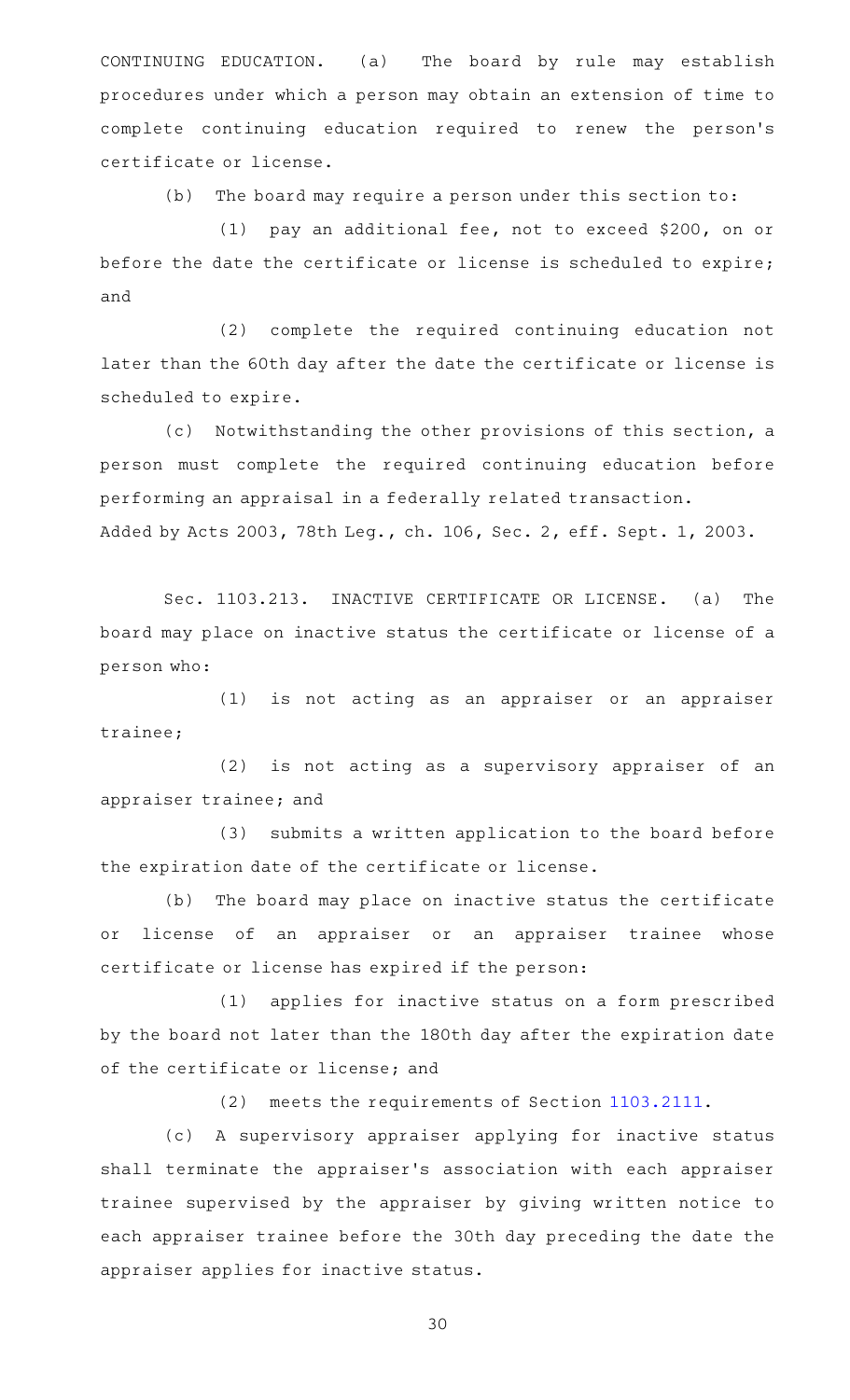(d) An appraiser or an appraiser trainee on inactive status:

(1) may not perform any activity regulated under this chapter;

(2) must pay annual renewal fees; and

(3) is not required to pay the annual registry fee described by Section [1103.156](http://www.statutes.legis.state.tx.us/GetStatute.aspx?Code=OC&Value=1103.156)(b).

(e) The board shall maintain a list of each appraiser whose certificate or license is on inactive status.

(f) The board shall return an appraiser's certificate or license to active status if the appraiser:

 $(1)$  submits an application to the board;

(2) pays the required fee;

(3) submits proof of complying with the cumulative continuing education requirements of Section [1103.211](http://www.statutes.legis.state.tx.us/GetStatute.aspx?Code=OC&Value=1103.211) during the period the license has been on inactive status;

 $(4)$  satisfies the board as to the person's honesty, trustworthiness, and integrity; and

(5) complies with the requirements of Sections [1103.203](http://www.statutes.legis.state.tx.us/GetStatute.aspx?Code=OC&Value=1103.203) and [1103.2031](http://www.statutes.legis.state.tx.us/GetStatute.aspx?Code=OC&Value=1103.2031).

Added by Acts 2003, 78th Leg., ch. 106, Sec. 2, eff. Sept. 1, 2003. Amended by:

Acts 2015, 84th Leg., R.S., Ch. 950 (S.B. [1007\)](http://www.legis.state.tx.us/tlodocs/84R/billtext/html/SB01007F.HTM), Sec. 32, eff. January 1, 2016.

Sec. 1103.214. DENIAL OF CERTIFICATE OR LICENSE RENEWAL. (a) The board may deny the renewal of a certificate or license issued under this chapter if the applicant is in violation of a board order.

(b) The denial of a certificate or license renewal under this section is subject to the same provisions as are applicable under Section [1103.210](http://www.statutes.legis.state.tx.us/GetStatute.aspx?Code=OC&Value=1103.210) to the denial of a certificate or license. Added by Acts 2019, 86th Leg., R.S., Ch. 334 (S.B. [624\)](http://www.legis.state.tx.us/tlodocs/86R/billtext/html/SB00624F.HTM), Sec. 28, eff. September 1, 2019.

#### SUBCHAPTER F. APPRAISER EXAMINATION

Sec. 1103.251. EXAMINATION REQUIRED. (a) The board shall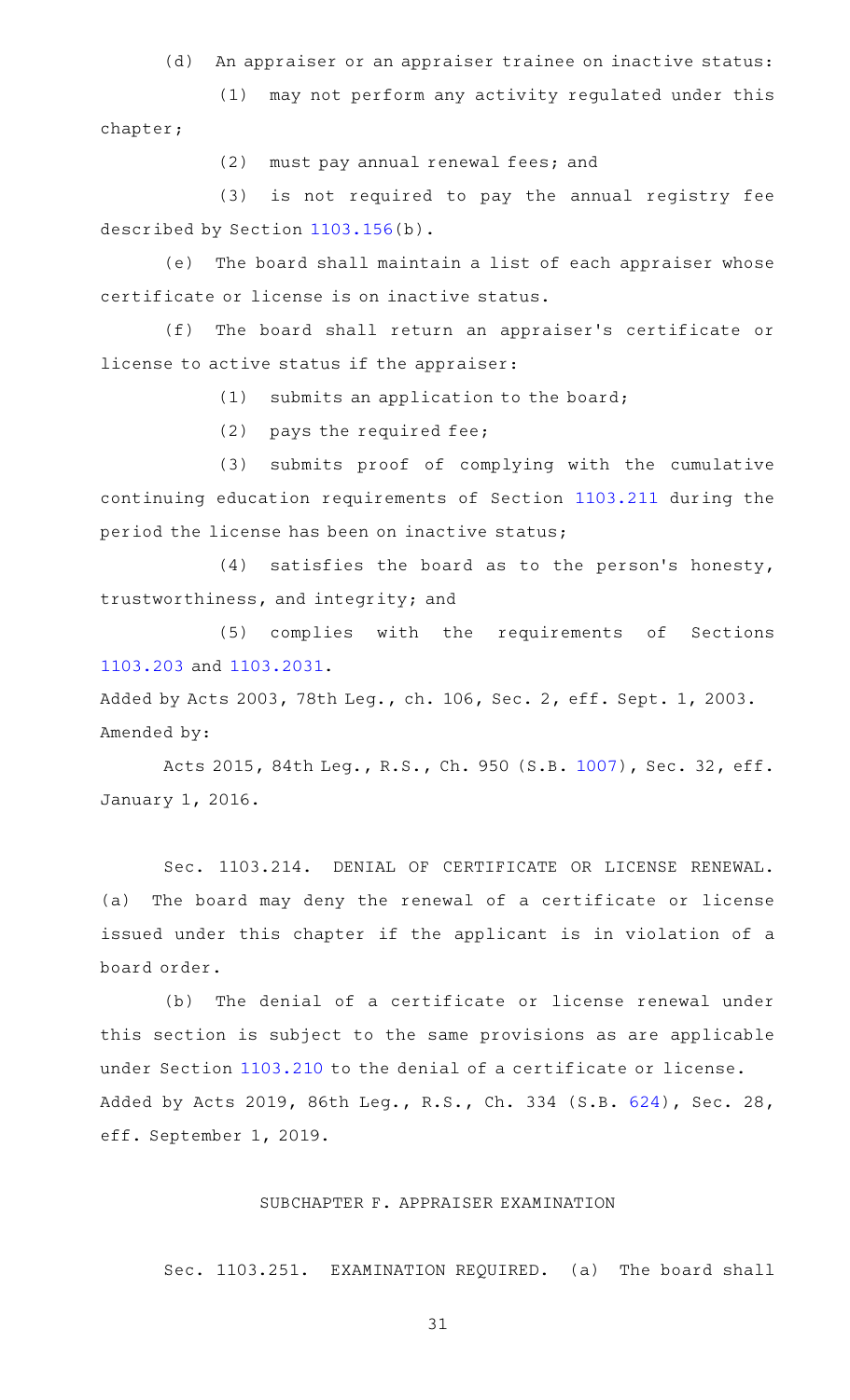prescribe an appraiser examination.

 $(b)$  The examination must be:

 $(1)$  written; and

(2) approved by the Appraiser Qualifications Board. Added by Acts 2001, 77th Leg., ch. 1421, Sec. 2, eff. June 1, 2003. Amended by:

Acts 2005, 79th Leg., Ch. 703 (S.B. [381\)](http://www.legis.state.tx.us/tlodocs/79R/billtext/html/SB00381F.HTM), Sec. 12, eff. September 1, 2005.

Sec. 1103.252. TESTING SERVICE. (a) The board may contract with a testing service to administer the examination.

(b) The board or the testing service may collect an examination fee from an applicant for a certificate or license. Added by Acts 2001, 77th Leg., ch. 1421, Sec. 2, eff. June 1, 2003. Amended by:

Acts 2015, 84th Leg., R.S., Ch. 950 (S.B. [1007\)](http://www.legis.state.tx.us/tlodocs/84R/billtext/html/SB01007F.HTM), Sec. 33, eff. January 1, 2016.

Sec. 1103.253. TIME AND PLACE OF EXAMINATION; NOTICE. The board or the testing service shall offer the examination at least once each month in Austin and at other locations and times as the board may determine or require. The board shall provide public notice of all examinations on the board 's Internet website. Added by Acts 2001, 77th Leg., ch. 1421, Sec. 2, eff. June 1, 2003. Amended by:

Acts 2015, 84th Leg., R.S., Ch. 950 (S.B. [1007\)](http://www.legis.state.tx.us/tlodocs/84R/billtext/html/SB01007F.HTM), Sec. 34, eff. January 1, 2016.

Sec. 1103.254. EXAMINATION APPLICATION. (a) An application to take the examination must be on a form prescribed by the board.

(b) An application is active for one year beginning on the date the application is initially accepted. If an applicant does not pass the examination before the first anniversary of the date of application, the applicant must submit a new application and pay the appropriate fees.

Added by Acts 2001, 77th Leg., ch. 1421, Sec. 2, eff. June 1, 2003.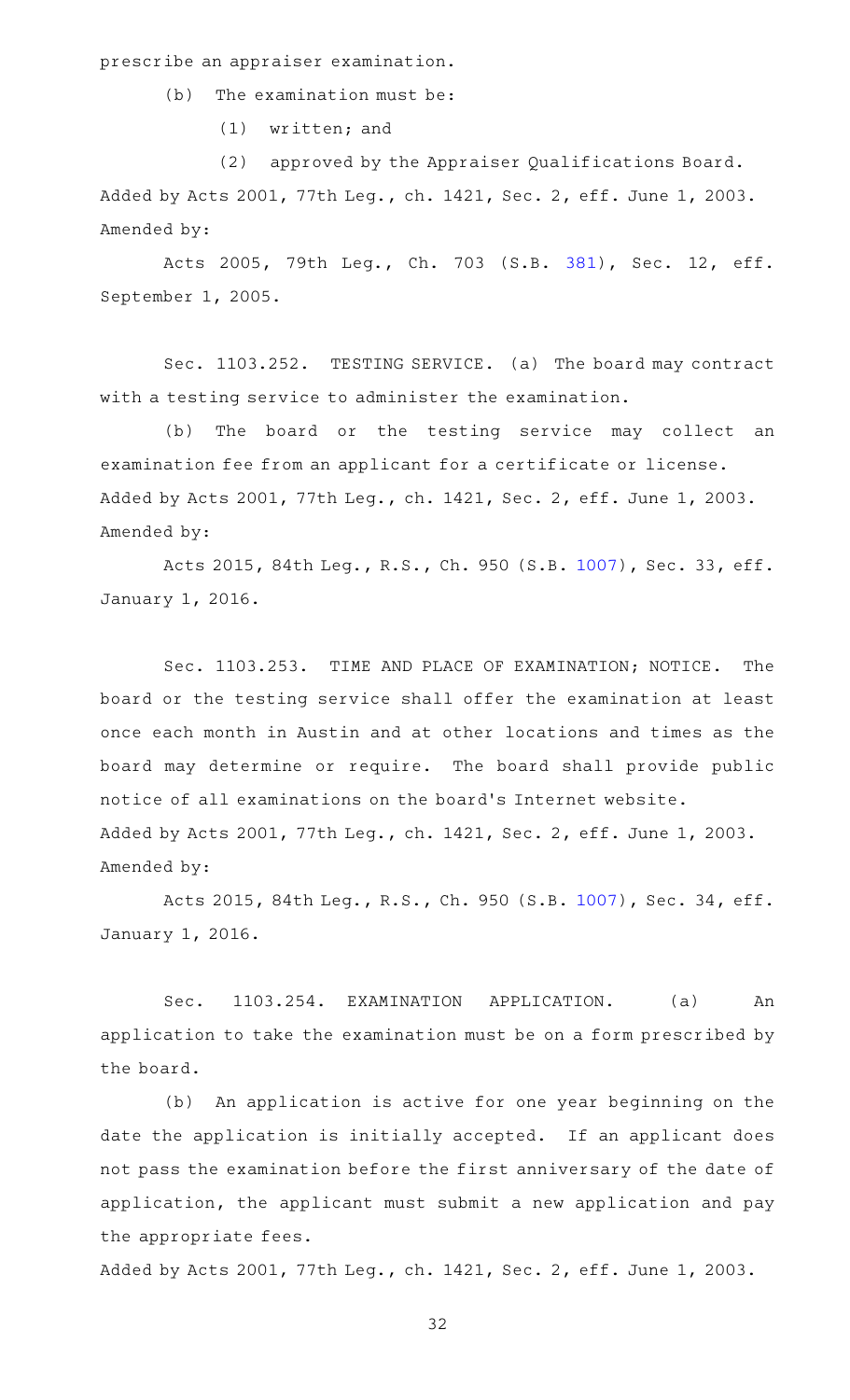Amended by:

Acts 2005, 79th Leg., Ch. 703 (S.B. [381\)](http://www.legis.state.tx.us/tlodocs/79R/billtext/html/SB00381F.HTM), Sec. 13, eff. September 1, 2005.

Sec. 1103.255. EXPERIENCE REQUIRED BEFORE TAKING EXAMINATION. An applicant for the examination must fulfill the applicable experience requirement for a certificate or license before taking the examination.

Added by Acts 2001, 77th Leg., ch. 1421, Sec. 2, eff. June 1, 2003. Amended by:

Acts 2015, 84th Leg., R.S., Ch. 950 (S.B. [1007\)](http://www.legis.state.tx.us/tlodocs/84R/billtext/html/SB01007F.HTM), Sec. 35, eff. January 1, 2016.

Sec. 1103.256. MINIMUM PASSING GRADE REQUIRED. To pass the examination, an applicant for a certificate or license must achieve the minimum score required by the Appraiser Qualifications Board. Added by Acts 2001, 77th Leg., ch. 1421, Sec. 2, eff. June 1, 2003. Amended by:

Acts 2005, 79th Leg., Ch. 703 (S.B. [381\)](http://www.legis.state.tx.us/tlodocs/79R/billtext/html/SB00381F.HTM), Sec. 14, eff. September 1, 2005.

Sec. 1103.257. EXAMINATION RESULTS. (a) Not later than the 10th day after the date a person takes an examination, the board or the testing service shall notify the person of the examination results.

(b) If notice of the examination results will be delayed for more than 10 days after the examination date, the board shall notify each examinee of the reason for the delay not later than the 10th day.

(c) If requested in writing by a person who fails an examination, the board shall provide to the person an analysis of the person's performance on the examination. The request must be accompanied by a statement identifying the person and a fee in an amount determined by the board. The board shall release the analysis directly to the person requesting the analysis.

 $(d)$  The examination results are confidential. Added by Acts 2001, 77th Leg., ch. 1421, Sec. 2, eff. June 1, 2003.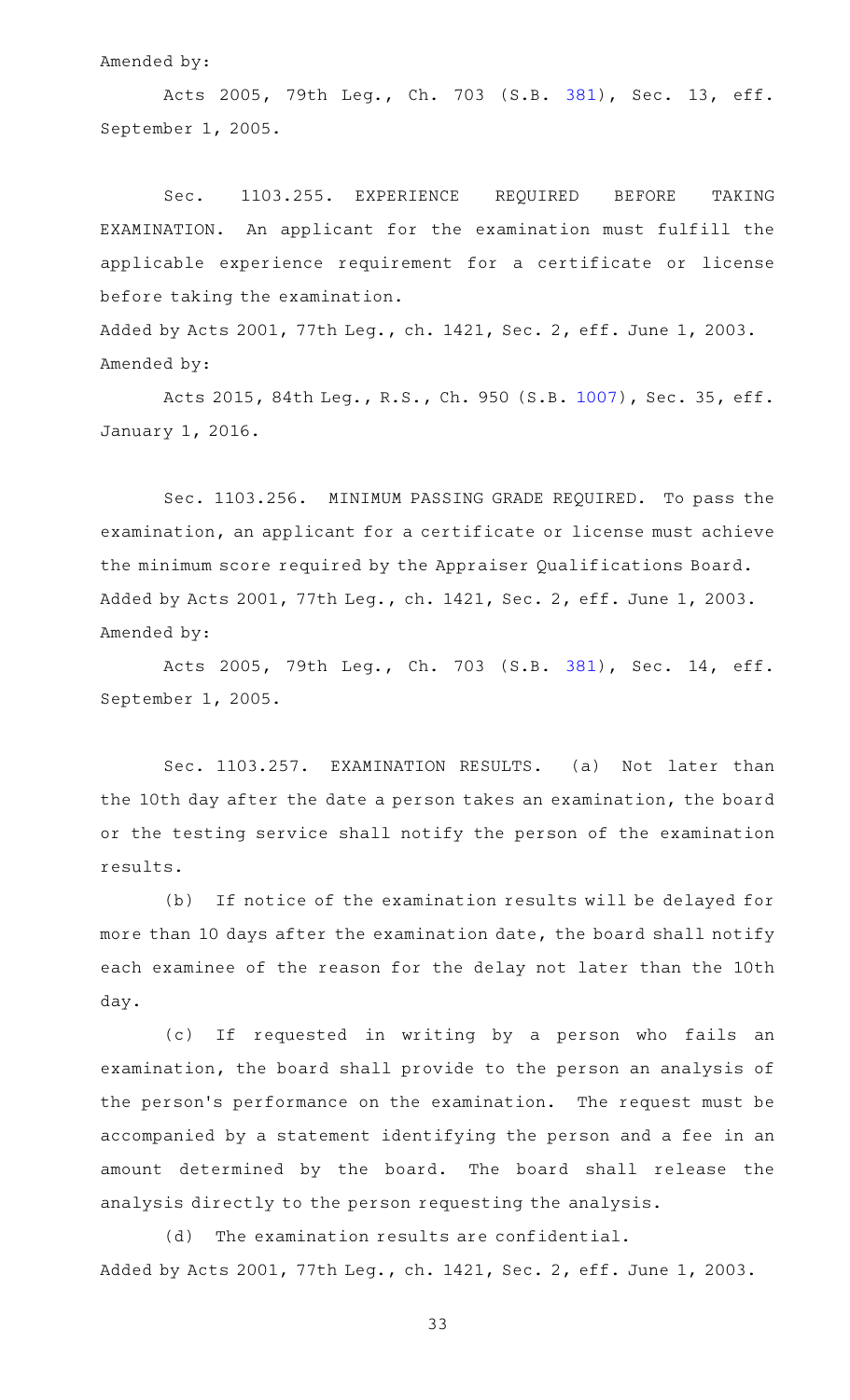#### Amended by:

Acts 2005, 79th Leg., Ch. 703 (S.B. [381\)](http://www.legis.state.tx.us/tlodocs/79R/billtext/html/SB00381F.HTM), Sec. 15, eff. September 1, 2005.

Acts 2015, 84th Leg., R.S., Ch. 950 (S.B. [1007\)](http://www.legis.state.tx.us/tlodocs/84R/billtext/html/SB01007F.HTM), Sec. 36, eff. January 1, 2016.

Sec. 1103.258. REEXAMINATION. (a) An applicant who fails an examination may apply to retake the examination on payment of an additional examination fee.

(b) An applicant who fails the examination three consecutive times may not apply for reexamination or submit a new license application unless the applicant submits evidence satisfactory to the board that the applicant has completed additional education, as prescribed by the board, since the date the applicant last took the examination.

Added by Acts 2001, 77th Leg., ch. 1421, Sec. 2, eff. June 1, 2003. Amended by:

Acts 2005, 79th Leg., Ch. 703 (S.B. [381\)](http://www.legis.state.tx.us/tlodocs/79R/billtext/html/SB00381F.HTM), Sec. 16, eff. September 1, 2005.

Acts 2011, 82nd Leg., R.S., Ch. 131 (H.B. [2375\)](http://www.legis.state.tx.us/tlodocs/82R/billtext/html/HB02375F.HTM), Sec. 14, eff. May 27, 2011.

Sec. 1103.259. GUIDELINES; STUDY GUIDES. (a) The board shall:

(1) periodically publish guidelines and preexamination study guides;

(2) make the guidelines and study guides available to applicants; and

(3) update the quidelines and study quides as necessary.

(b) Except for the examination and other testing products that require secure and discreet protection, the contents of study guides and other material developed by the board or with the board 's authorization are within the public domain and free of copyright restrictions.

(c) If material described by Subsection (b) is reproduced for distribution by an entity other than the board: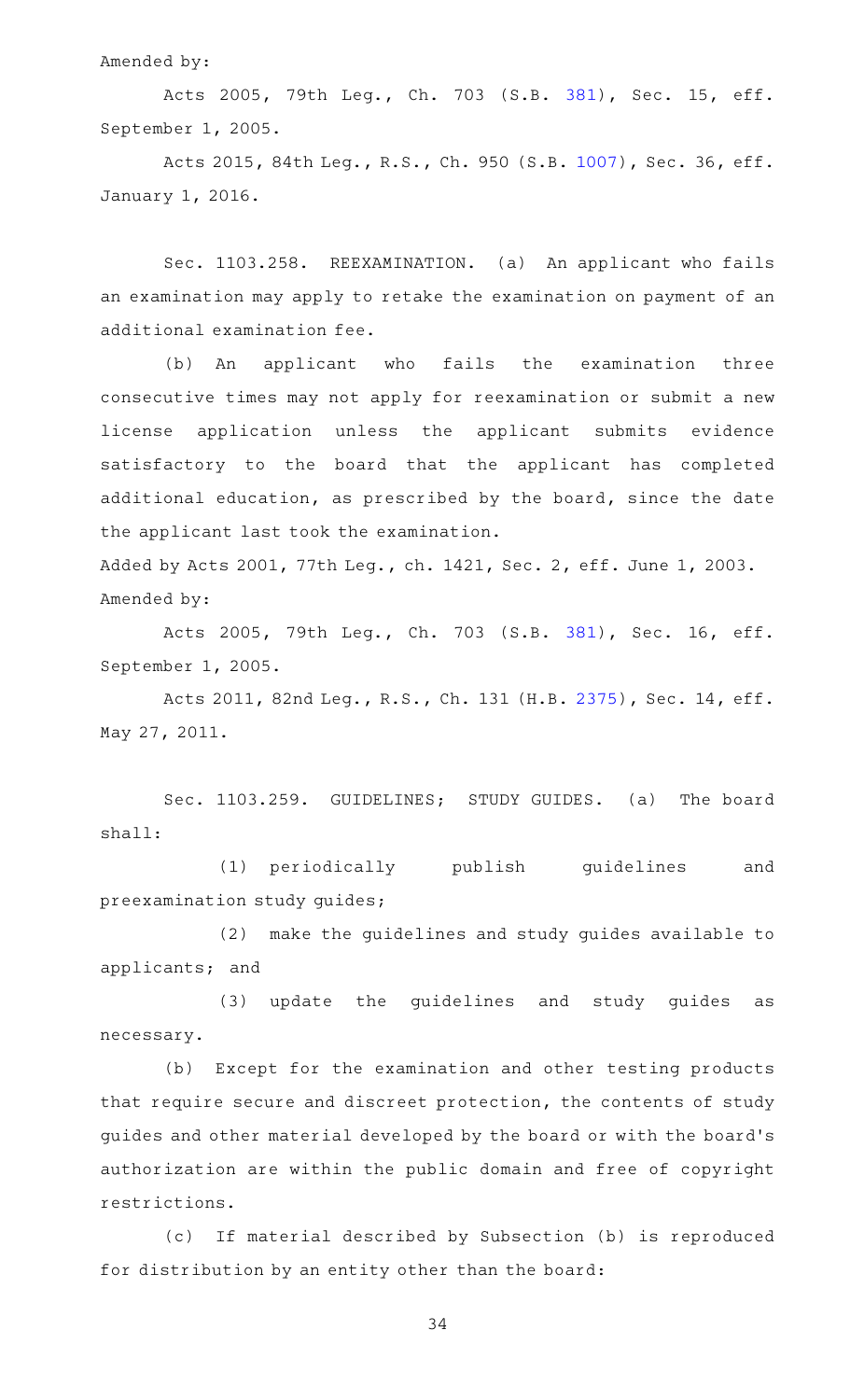(1) the material may not be sold at a price that exceeds the cost of reproduction and distribution; and

(2) the entity may not profit from the distribution of the material.

Added by Acts 2001, 77th Leg., ch. 1421, Sec. 2, eff. June 1, 2003.

### SUBCHAPTER G. TEMPORARY APPRAISAL AUTHORITY FOR OUT-OF-STATE APPRAISERS

Sec. 1103.301. REGISTRATION REQUIRED. A person certified or licensed as a real estate appraiser by another state may appraise real property in this state without holding a certificate or license issued under this chapter if the person registers with the board under this subchapter.

Added by Acts 2001, 77th Leg., ch. 1421, Sec. 2, eff. June 1, 2003.

Sec. 1103.302. REGISTRATION APPLICATION. A person may register with the board by:

(1) completing a registration form prescribed by the board;

(2) meeting the requirements established under this chapter; and

(3) paying the required fee. Added by Acts 2001, 77th Leg., ch. 1421, Sec. 2, eff. June 1, 2003. Amended by:

Acts 2015, 84th Leg., R.S., Ch. 950 (S.B. [1007\)](http://www.legis.state.tx.us/tlodocs/84R/billtext/html/SB01007F.HTM), Sec. 37, eff. January 1, 2016.

Sec. 1103.303. ELIGIBILITY REQUIREMENTS FOR REGISTRATION. A person is eligible to register with the board if:

(1) the certification and licensing program under which the person is certified or licensed by another state has not been disapproved by the Appraisal Subcommittee; and

(2) the person's appraisal business in this state does not exceed six months.

Added by Acts 2001, 77th Leg., ch. 1421, Sec. 2, eff. June 1, 2003. Amended by: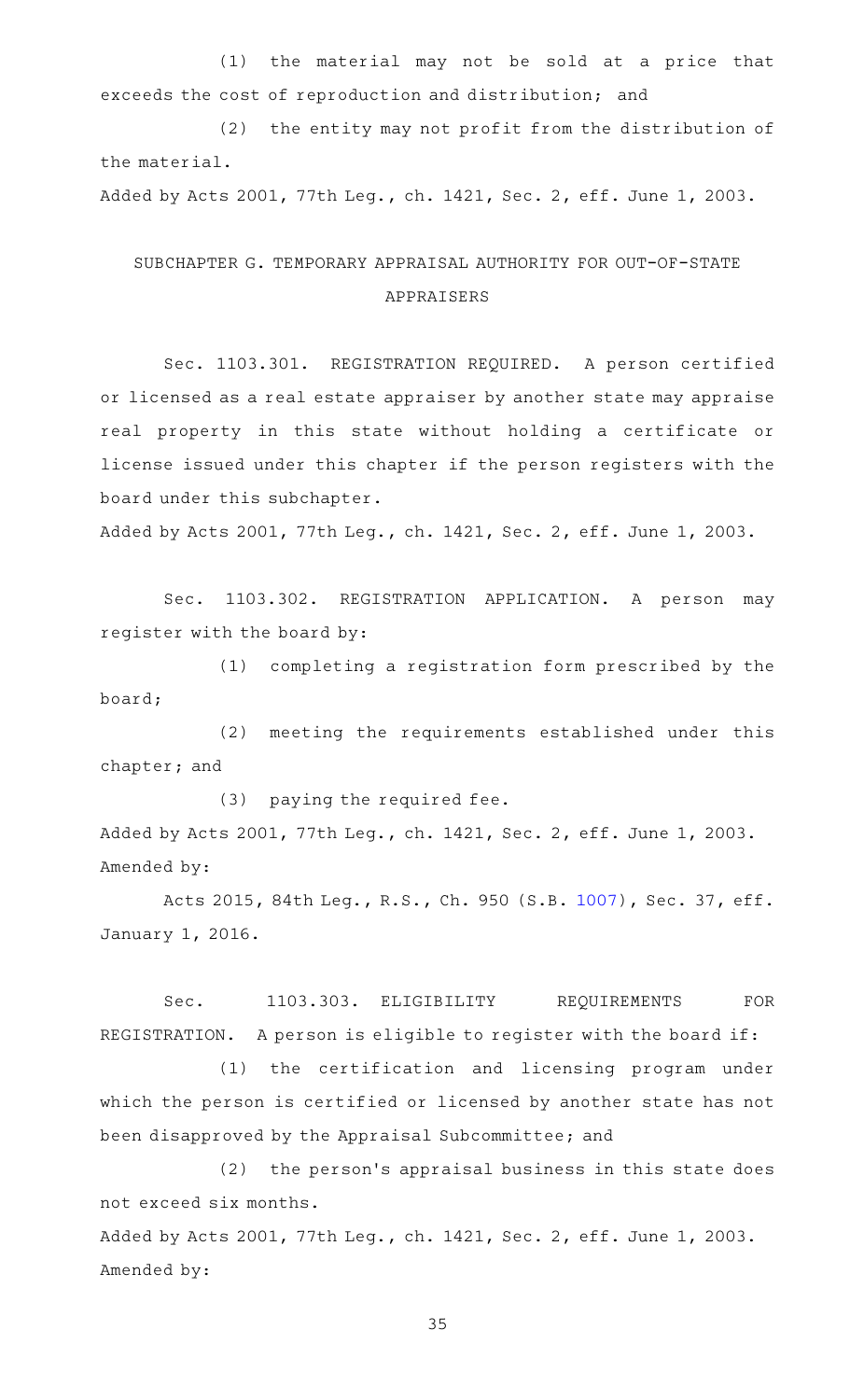Acts 2005, 79th Leg., Ch. 703 (S.B. [381\)](http://www.legis.state.tx.us/tlodocs/79R/billtext/html/SB00381F.HTM), Sec. 17, eff. September 1, 2005.

Acts 2015, 84th Leg., R.S., Ch. 950 (S.B. [1007\)](http://www.legis.state.tx.us/tlodocs/84R/billtext/html/SB01007F.HTM), Sec. 38, eff. January 1, 2016.

Sec. 1103.304. EXTENSION OF REGISTRATION. A person may obtain a 90-day extension of a temporary registration under this subchapter by completing an extension form approved by the board and paying any required fee. The board may grant only one extension for each temporary registration. Added by Acts 2011, 82nd Leg., R.S., Ch. 131 (H.B. [2375\)](http://www.legis.state.tx.us/tlodocs/82R/billtext/html/HB02375F.HTM), Sec. 15,

eff. May 27, 2011.

#### SUBCHAPTER H. APPRAISER TRAINEES

Sec. 1103.351. SUPERVISORY APPRAISER. (a) The board may authorize a certified appraiser under this chapter to supervise an appraiser trainee if the certified appraiser meets the requirements of the board consistent with applicable federal law.

(b) An appraiser trainee may have more than one supervisory appraiser.

Added by Acts 2001, 77th Leg., ch. 1421, Sec. 2, eff. June 1, 2003. Amended by:

Acts 2015, 84th Leg., R.S., Ch. 950 (S.B. [1007\)](http://www.legis.state.tx.us/tlodocs/84R/billtext/html/SB01007F.HTM), Sec. 39, eff. January 1, 2016.

Sec. 1103.352. APPLICATION FOR APPRAISER TRAINEE. An applicant for a license as an appraiser trainee and each supervisory appraiser of the applicant must apply to the board using the online application on the board's Internet website or on a form prescribed by the board.

Added by Acts 2001, 77th Leg., ch. 1421, Sec. 2, eff. June 1, 2003. Amended by:

Acts 2015, 84th Leg., R.S., Ch. 950 (S.B. [1007\)](http://www.legis.state.tx.us/tlodocs/84R/billtext/html/SB01007F.HTM), Sec. 40, eff. January 1, 2016.

Sec. 1103.353. ELIGIBILITY REQUIREMENTS FOR APPRAISER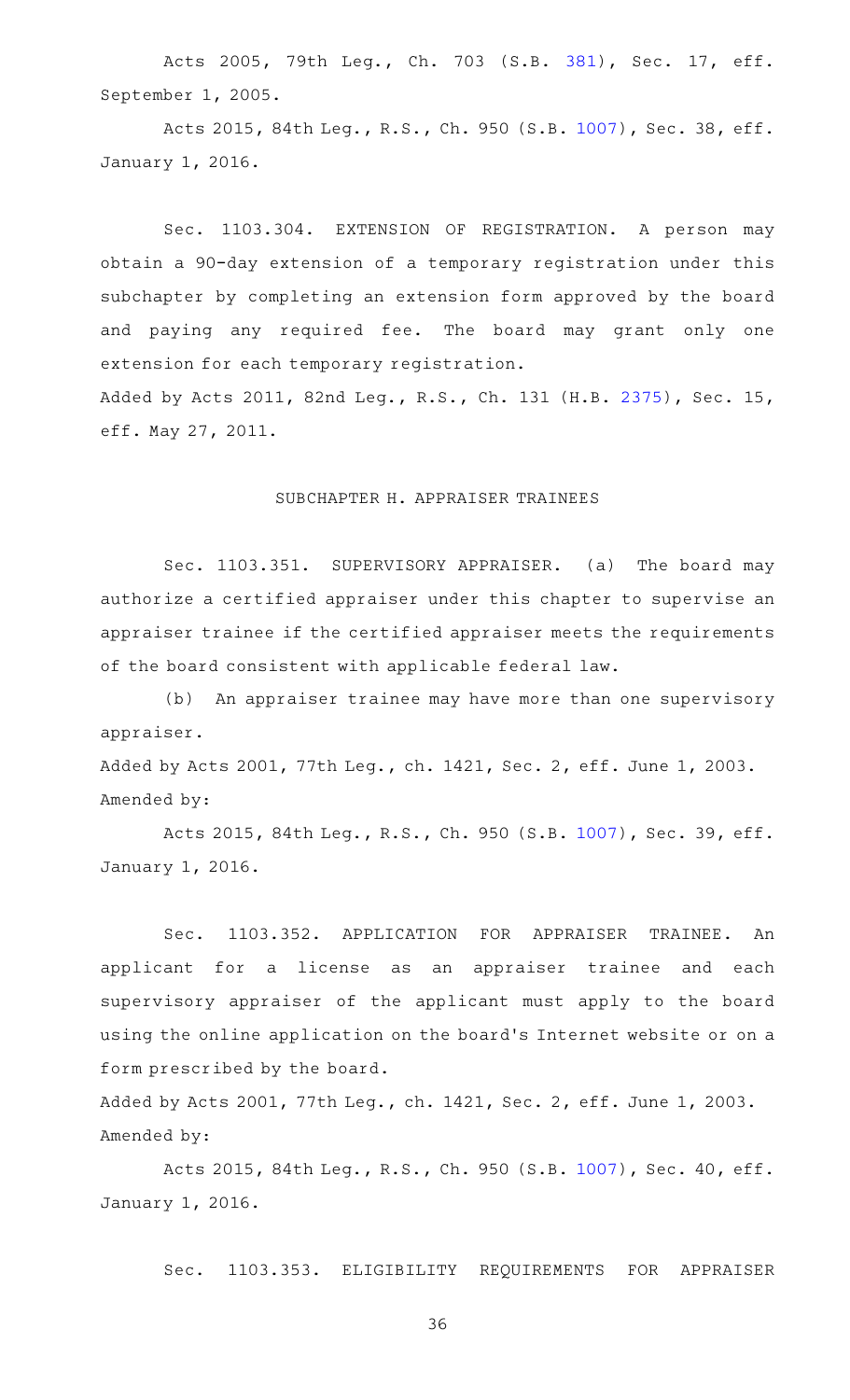TRAINEE. To be eligible for a license as an appraiser trainee, an applicant must:

(1) be at least 18 years of age;

(2) be a citizen of the United States or a lawfully admitted alien;

(3) satisfy the board as to the applicant's honesty, trustworthiness, and integrity;

(4) comply with the requirements of Sections [1103.203](http://www.statutes.legis.state.tx.us/GetStatute.aspx?Code=OC&Value=1103.203) and [1103.2031;](http://www.statutes.legis.state.tx.us/GetStatute.aspx?Code=OC&Value=1103.2031) and

(5) meet all other qualifications established by the board.

Added by Acts 2001, 77th Leg., ch. 1421, Sec. 2, eff. June 1, 2003. Amended by:

Acts 2005, 79th Leg., Ch. 703 (S.B. [381\)](http://www.legis.state.tx.us/tlodocs/79R/billtext/html/SB00381F.HTM), Sec. 18, eff. September 1, 2005.

Acts 2015, 84th Leg., R.S., Ch. 950 (S.B. [1007\)](http://www.legis.state.tx.us/tlodocs/84R/billtext/html/SB01007F.HTM), Sec. 41, eff. January 1, 2016.

Acts 2019, 86th Leg., R.S., Ch. 334 (S.B. [624\)](http://www.legis.state.tx.us/tlodocs/86R/billtext/html/SB00624F.HTM), Sec. 29, eff. September 1, 2019.

Sec. 1103.354. APPRAISER TRAINEE REPORTS. (a) An appraiser trainee licensed by the board may perform an appraisal under the direction of a supervisory appraiser.

(b) The supervisory appraiser shall sign each report prepared by the appraiser trainee performing an appraisal under the direction of the supervisory appraiser. The supervisory appraiser is responsible to the public and to the board for the appraiser trainee 's reports and conduct.

(c) An appraiser trainee may co-sign a report prepared under this section.

Added by Acts 2001, 77th Leg., ch. 1421, Sec. 2, eff. June 1, 2003. Amended by:

Acts 2005, 79th Leg., Ch. 703 (S.B. [381\)](http://www.legis.state.tx.us/tlodocs/79R/billtext/html/SB00381F.HTM), Sec. 19, eff. September 1, 2005.

Acts 2015, 84th Leg., R.S., Ch. 950 (S.B. [1007\)](http://www.legis.state.tx.us/tlodocs/84R/billtext/html/SB01007F.HTM), Sec. 42, eff. January 1, 2016.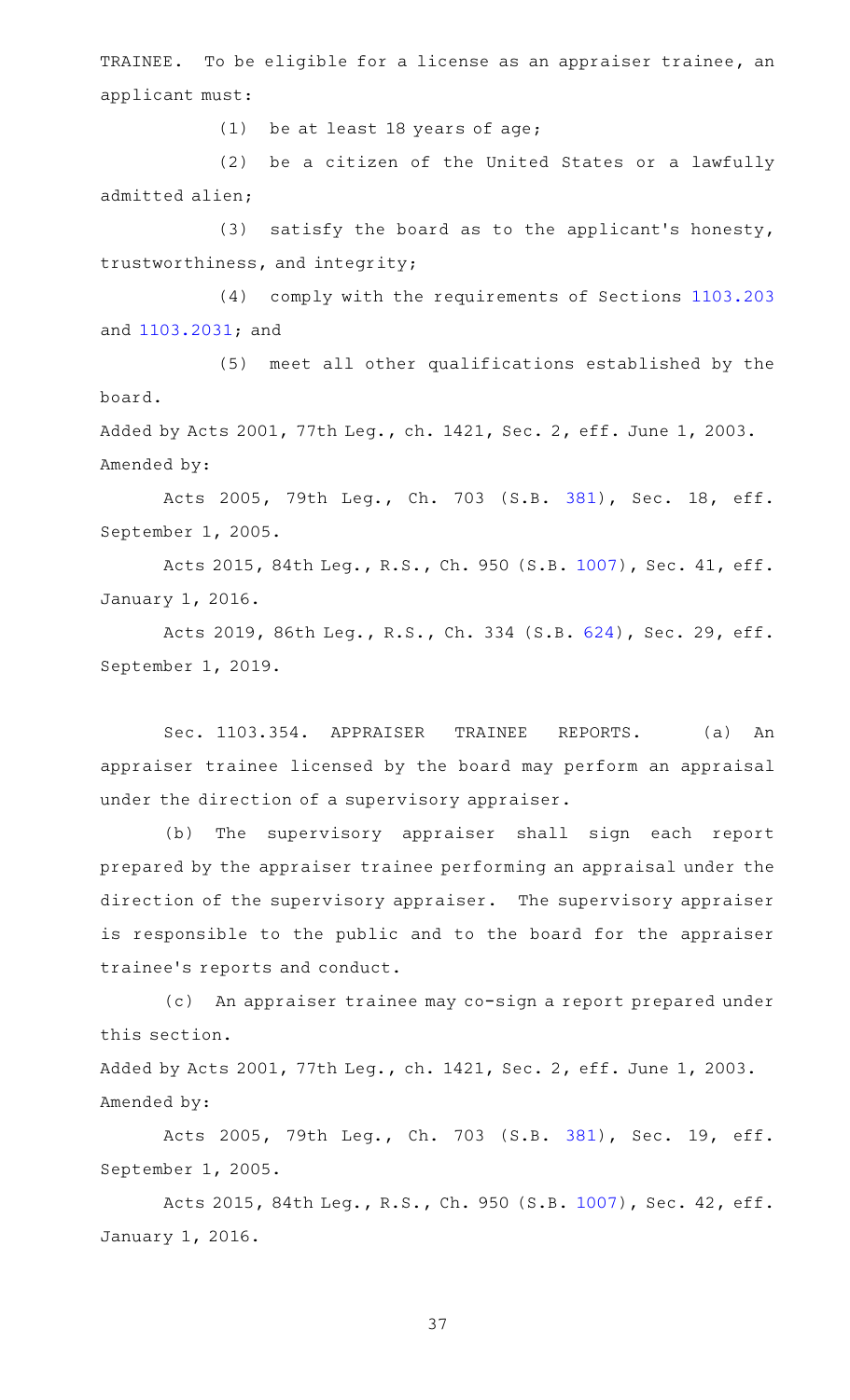Sec. 1103.355. DISCIPLINARY PROCEDURES FOR APPRAISER TRAINEES. (a) The board may reprimand an appraiser trainee or suspend or revoke an appraiser trainee's license to act as an appraiser trainee for a violation of this chapter or a rule adopted under this subchapter.

(b) A disciplinary proceeding under this section is governed by Chapter [2001,](http://www.statutes.legis.state.tx.us/GetStatute.aspx?Code=GV&Value=2001) Government Code. Added by Acts 2001, 77th Leg., ch. 1421, Sec. 2, eff. June 1, 2003. Amended by:

Acts 2015, 84th Leg., R.S., Ch. 950 (S.B. [1007\)](http://www.legis.state.tx.us/tlodocs/84R/billtext/html/SB01007F.HTM), Sec. 43, eff. January 1, 2016.

Sec. 1103.356. RENEWAL OF APPRAISER TRAINEE LICENSE. A person may renew a license as an appraiser trainee by:

 $(1)$  paying the renewal fee established by the board;

(2) providing evidence satisfactory to the board of completion of any required continuing education; and

(3) meeting any other renewal requirement established by the board.

Added by Acts 2011, 82nd Leg., R.S., Ch. 131 (H.B. [2375\)](http://www.legis.state.tx.us/tlodocs/82R/billtext/html/HB02375F.HTM), Sec. 16, eff. May 27, 2011.

Amended by:

Acts 2015, 84th Leg., R.S., Ch. 950 (S.B. [1007\)](http://www.legis.state.tx.us/tlodocs/84R/billtext/html/SB01007F.HTM), Sec. 44, eff. January 1, 2016.

SUBCHAPTER I. PRACTICE BY CERTIFIED OR LICENSED APPRAISER

Sec. 1103.401. USE OF INSIGNIA OR IDENTIFICATION. (a) A person may not use any title, designation, initials, or other insignia or identification that would mislead the public as to the person 's credentials, qualifications, or competency to perform a certified appraisal service unless the person is certified under this chapter.

(b) A person may not use any title, designation, initials, or other insignia or identification that would mislead the public as to the person's credentials, qualifications, or competency to perform licensed appraisal services unless the person is licensed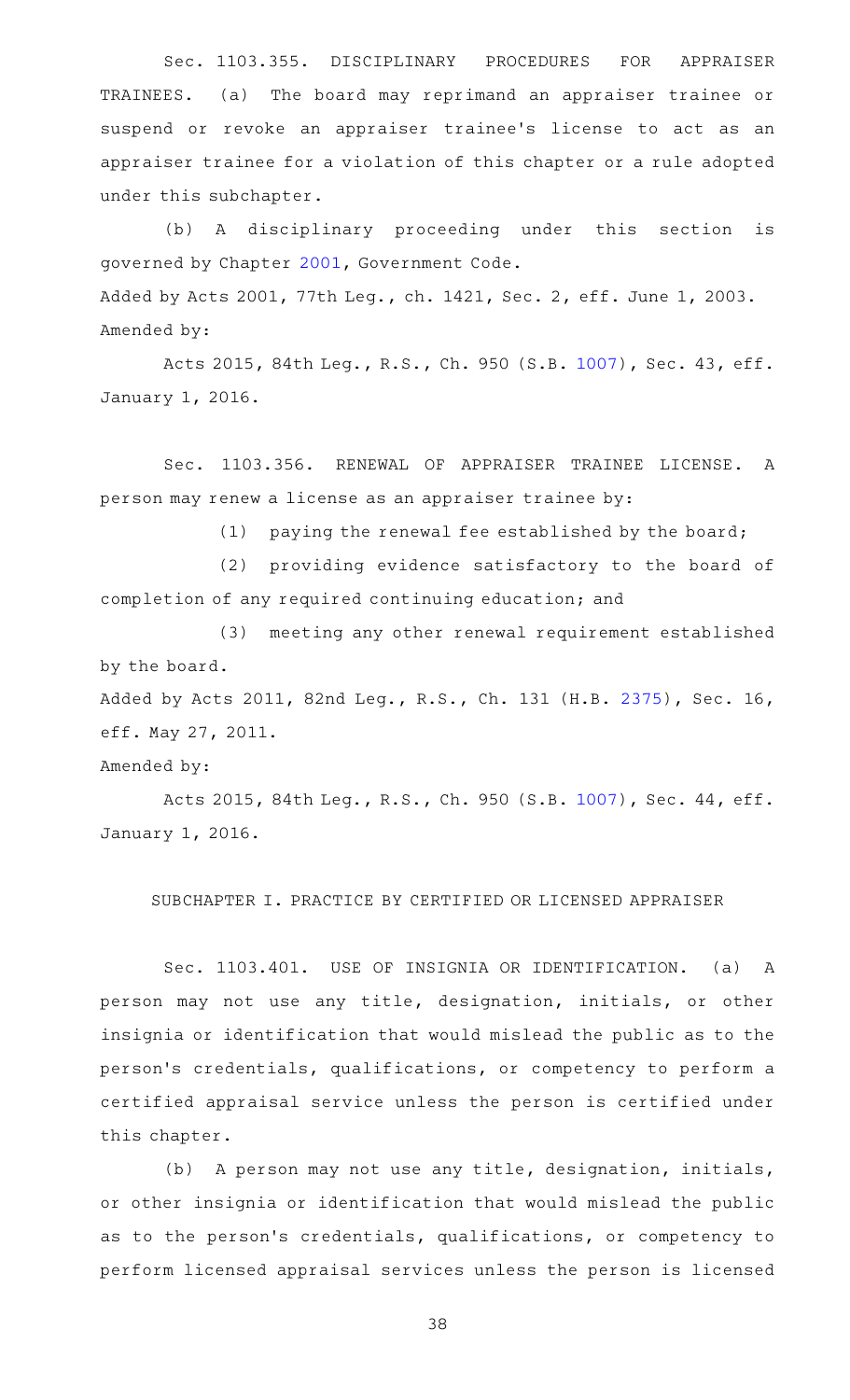under this chapter. Added by Acts 2001, 77th Leg., ch. 1421, Sec. 2, eff. June 1, 2003.

Sec. 1103.402. SIGNATURE OR ENDORSEMENT ON APPRAISAL. (a) A person certified or licensed under this chapter may not sign or endorse an appraisal unless the appraisal is substantially produced by that person.

(b) For purposes of this section, an appraisal is substantially produced by a person who contributes in a material and verifiable manner to the research or analysis that results in the final opinion of value expressed in the appraisal.

Added by Acts 2001, 77th Leg., ch. 1421, Sec. 2, eff. June 1, 2003.

Sec. 1103.403. CONTACT INFORMATION. (a) A certified or licensed appraiser who is a resident of this state shall maintain a fixed office in this state.

(b) Not later than the 10th day after the date an appraiser changes the appraiser 's address, e-mail address, or telephone number, the appraiser shall notify the board of the change and pay any required fee.

Added by Acts 2001, 77th Leg., ch. 1421, Sec. 2, eff. June 1, 2003. Amended by:

Acts 2011, 82nd Leg., R.S., Ch. 131 (H.B. [2375\)](http://www.legis.state.tx.us/tlodocs/82R/billtext/html/HB02375F.HTM), Sec. 17, eff. May 27, 2011.

Acts 2011, 82nd Leg., R.S., Ch. 131 (H.B. [2375\)](http://www.legis.state.tx.us/tlodocs/82R/billtext/html/HB02375F.HTM), Sec. 18, eff. May 27, 2011.

Acts 2013, 83rd Leg., R.S., Ch. 161 (S.B. [1093\)](http://www.legis.state.tx.us/tlodocs/83R/billtext/html/SB01093F.HTM), Sec. 14.004, eff. September 1, 2013.

Sec. 1103.404. BUSINESS RECORDS. A person who is certified or licensed under this chapter or who has applied for a certificate or license shall retain all business records relating to each appraisal performed by the person until at least the fifth anniversary of the date of the appraisal.

Added by Acts 2001, 77th Leg., ch. 1421, Sec. 2, eff. June 1, 2003.

Sec. 1103.405. PROFESSIONAL STANDARDS. (a) Except as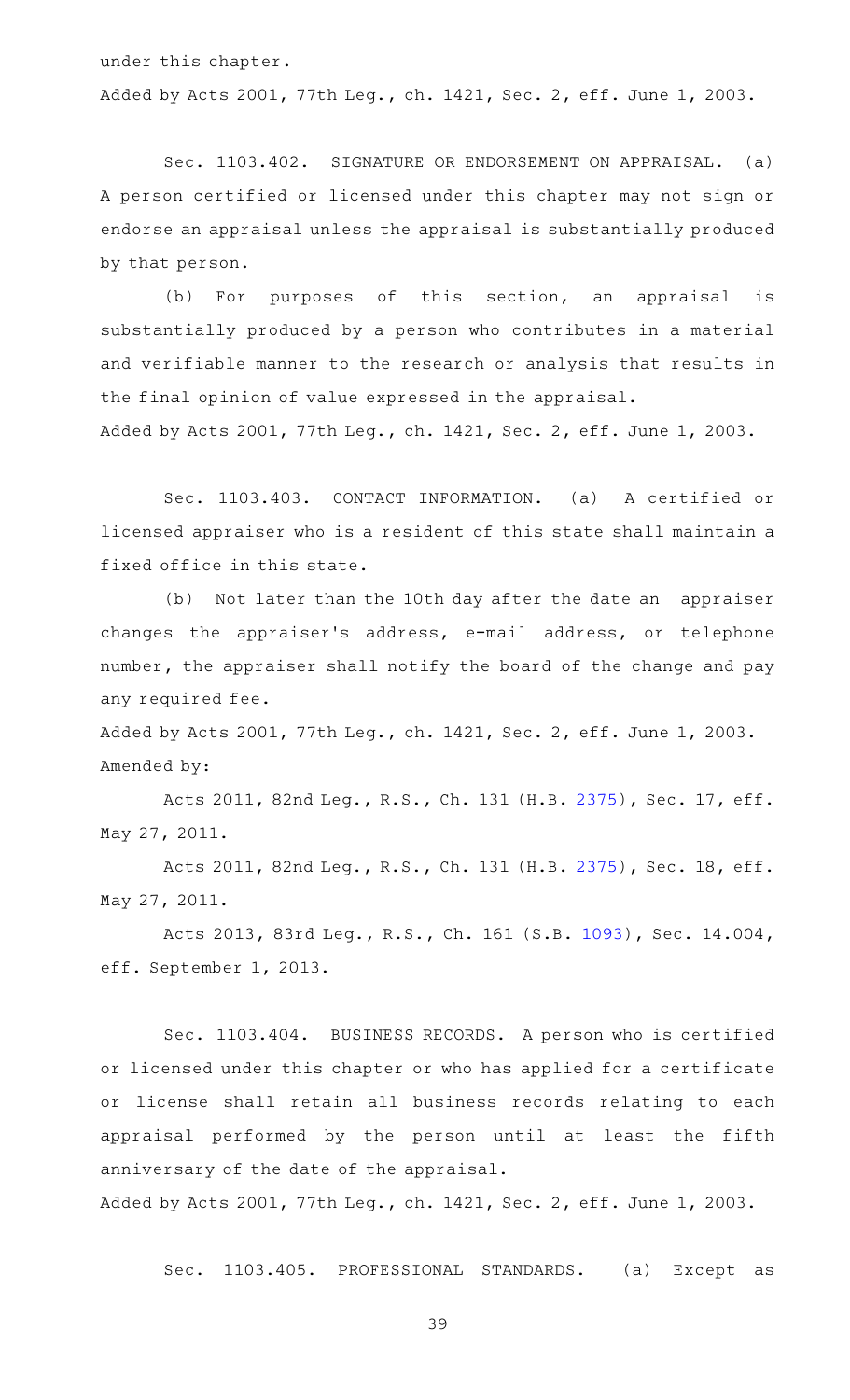provided by Subsection (b), a person who holds a certificate, license, or registration issued under this chapter shall comply with:

(1) the most current edition of the Uniform Standards of Professional Appraisal Practice adopted by the Appraisal Standards Board of the Appraisal Foundation; or

(2) other standards provided by board rule that are at least as stringent as the Uniform Standards of Professional Appraisal Practice.

(b) A certified or licensed appraiser is not required to comply with the standards described by Subsection (a) to provide:

(1) an evaluation of real property described by Section [1103.004](http://www.statutes.legis.state.tx.us/GetStatute.aspx?Code=OC&Value=1103.004)(4); or

(2) an analysis, assessment, opinion, conclusion, notation, or compilation of data concerning the value of an interest in real property described by Section [1103.004\(](http://www.statutes.legis.state.tx.us/GetStatute.aspx?Code=OC&Value=1103.004)5) for use by a non-bank financial institution.

(c)AAA document provided under Section [1103.004\(](http://www.statutes.legis.state.tx.us/GetStatute.aspx?Code=OC&Value=1103.004)4) or (5) must contain on the first page of the document the following notice: "This is not an appraisal performed in accordance with the Uniform Standards of Professional Appraisal Practice."

Added by Acts 2005, 79th Leg., Ch. 703 (S.B. [381](http://www.legis.state.tx.us/tlodocs/79R/billtext/html/SB00381F.HTM)), Sec. 20, eff. September 1, 2005.

#### Amended by:

Acts 2015, 84th Leg., R.S., Ch. 950 (S.B. [1007\)](http://www.legis.state.tx.us/tlodocs/84R/billtext/html/SB01007F.HTM), Sec. 45, eff. January 1, 2016.

Acts 2021, 87th Leg., R.S., Ch. 700 (H.B. [2533](http://www.legis.state.tx.us/tlodocs/87R/billtext/html/HB02533F.HTM)), Sec. 3, eff. June 15, 2021.

#### SUBCHAPTER J. DISCIPLINARY PROCEEDINGS GENERALLY

Sec. 1103.451. INITIATION OF COMPLAINT PROCESS. (a) Any person, including a member of the board, may initiate the complaint process under this subchapter by submitting to the board a written allegation of a violation of this chapter on a form prescribed by the board.

(b) The board, on its own motion, may file a formal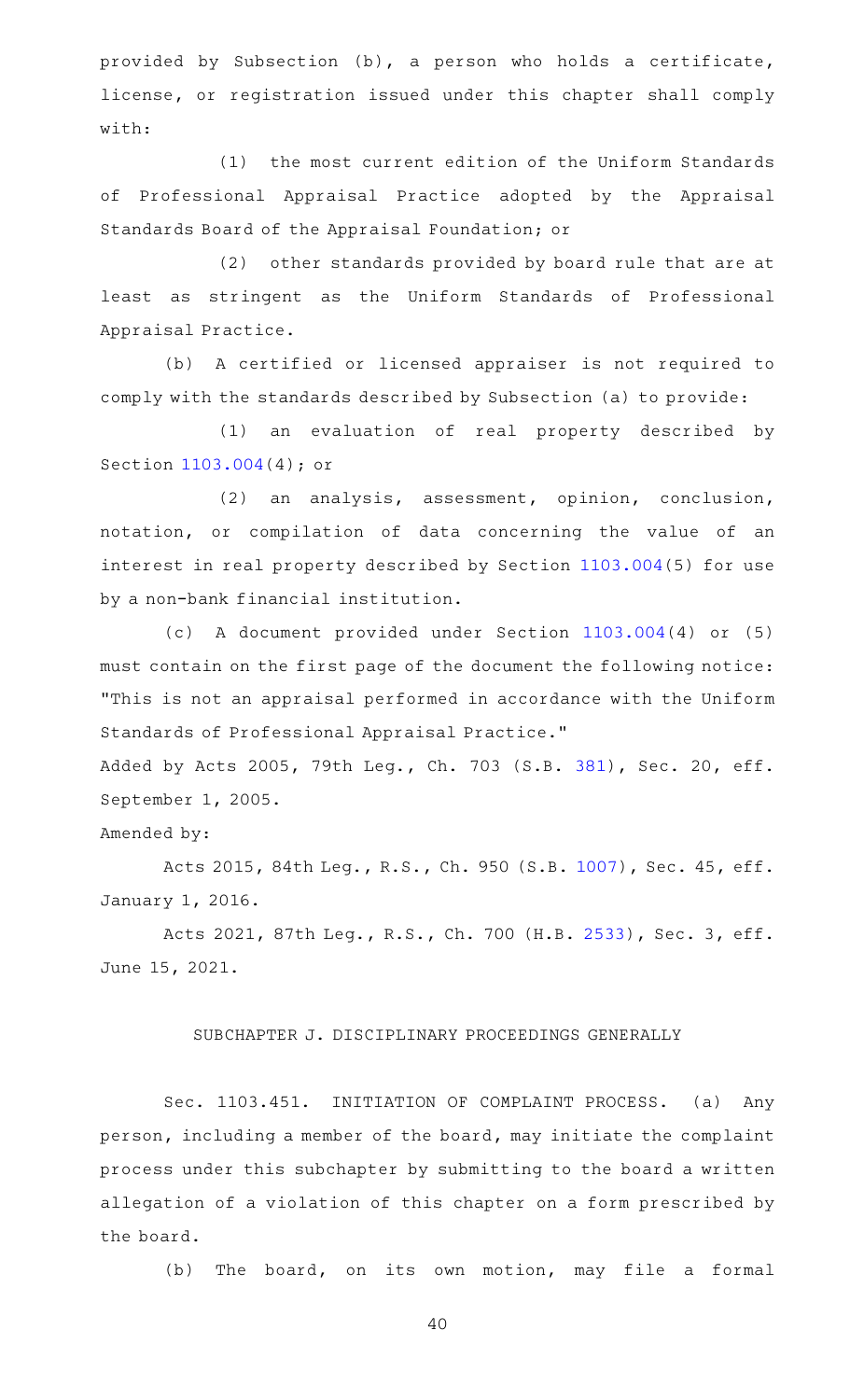complaint against:

 $(1)$  a certified or licensed appraiser, an appraiser trainee, or a registrant under Subchapter G; or

(2) a person who engages in an activity for which a certificate or license is required under this chapter without holding a certificate or license.

(c) This subchapter and Subchapter K apply to a complaint filed under Subsection (b)(2) in the same manner as they apply to a complaint filed under Subsection (b)(1).

(d) An investigation of an alleged violation by a person licensed or certified under this chapter may not be terminated solely on the basis that the person fails to renew the certificate or license.

(e) The board may not conduct an investigation of a person certified, licensed, or registered under this chapter or Chapter [1104](http://www.statutes.legis.state.tx.us/GetStatute.aspx?Code=OC&Value=1104) for an allegation of a violation submitted to the board later than the fourth anniversary of the date the alleged violation occurred.

Added by Acts 2001, 77th Leg., ch. 1421, Sec. 2, eff. June 1, 2003. Amended by Acts 2003, 78th Leg., ch. 106, Sec. 3, eff. Sept. 1, 2003.

Amended by:

Acts 2005, 79th Leg., Ch. 703 (S.B. [381\)](http://www.legis.state.tx.us/tlodocs/79R/billtext/html/SB00381F.HTM), Sec. 21, eff. September 1, 2005.

Acts 2005, 79th Leg., Ch. 704 (S.B. [382\)](http://www.legis.state.tx.us/tlodocs/79R/billtext/html/SB00382F.HTM), Sec. 1, eff. September 1, 2005.

Acts 2015, 84th Leg., R.S., Ch. 950 (S.B. [1007\)](http://www.legis.state.tx.us/tlodocs/84R/billtext/html/SB01007F.HTM), Sec. 46, eff. January 1, 2016.

Sec. 1103.452. REVIEW AND INVESTIGATION. (a) The board shall review and investigate an alleged act or omission that is the subject of an allegation submitted or a formal complaint filed under Section [1103.451](http://www.statutes.legis.state.tx.us/GetStatute.aspx?Code=OC&Value=1103.451).

(b) An investigator designated by the commissioner shall investigate each allegation or formal complaint.

(c) If the board determines at any time that an allegation or formal complaint is inappropriate or without merit, the board or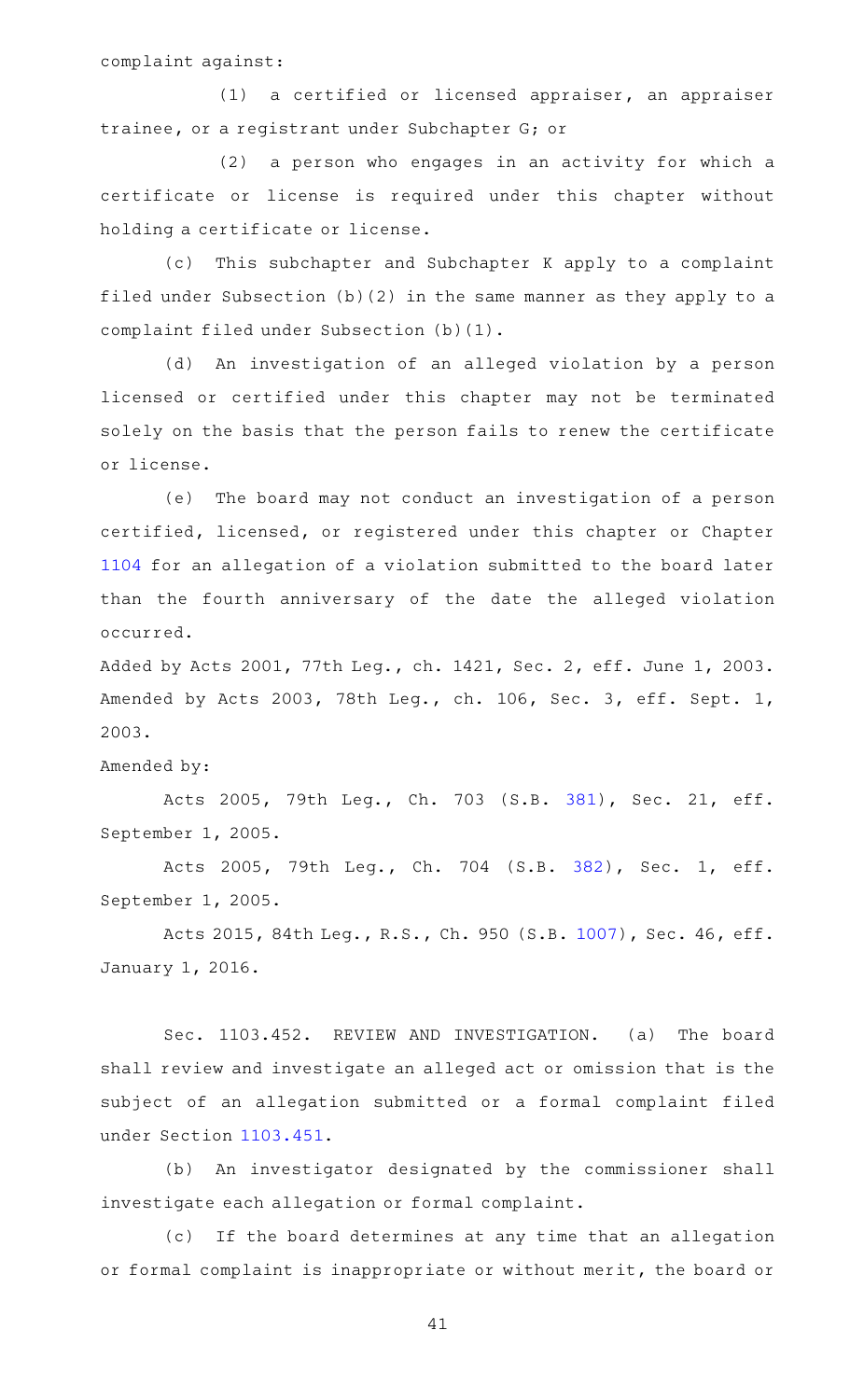the commissioner shall dismiss the complaint and may not take further action.

 $(d)$  For purposes of Subsection  $(c)$ , a determination that the allegation or complaint is inappropriate or without merit includes a determination that the allegation or complaint:

 $(1)$  is not within the board's jurisdiction;

(2) was made in bad faith or filed for the purpose of harassment or to gain a competitive or economic advantage; or

(3) lacks sufficient basis in fact or evidence. Added by Acts 2001, 77th Leg., ch. 1421, Sec. 2, eff. June 1, 2003. Amended by:

Acts 2005, 79th Leg., Ch. 704 (S.B. [382\)](http://www.legis.state.tx.us/tlodocs/79R/billtext/html/SB00382F.HTM), Sec. 2, eff. September 1, 2005.

Acts 2015, 84th Leg., R.S., Ch. 950 (S.B. [1007\)](http://www.legis.state.tx.us/tlodocs/84R/billtext/html/SB01007F.HTM), Sec. 47, eff. January 1, 2016.

Sec. 1103.453. PEER INVESTIGATIVE COMMITTEE. (a) The presiding officer of the board, with the advice and consent of the executive committee, may appoint a peer investigative committee.

(b) A peer investigative committee consists of two or more certified or licensed appraisers. The presiding officer of the committee must be an appraiser member of the board. Each remaining committee member shall certify to the board that the member is familiar with the appraisal process in the appraisal that is the subject of the complaint.

(c) The peer investigative committee shall:

(1) review and determine the facts of a complaint; and

(2) submit a written report regarding the complaint to the board in a timely manner.

Added by Acts 2001, 77th Leg., ch. 1421, Sec. 2, eff. June 1, 2003. Amended by:

Acts 2015, 84th Leg., R.S., Ch. 950 (S.B. [1007\)](http://www.legis.state.tx.us/tlodocs/84R/billtext/html/SB01007F.HTM), Sec. 48, eff. January 1, 2016.

Sec. 1103.454. GENERAL SUBPOENA AUTHORITY. (a) The board may request and, if necessary, compel by subpoena:

(1) the attendance of witnesses for examination under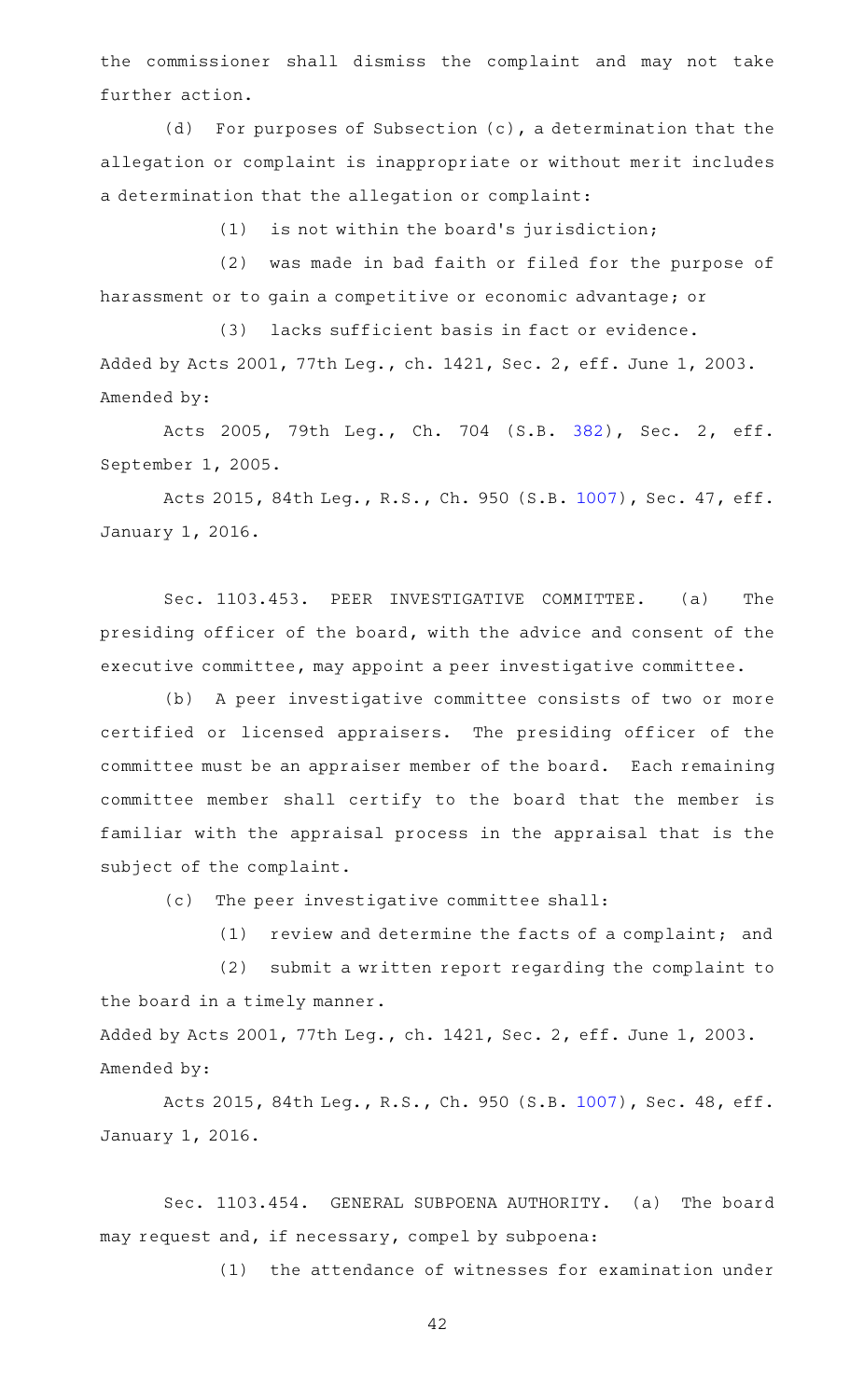oath; and

(2) the production of records, documents, and other evidence relevant to the investigation of an alleged violation of this chapter for inspection and copying.

(b) The board may also issue a subpoena for purposes of an investigation of a complaint to determine whether the board should institute a contested case proceeding.

(c) If a person does not comply with a subpoena, the board, acting through the attorney general, may file suit to enforce the subpoena in a district court in Travis County or in the county in which a hearing conducted by the board may be held.

(d) The court shall order compliance with the subpoena if the court finds that good cause exists for the issuance of the subpoena.

Added by Acts 2001, 77th Leg., ch. 1421, Sec. 2, eff. June 1, 2003.

Sec. 1103.455. REPORT OF INVESTIGATION REQUIRED. (a) At the conclusion of the investigation of a complaint, the investigator shall prepare a written report to enable the board to determine what further action is necessary.

(b) The report must contain:

 $(1)$  statements of fact;

 $(2)$  the recommendations of the investigator; and

(3) the position or defense of the investigated appraiser or appraiser trainee.

Added by Acts 2001, 77th Leg., ch. 1421, Sec. 2, eff. June 1, 2003. Amended by:

Acts 2005, 79th Leg., Ch. 704 (S.B. [382\)](http://www.legis.state.tx.us/tlodocs/79R/billtext/html/SB00382F.HTM), Sec. 3, eff. September 1, 2005.

Acts 2015, 84th Leg., R.S., Ch. 950 (S.B. [1007\)](http://www.legis.state.tx.us/tlodocs/84R/billtext/html/SB01007F.HTM), Sec. 49, eff. January 1, 2016.

Sec. 1103.456. ACTION BASED ON REPORT. Based on the report prepared under Section [1103.455](http://www.statutes.legis.state.tx.us/GetStatute.aspx?Code=OC&Value=1103.455), the board may:

 $(1)$  order further investigation of the complaint;

(2) permit the appraiser or appraiser trainee who is the subject of the complaint to participate in a voluntary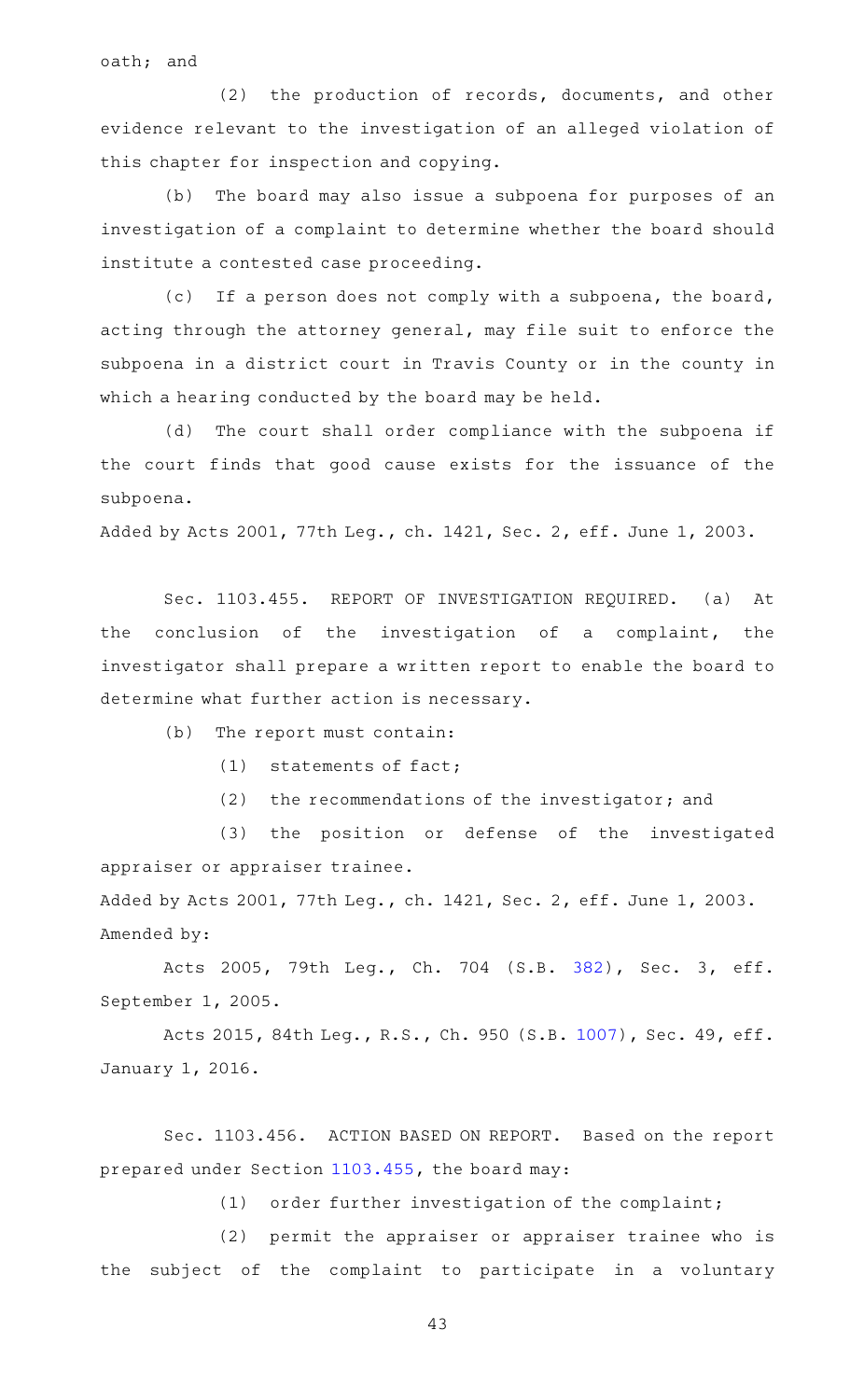discussion of the facts and circumstances of the alleged violation;

(3) determine that there is not probable cause to believe that a violation occurred and dismiss the case; or

(4) determine that there is probable cause to believe that a violation occurred and proceed as the complainant with a contested case hearing under Subchapter K.

Added by Acts 2001, 77th Leg., ch. 1421, Sec. 2, eff. June 1, 2003. Amended by:

Acts 2005, 79th Leg., Ch. 704 (S.B. [382\)](http://www.legis.state.tx.us/tlodocs/79R/billtext/html/SB00382F.HTM), Sec. 4, eff. September 1, 2005.

Acts 2015, 84th Leg., R.S., Ch. 950 (S.B. [1007\)](http://www.legis.state.tx.us/tlodocs/84R/billtext/html/SB01007F.HTM), Sec. 50, eff. January 1, 2016.

Sec. 1103.458. CONSENT ORDER. (a) The board may negotiate a settlement and enter into a consent order with an appraiser or appraiser trainee who is the subject of a complaint under this subchapter.

(b) Repealed by Acts 2005, 79th Leg., Ch. 704, Sec. 16, eff. September 1, 2005.

(c) A consent order must be:

 $(1)$  approved by the board; and

(2) signed by the commissioner and the appraiser or appraiser trainee who is the subject of the complaint.

(d) A board member who participates in negotiating a consent order under this section is disqualified from participating in the adjudication of a contested case that results from the negotiation.

(e) An appraiser or appraiser trainee who consents to negotiate under this section waives the right to notice and the opportunity to be heard under Chapter [2001,](http://www.statutes.legis.state.tx.us/GetStatute.aspx?Code=GV&Value=2001) Government Code, during the negotiation.

(f) If the parties agree to a consent order, a statement of charges shall be filed with the consent order.

(g) An appraiser or appraiser trainee may be disciplined for failure to comply with a consent order.

Added by Acts 2001, 77th Leg., ch. 1421, Sec. 2, eff. June 1, 2003. Amended by:

Acts 2005, 79th Leg., Ch. 704 (S.B. [382\)](http://www.legis.state.tx.us/tlodocs/79R/billtext/html/SB00382F.HTM), Sec. 6, eff.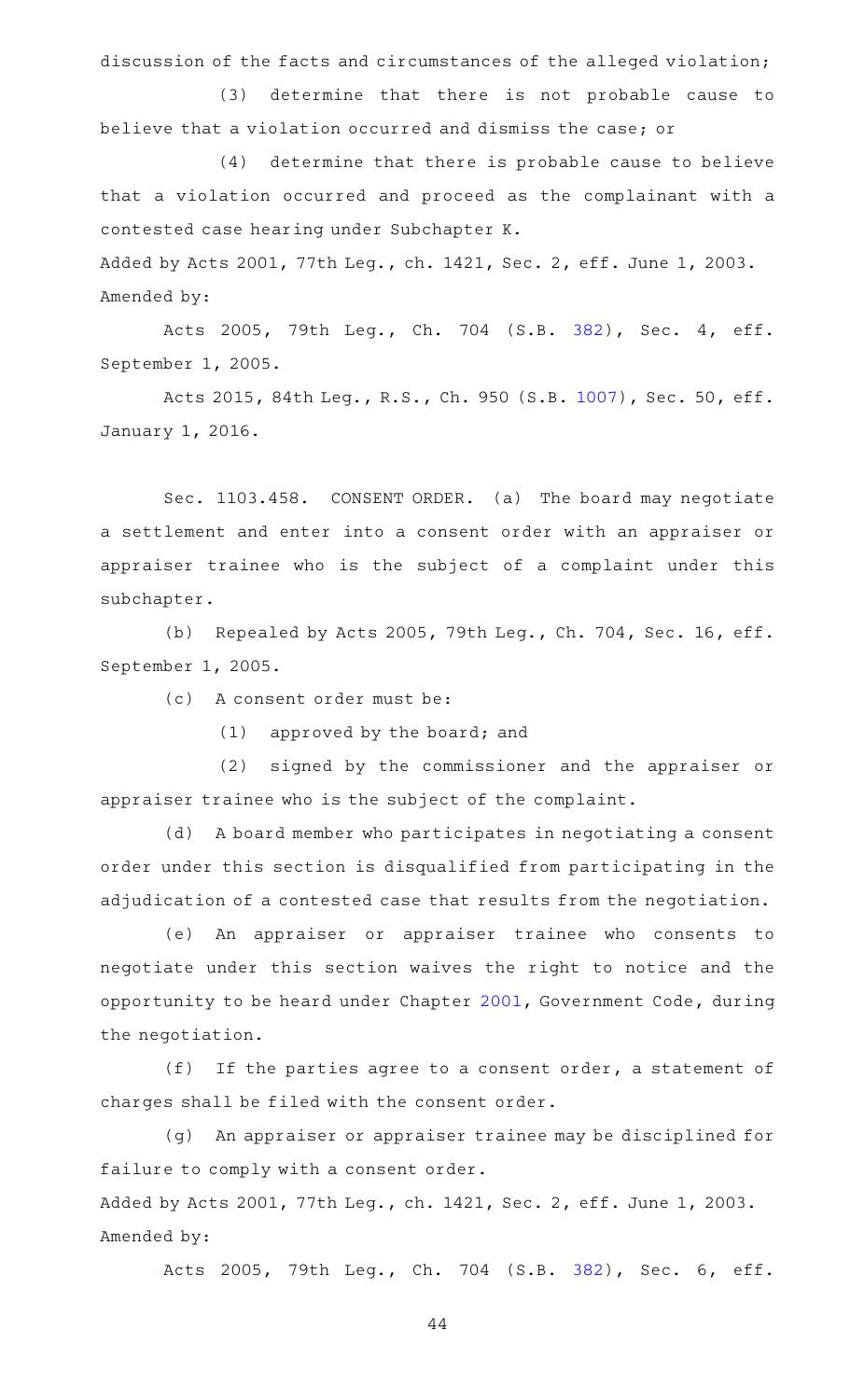September 1, 2005.

Acts 2005, 79th Leg., Ch. 704 (S.B. [382\)](http://www.legis.state.tx.us/tlodocs/79R/billtext/html/SB00382F.HTM), Sec. 16, eff. September 1, 2005.

Acts 2015, 84th Leg., R.S., Ch. 950 (S.B. [1007\)](http://www.legis.state.tx.us/tlodocs/84R/billtext/html/SB01007F.HTM), Sec. 51, eff. January 1, 2016.

Sec. 1103.459. CONSENT AGREEMENT. (a) The board may enter into a consent agreement as provided by this section rather than taking action against a violator of the rules of professional conduct adopted by the board.

(b) Repealed by Acts 2005, 79th Leg., Ch. 704, Sec. 16, eff. September 1, 2005.

(c) A consent agreement must be:

(1) approved by the board; and

(2) signed by the commissioner and the appraiser or appraiser trainee who is the subject of the complaint.

(d) An appraiser or appraiser trainee may be disciplined for failure to comply with a consent agreement.

Added by Acts 2001, 77th Leg., ch. 1421, Sec. 2, eff. June 1, 2003. Amended by:

Acts 2005, 79th Leg., Ch. 704 (S.B. [382\)](http://www.legis.state.tx.us/tlodocs/79R/billtext/html/SB00382F.HTM), Sec. 7, eff. September 1, 2005.

Acts 2005, 79th Leg., Ch. 704 (S.B. [382\)](http://www.legis.state.tx.us/tlodocs/79R/billtext/html/SB00382F.HTM), Sec. 16, eff. September 1, 2005.

Acts 2015, 84th Leg., R.S., Ch. 950 (S.B. [1007\)](http://www.legis.state.tx.us/tlodocs/84R/billtext/html/SB01007F.HTM), Sec. 52, eff. January 1, 2016.

Sec. 1103.460. CONFIDENTIALITY OF INVESTIGATION MATERIAL. (a) Information or material, including any investigation file, is confidential and not subject to disclosure under Chapter [552](http://www.statutes.legis.state.tx.us/GetStatute.aspx?Code=GV&Value=552), Government Code, or any other means of legal compulsion for release, including disclosure, discovery, or subpoena, if the information or material is prepared or compiled by the board in connection with a complaint, investigation, or audit of any person subject to the jurisdiction of the board.

(b) Notwithstanding Subsection (a), information or material prepared or compiled by the board in connection with a complaint,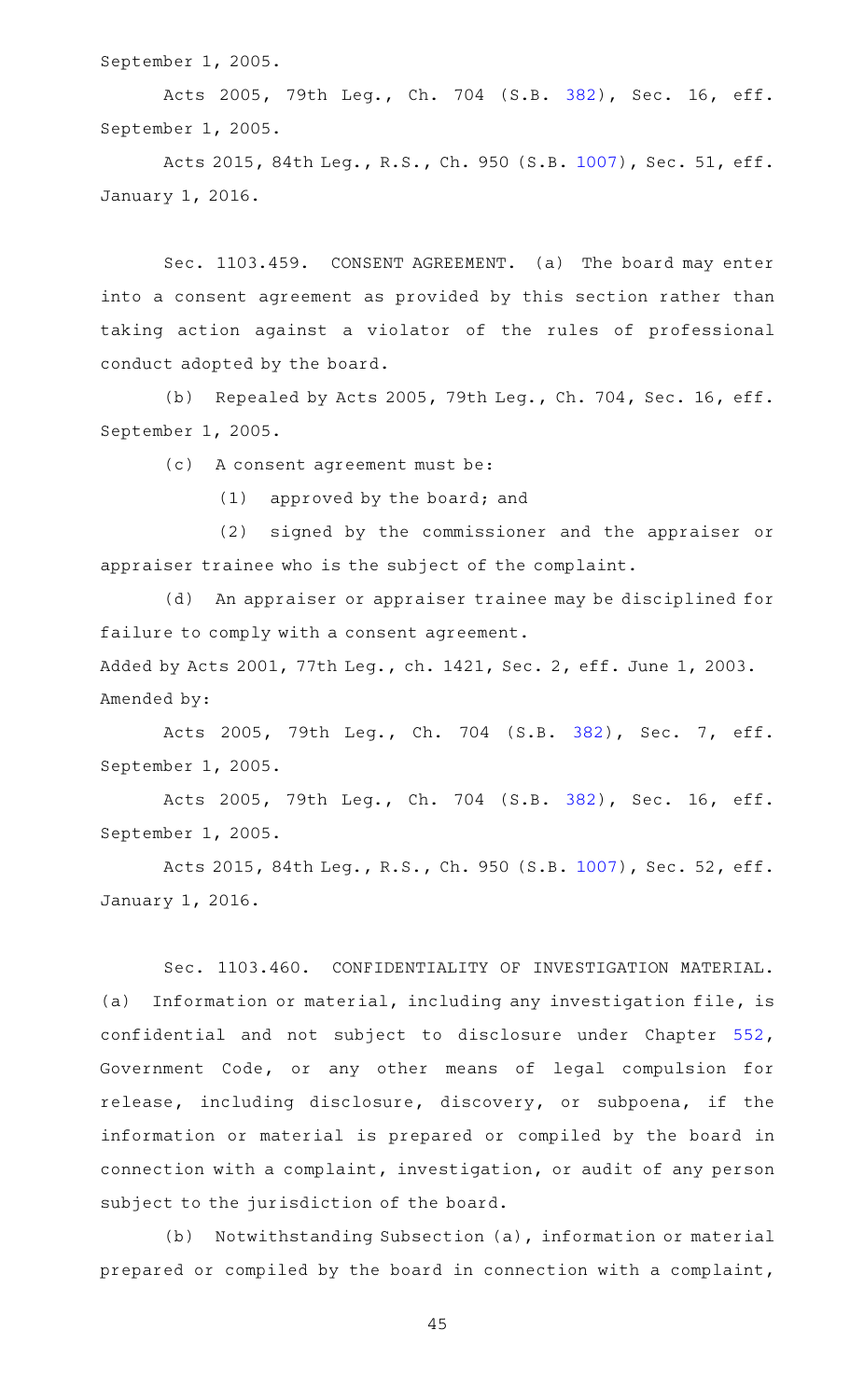investigation, or audit may be disclosed:

 $(1)$  to the respondent;

 $(2)$  to a person providing a service to the board, including a peer investigative committee appointed under Section [1103.453](http://www.statutes.legis.state.tx.us/GetStatute.aspx?Code=OC&Value=1103.453), an expert or other witness, or an investigator, if the information is necessary for preparation for, or a presentation in, a disciplinary proceeding against an applicant or license holder, or a subsequent trial or appeal taken from a disciplinary proceeding;

(3) to an entity in another jurisdiction that licenses, registers, credentials, or disciplines any person subject to the jurisdiction of the board;

 $(4)$  to a law enforcement agency;

(5) to the State Office of Administrative Hearings; or

(6) to the board, or a panel of the board, for use during any proceeding conducted by the State Office of Administrative Hearings or in a subsequent trial or appeal of a board action or order.

(c) The release of information under Subsection (b) is not a voluntary disclosure for purposes of Section [552.007,](http://www.statutes.legis.state.tx.us/GetStatute.aspx?Code=GV&Value=552.007) Government Code.

(d) The board may require a confidentiality agreement be signed by a person entitled to receive information under Subsection (b) before releasing the information.

 $(d-1)$  The board shall protect the identity of a complainant to the extent possible by excluding the complainant 's identifying information from a complaint notice sent to a respondent.

(e) Notwithstanding Subsection (a), on the dismissal or final resolution of a complaint, investigation, or audit, information or material prepared or compiled by the board in connection with the complaint, investigation, or audit, including a completed audit report or a final order of the board, is subject to disclosure under Chapter [321](http://www.statutes.legis.state.tx.us/GetStatute.aspx?Code=GV&Value=321) or [552,](http://www.statutes.legis.state.tx.us/GetStatute.aspx?Code=GV&Value=552) Government Code.

Added by Acts 2001, 77th Leg., ch. 1421, Sec. 2, eff. June 1, 2003. Amended by:

Acts 2015, 84th Leg., R.S., Ch. 950 (S.B. [1007\)](http://www.legis.state.tx.us/tlodocs/84R/billtext/html/SB01007F.HTM), Sec. 53, eff. January 1, 2016.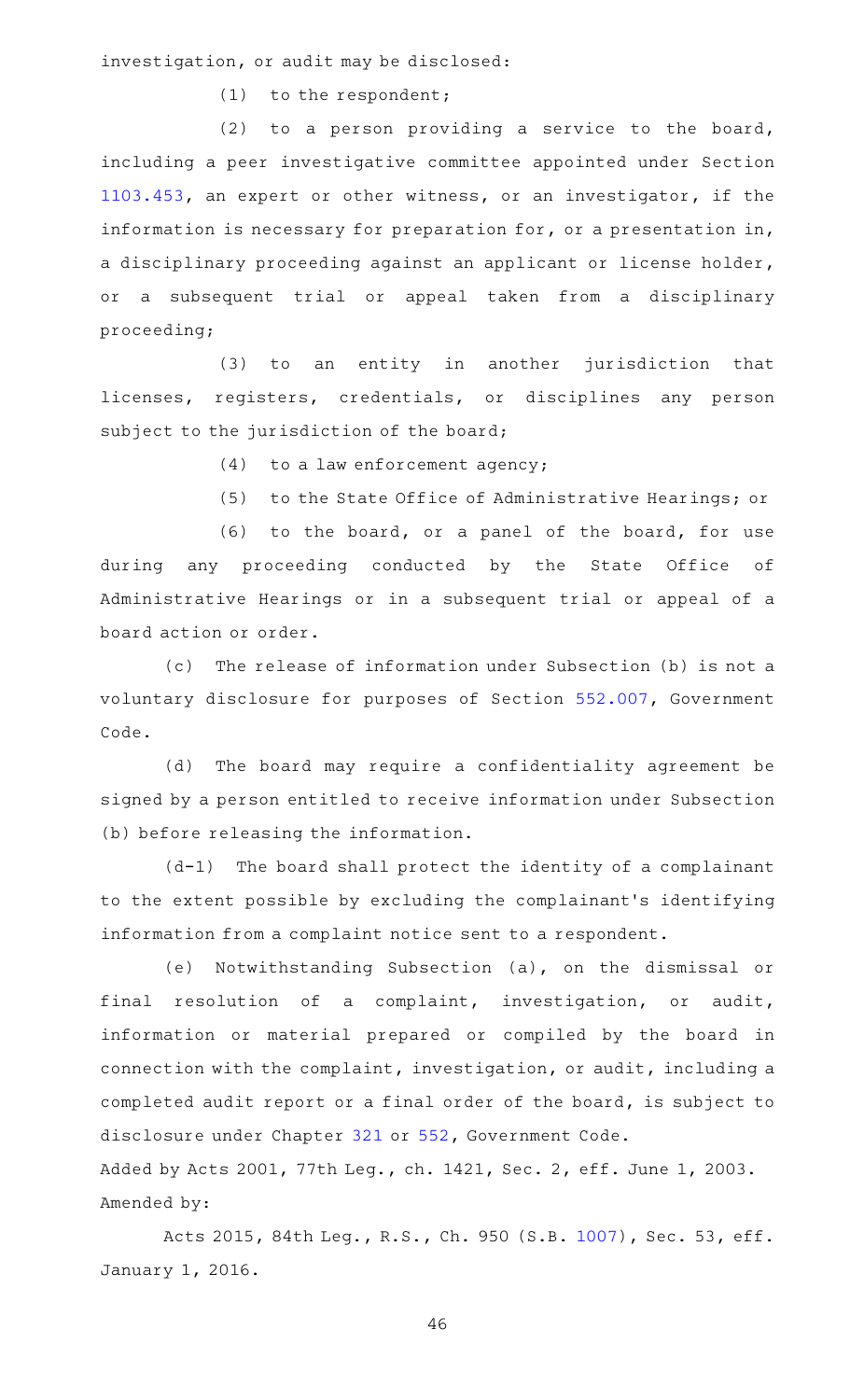Acts 2019, 86th Leg., R.S., Ch. 334 (S.B. [624\)](http://www.legis.state.tx.us/tlodocs/86R/billtext/html/SB00624F.HTM), Sec. 30, eff. September 1, 2019.

#### SUBCHAPTER K. CONTESTED CASE HEARINGS

Sec. 1103.501. APPLICABILITY OF ADMINISTRATIVE PROCEDURE LAW. Except as otherwise provided by this chapter, a proceeding under this chapter is subject to Chapter [2001](http://www.statutes.legis.state.tx.us/GetStatute.aspx?Code=GV&Value=2001), Government Code. Added by Acts 2001, 77th Leg., ch. 1421, Sec. 2, eff. June 1, 2003.

Sec. 1103.5011. NOTICE OF VIOLATION AND PENALTY. (a) The commissioner may send an appraiser against whom a complaint has been filed a notice of violation including:

 $(1)$  a summary of the alleged violation;

 $(2)$  the recommended sanction, including the amount of any administrative penalty sought; and

(3) a conspicuous notice that the respondent has the right to a hearing to contest the alleged violation, the recommended sanction, or both.

(b) Not later than the 20th day after the date the person receives the notice under Subsection (a), the person may:

(1) accept the commissioner's determination, including the recommended sanction; or

 $(2)$  request in writing a hearing, to be held under Chapter [2001](http://www.statutes.legis.state.tx.us/GetStatute.aspx?Code=GV&Value=2001), Government Code, on the occurrence of the violation, the sanction, or both.

Added by Acts 2011, 82nd Leg., R.S., Ch. 131 (H.B. [2375\)](http://www.legis.state.tx.us/tlodocs/82R/billtext/html/HB02375F.HTM), Sec. 19, eff. May 27, 2011.

Sec. 1103.5012. PENALTY TO BE PAID OR HEARING REQUESTED. If the person accepts the commissioner's determination, or fails to respond in a timely manner to the notice, the board by order shall approve the determination and order payment of the recommended penalty, impose the recommended sanction, or both.

Added by Acts 2011, 82nd Leg., R.S., Ch. 131 (H.B. [2375\)](http://www.legis.state.tx.us/tlodocs/82R/billtext/html/HB02375F.HTM), Sec. 19, eff. May 27, 2011.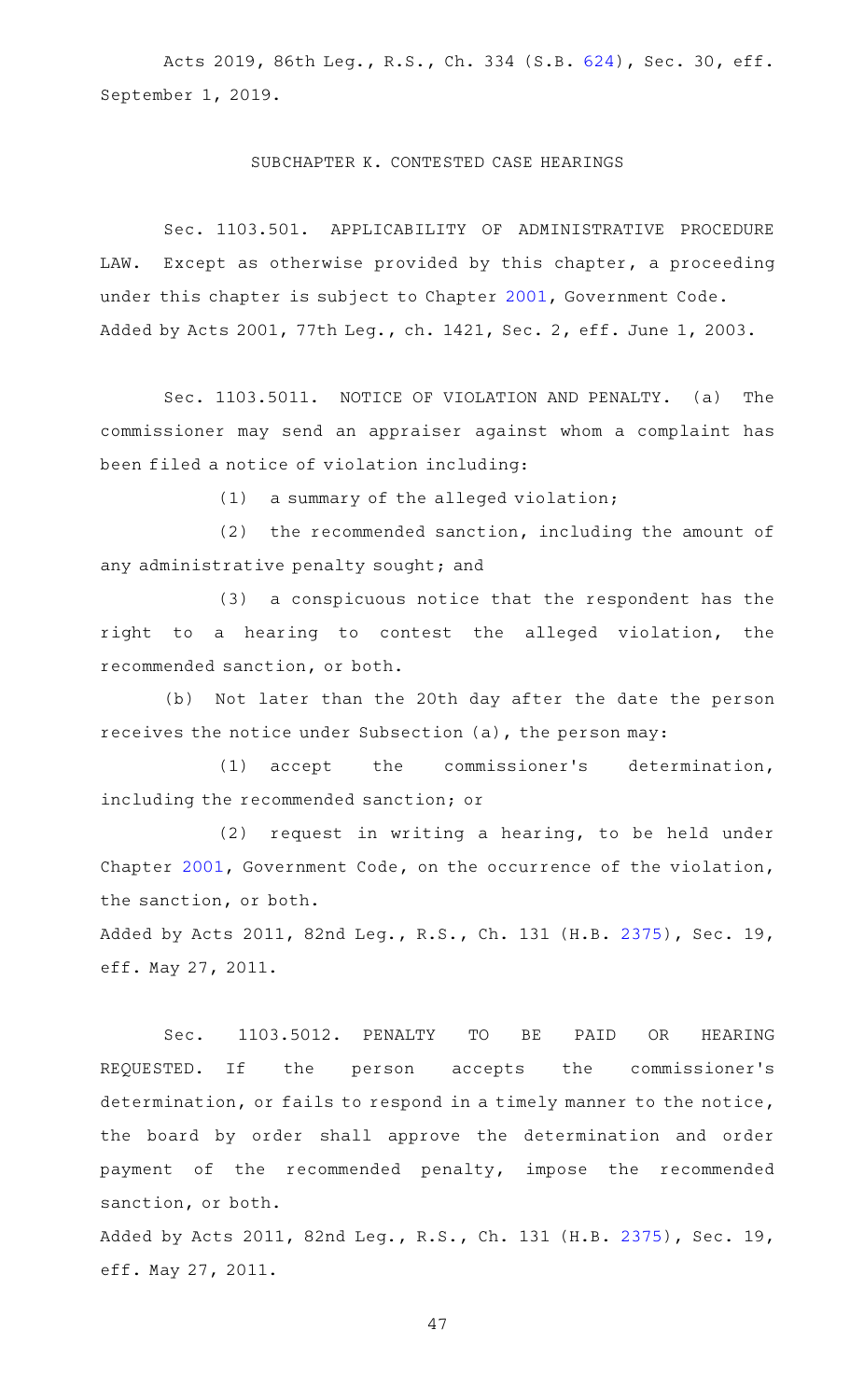Sec. 1103.502. NOTICE OF HEARING. (a) The board shall provide notice to the parties of a contested case hearing.

 $(b)$  The notice must:

 $(1)$  state the time and place of the hearing; and

(2) state that the appraiser or appraiser trainee must submit an answer as prescribed by Section [1103.505](http://www.statutes.legis.state.tx.us/GetStatute.aspx?Code=OC&Value=1103.505) not later than the 20th day after the date the appraiser or appraiser trainee receives the notice.

(c) Not later than the 30th day before the hearing date, the board shall personally deliver or send by certified mail, return receipt requested, to the appraiser or appraiser trainee:

 $(1)$  the notice prescribed by this section; and

(2) the statement of charges prescribed by Section [1103.503](http://www.statutes.legis.state.tx.us/GetStatute.aspx?Code=OC&Value=1103.503).

Added by Acts 2001, 77th Leg., ch. 1421, Sec. 2, eff. June 1, 2003. Amended by:

Acts 2005, 79th Leg., Ch. 704 (S.B. [382\)](http://www.legis.state.tx.us/tlodocs/79R/billtext/html/SB00382F.HTM), Sec. 8, eff. September 1, 2005.

Sec. 1103.503. STATEMENT OF CHARGES. (a) The attorney representing the board shall prepare the statement of charges.

 $(b)$  The statement of charges must:

 $(1)$  state each act or omission with which the appraiser or appraiser trainee is charged, including any standard of professional practice or rule of professional conduct alleged to have been violated; and

(2) be sufficiently detailed to enable the appraiser or appraiser trainee to prepare a defense. Added by Acts 2001, 77th Leg., ch. 1421, Sec. 2, eff. June 1, 2003. Amended by:

Acts 2005, 79th Leg., Ch. 704 (S.B. [382\)](http://www.legis.state.tx.us/tlodocs/79R/billtext/html/SB00382F.HTM), Sec. 9, eff. September 1, 2005.

Sec. 1103.504. ATTORNEY GENERAL REPRESENTATION. The attorney general may not represent the board in a contested case before the State Office of Administrative Hearings.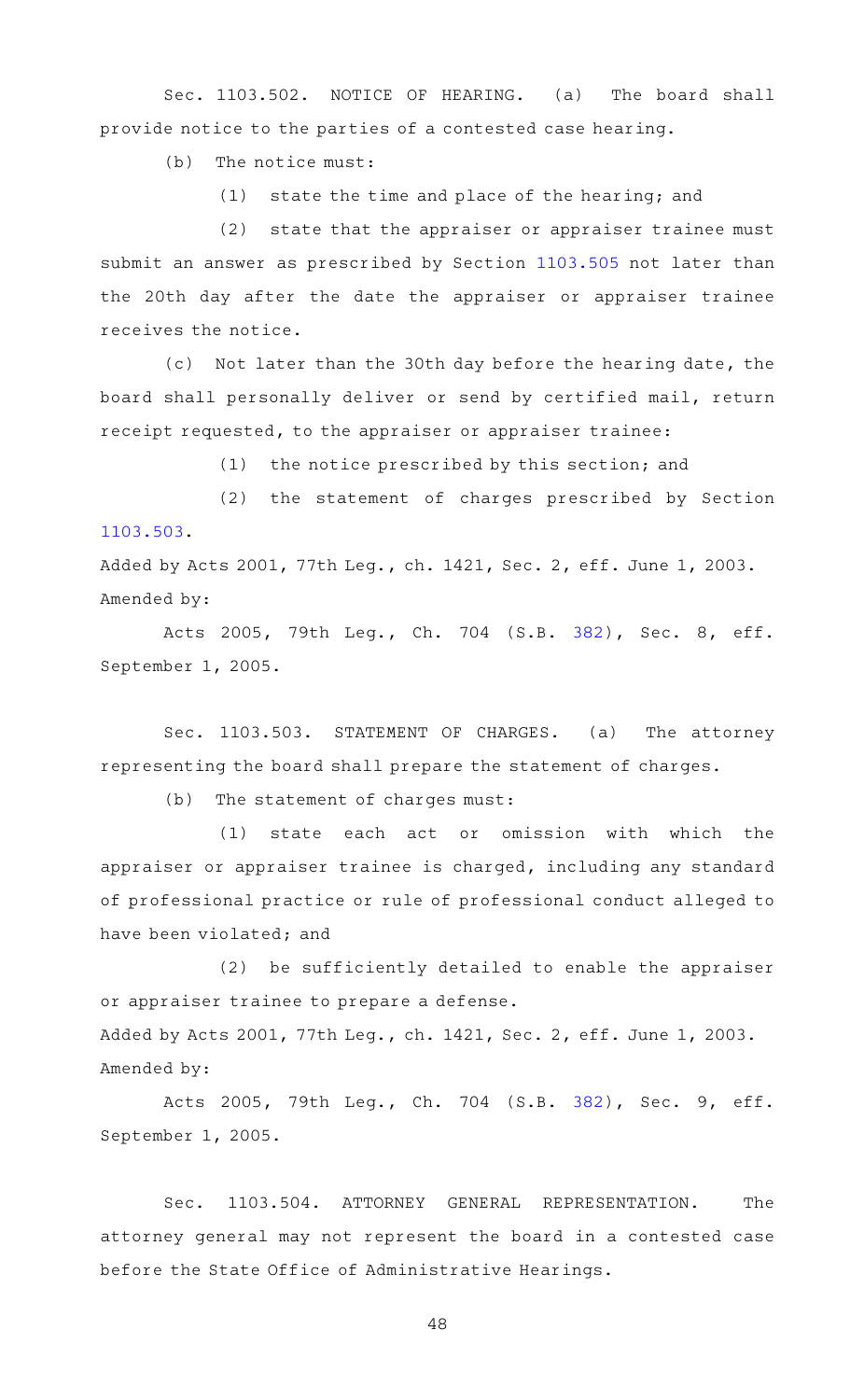Added by Acts 2001, 77th Leg., ch. 1421, Sec. 2, eff. June 1, 2003. Amended by:

Acts 2005, 79th Leg., Ch. 704 (S.B. [382\)](http://www.legis.state.tx.us/tlodocs/79R/billtext/html/SB00382F.HTM), Sec. 9, eff. September 1, 2005.

Acts 2007, 80th Leg., R.S., Ch. 1411 (S.B. [914\)](http://www.legis.state.tx.us/tlodocs/80R/billtext/html/SB00914F.HTM), Sec. 47, eff. September 1, 2007.

Sec. 1103.505. ANSWER. The appraiser's or appraiser trainee 's answer must contain:

 $(1)$  the name, address, and telephone number of the appraiser or appraiser trainee;

(2) a specific statement regarding any allegation in the complaint, which must:

 $(A)$  be in the form of an admission or denial; and

(B) contain any explanation or other statement of mitigating circumstances the appraiser or appraiser trainee determines relevant; and

(3) any additional information the appraiser or appraiser trainee determines relevant to the investigation that may assist in deciding the contested case.

Added by Acts 2001, 77th Leg., ch. 1421, Sec. 2, eff. June 1, 2003. Amended by:

Acts 2005, 79th Leg., Ch. 704 (S.B. [382\)](http://www.legis.state.tx.us/tlodocs/79R/billtext/html/SB00382F.HTM), Sec. 9, eff. September 1, 2005.

Sec. 1103.506. DISCOVERY PROCEDURES. The discovery procedures that are applicable to a civil action are applicable to a proceeding under this chapter.

Added by Acts 2001, 77th Leg., ch. 1421, Sec. 2, eff. June 1, 2003.

Sec. 1103.507. SUBPOENA IN CONTESTED CASE. (a) The commissioner shall issue a subpoena to compel the attendance of a witness or the production of records or other evidence if:

(1) a party to the proceeding requests the subpoena orally or in writing;

(2) the request specifies each item of evidence sought and the full name and address of each witness sought; and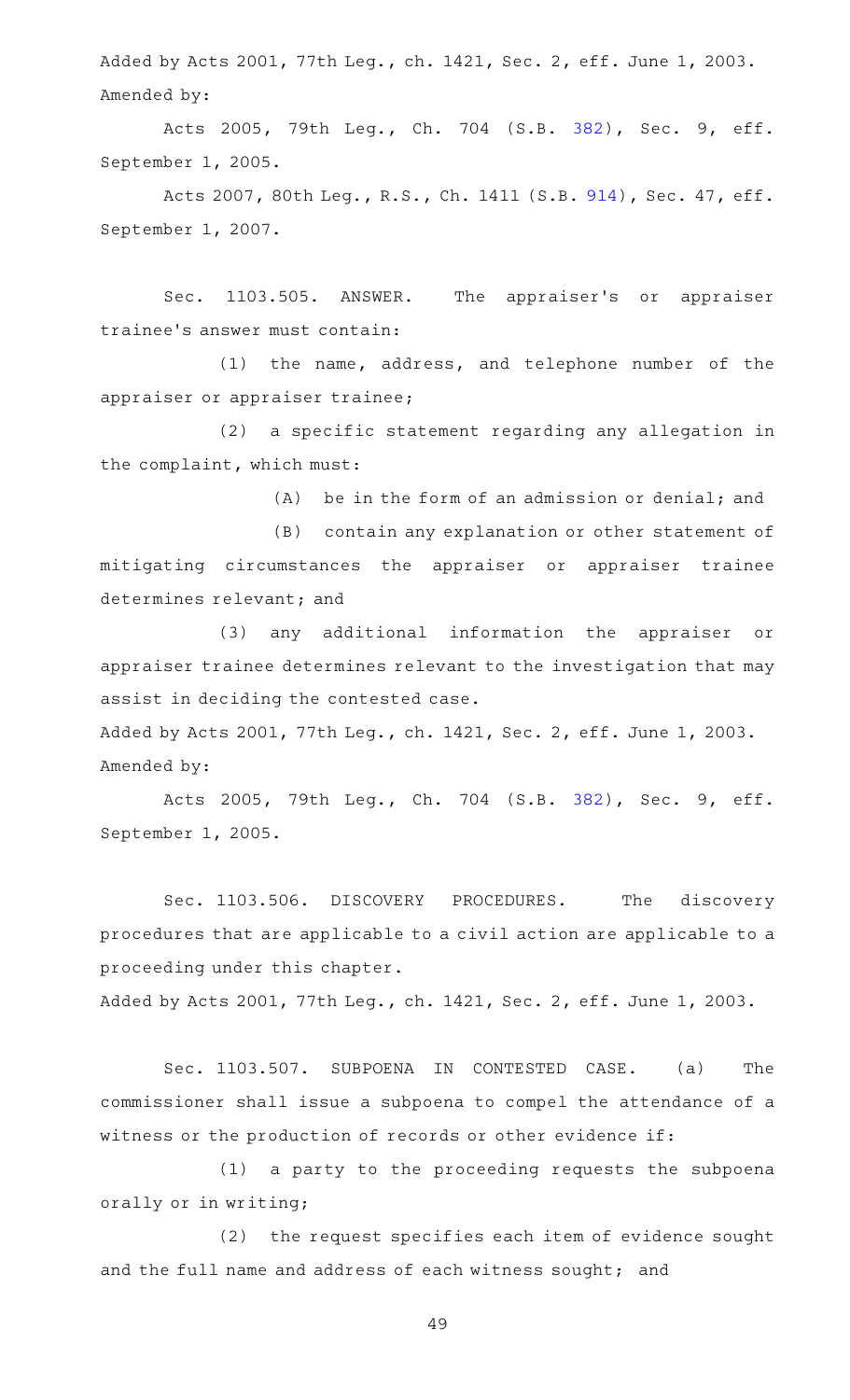(3) the party shows reasonable cause.

(b) A party or the board may petition the district court to enforce a subpoena issued under this section. If the party or the board makes a proper showing, the district court shall order the person to whom the subpoena is issued to obey the subpoena.

Added by Acts 2001, 77th Leg., ch. 1421, Sec. 2, eff. June 1, 2003.

Sec. 1103.508. HEARING. (a) A contested case hearing shall be conducted before an administrative law judge of the State Office of Administrative Hearings.

(b) Repealed by Acts 2005, 79th Leg., Ch. 704, Sec. 16, eff. September 1, 2005.

(c) Repealed by Acts 2007, 80th Leg., R.S., Ch. 1411, Sec. 59(16), eff. September 1, 2007.

(d) The administrative law judge shall control the proceedings and may:

 $(1)$  administer oaths;

(2) admit or exclude testimony or other evidence; and

(3) rule on all motions and objections.

Added by Acts 2001, 77th Leg., ch. 1421, Sec. 2, eff. June 1, 2003. Amended by:

Acts 2005, 79th Leg., Ch. 704 (S.B. [382\)](http://www.legis.state.tx.us/tlodocs/79R/billtext/html/SB00382F.HTM), Sec. 10, eff. September 1, 2005.

Acts 2005, 79th Leg., Ch. 704 (S.B. [382\)](http://www.legis.state.tx.us/tlodocs/79R/billtext/html/SB00382F.HTM), Sec. 11, eff. September 1, 2005.

Acts 2005, 79th Leg., Ch. 704 (S.B. [382\)](http://www.legis.state.tx.us/tlodocs/79R/billtext/html/SB00382F.HTM), Sec. 16, eff. September 1, 2005.

Acts 2007, 80th Leg., R.S., Ch. 1411 (S.B. [914\)](http://www.legis.state.tx.us/tlodocs/80R/billtext/html/SB00914F.HTM), Sec. 48, eff. September 1, 2007.

Acts 2007, 80th Leg., R.S., Ch. 1411 (S.B. [914\)](http://www.legis.state.tx.us/tlodocs/80R/billtext/html/SB00914F.HTM), Sec. 59(16), eff. September 1, 2007.

Sec. 1103.510. FAILURE TO APPEAR. (a) If an appraiser or appraiser trainee receives proper notice of a contested case hearing but does not appear in person at the hearing, the administrative law judge may conduct the hearing or enter an order, as the judge determines appropriate.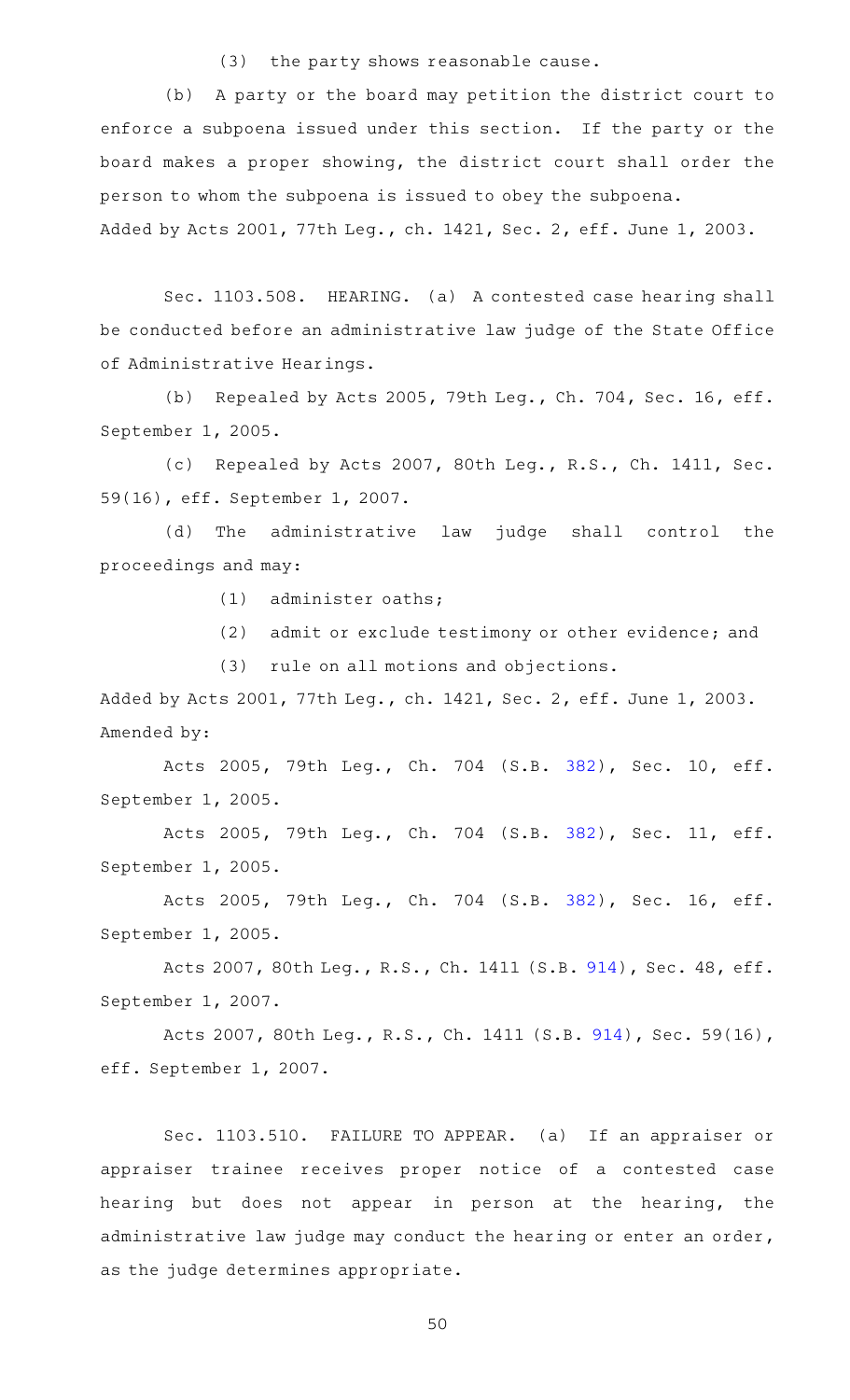(b) The appraiser or appraiser trainee is bound by the results of the hearing to the same extent as if the appraiser or appraiser trainee had appeared.

Added by Acts 2001, 77th Leg., ch. 1421, Sec. 2, eff. June 1, 2003. Amended by:

Acts 2005, 79th Leg., Ch. 704 (S.B. [382\)](http://www.legis.state.tx.us/tlodocs/79R/billtext/html/SB00382F.HTM), Sec. 12, eff. September 1, 2005.

Acts 2007, 80th Leg., R.S., Ch. 1411 (S.B. [914\)](http://www.legis.state.tx.us/tlodocs/80R/billtext/html/SB00914F.HTM), Sec. 49, eff. September 1, 2007.

Sec. 1103.511. OPEN HEARING. A contested case hearing is open to the public.

Added by Acts 2001, 77th Leg., ch. 1421, Sec. 2, eff. June 1, 2003.

Sec. 1103.512. RECORD OF PROCEEDINGS. (a) Contested case proceedings shall be recorded by:

(1) mechanical or electrical means; or

 $(2)$  a certified shorthand reporter.

(b) At the request of a party, the proceedings or any part of the proceedings shall be transcribed. The expense of the transcription shall be charged to the requesting party.

(c) Before testimony may be presented, the record must:

 $(1)$  show the identities of:

(A) any board members present;

- $(B)$  the administrative law judge; and
- (C) the parties and their representatives; and

(2) state that all testimony is being recorded.

(d) The recording, stenographic notes, or transcription of oral proceedings shall be filed with and maintained by the board until at least the fifth anniversary of the date of the decision in the contested case.

Added by Acts 2001, 77th Leg., ch. 1421, Sec. 2, eff. June 1, 2003. Amended by:

Acts 2007, 80th Leg., R.S., Ch. 1411 (S.B. [914\)](http://www.legis.state.tx.us/tlodocs/80R/billtext/html/SB00914F.HTM), Sec. 50, eff. September 1, 2007.

Sec. 1103.513. ORDER OF PROCEEDINGS. A contested case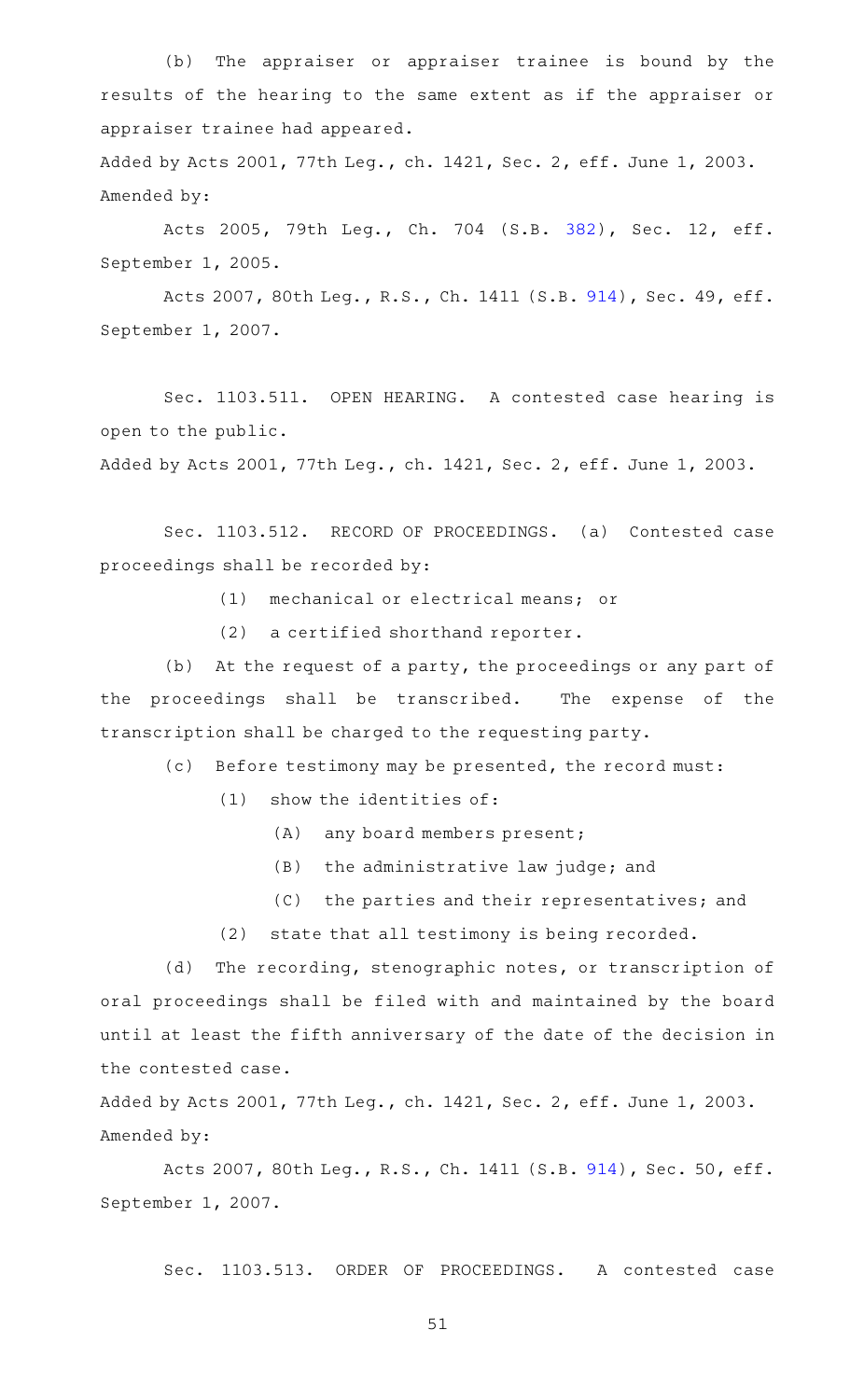hearing shall be conducted in the following order, subject to modification at the discretion of the administrative law judge:

(1) the administrative law judge shall read a summary of the charges and answers to the charges and other responsive pleadings filed by the appraiser or appraiser trainee before the hearing;

(2) the attorney representing the board shall make a brief opening statement, including a summary of the charges and a list of the witnesses and documents to support the charges;

(3) the appraiser or appraiser trainee may make an opening statement, including the names of any witnesses the appraiser or appraiser trainee may call;

(4) the attorney representing the board shall present evidence, concluding with a summary of the evidence for the state;

(5) the appraiser or appraiser trainee shall present evidence;

(6) the attorney representing the board may present rebuttal evidence;

(7) the appraiser or appraiser trainee may present rebuttal evidence; and

(8) the closing arguments shall be made in the following order:

(A) the attorney representing the board;

(B) the appraiser or appraiser trainee; and

(C) the attorney representing the board on rebuttal.

Added by Acts 2001, 77th Leg., ch. 1421, Sec. 2, eff. June 1, 2003. Amended by:

Acts 2005, 79th Leg., Ch. 704 (S.B. [382\)](http://www.legis.state.tx.us/tlodocs/79R/billtext/html/SB00382F.HTM), Sec. 13, eff. September 1, 2005.

Acts 2007, 80th Leg., R.S., Ch. 1411 (S.B. [914\)](http://www.legis.state.tx.us/tlodocs/80R/billtext/html/SB00914F.HTM), Sec. 51, eff. September 1, 2007.

Sec. 1103.514. COPIES OF EVIDENCE. A copy of each document offered as evidence at a contested case hearing shall be provided to the opposing party.

Added by Acts 2001, 77th Leg., ch. 1421, Sec. 2, eff. June 1, 2003.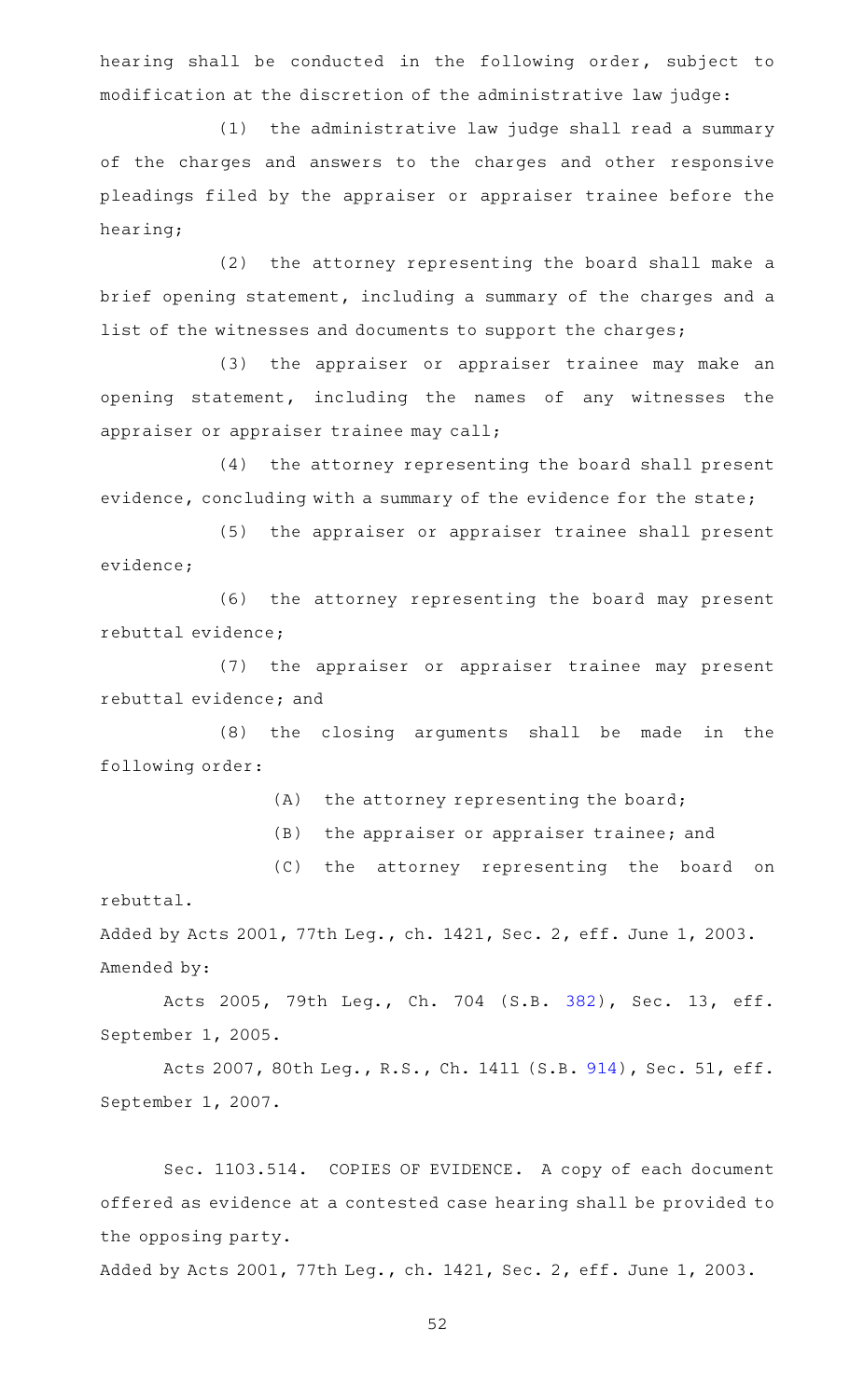#### Amended by:

Acts 2005, 79th Leg., Ch. 704 (S.B. [382\)](http://www.legis.state.tx.us/tlodocs/79R/billtext/html/SB00382F.HTM), Sec. 13, eff. September 1, 2005.

Sec. 1103.515. RESPONSE TO CERTAIN ACCUSATIONS. (a) To the extent an appraiser or appraiser trainee believes the appraiser or appraiser trainee is being asked to reply to an accusation, innuendo, or fact for the first time in a contested case hearing, the appraiser or appraiser trainee may respond to the board in writing not later than the 10th day after the last day of the hearing.

(b) If the appraiser or appraiser trainee chooses to respond as provided by this section, the attorney representing the board is entitled to continue to present evidence during the hearing. Added by Acts 2001, 77th Leg., ch. 1421, Sec. 2, eff. June 1, 2003. Amended by:

Acts 2005, 79th Leg., Ch. 704 (S.B. [382\)](http://www.legis.state.tx.us/tlodocs/79R/billtext/html/SB00382F.HTM), Sec. 13, eff. September 1, 2005.

Sec. 1103.516. DIRECT EXAMINATION. In a contested case hearing, the administrative law judge may conduct a direct examination of a witness at any stage of the witness 's testimony. Added by Acts 2001, 77th Leg., ch. 1421, Sec. 2, eff. June 1, 2003. Amended by:

Acts 2005, 79th Leg., Ch. 704 (S.B. [382\)](http://www.legis.state.tx.us/tlodocs/79R/billtext/html/SB00382F.HTM), Sec. 13, eff. September 1, 2005.

Acts 2007, 80th Leg., R.S., Ch. 1411 (S.B. [914\)](http://www.legis.state.tx.us/tlodocs/80R/billtext/html/SB00914F.HTM), Sec. 52, eff. September 1, 2007.

Sec. 1103.517. IMMUNITY OF WITNESSES. (a) The board in a contested case hearing may grant a witness immunity from disciplinary action by the board.

(b) The official record of the hearing must include the reason for granting immunity.

Added by Acts 2001, 77th Leg., ch. 1421, Sec. 2, eff. June 1, 2003. Amended by:

Acts 2005, 79th Leg., Ch. 704 (S.B. [382\)](http://www.legis.state.tx.us/tlodocs/79R/billtext/html/SB00382F.HTM), Sec. 14, eff.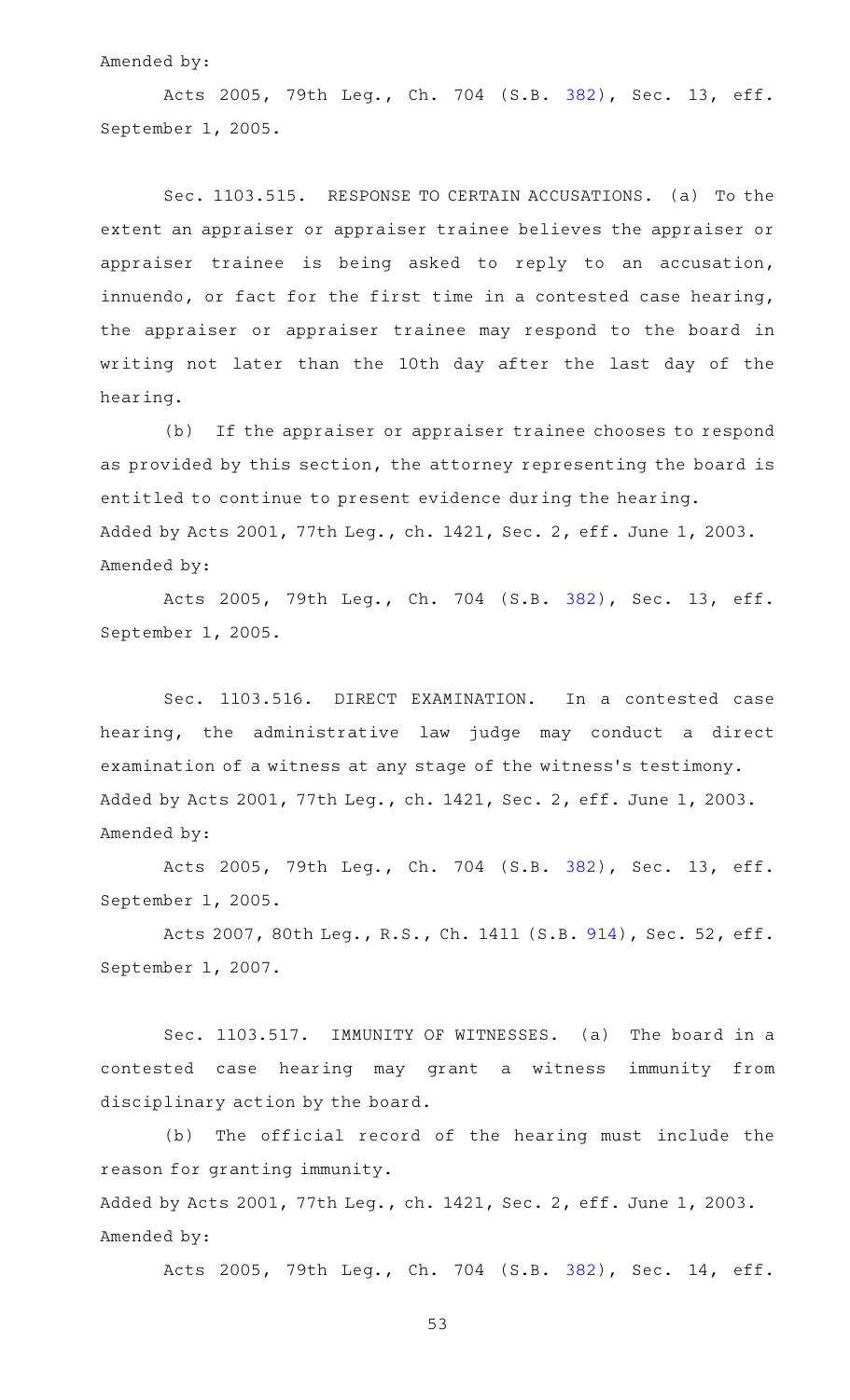September 1, 2005.

Sec. 1103.518. ACTION AFTER HEARING. On conclusion of a contested case hearing and on submission of all written responses allowed under Section [1103.515,](http://www.statutes.legis.state.tx.us/GetStatute.aspx?Code=OC&Value=1103.515) the administrative law judge shall:

(1) make findings of fact and conclusions of law; and

 $(2)$  issue to the board a proposal for decision that the board take one or more of the following actions:

 $(A)$  dismiss the charges;

(B) suspend or revoke the appraiser's certificate or license or the appraiser trainee 's approval;

(C) impose a period of probation with or without conditions;

(D) require the appraiser to submit to reexamination for a certificate or license;

(E) require the appraiser or appraiser trainee to participate in additional professional education or continuing education;

(F) issue a public or private reprimand or a warning;

(G) issue a consent order; or

(H) impose an administrative penalty as prescribed by Section [1103.552.](http://www.statutes.legis.state.tx.us/GetStatute.aspx?Code=OC&Value=1103.552)

Added by Acts 2001, 77th Leg., ch. 1421, Sec. 2, eff. June 1, 2003. Amended by:

Acts 2005, 79th Leg., Ch. 704 (S.B. [382\)](http://www.legis.state.tx.us/tlodocs/79R/billtext/html/SB00382F.HTM), Sec. 15, eff. September 1, 2005.

Acts 2007, 80th Leg., R.S., Ch. 1411 (S.B. [914\)](http://www.legis.state.tx.us/tlodocs/80R/billtext/html/SB00914F.HTM), Sec. 53, eff. September 1, 2007.

Acts 2011, 82nd Leg., R.S., Ch. 131 (H.B. [2375\)](http://www.legis.state.tx.us/tlodocs/82R/billtext/html/HB02375F.HTM), Sec. 20, eff. May 27, 2011.

Sec. 1103.519. MOTION FOR REHEARING. (a) A party may file a motion for rehearing with the board. The motion must state:

 $(1)$  the specific grounds for rehearing; and

 $(2)$  the relief sought.

(b) A motion for rehearing filed under this section is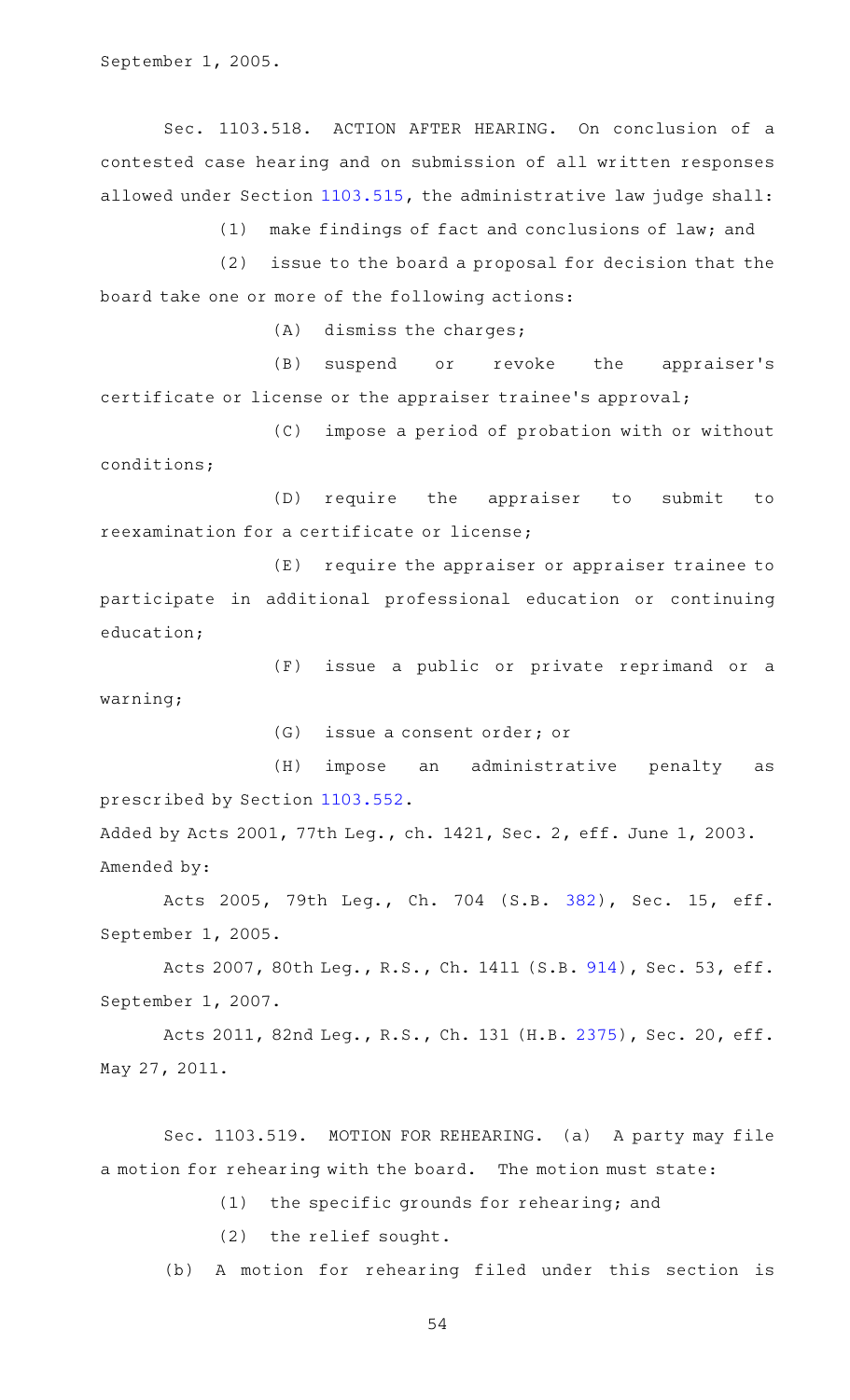governed by Chapter [2001,](http://www.statutes.legis.state.tx.us/GetStatute.aspx?Code=GV&Value=2001) Government Code.

Added by Acts 2001, 77th Leg., ch. 1421, Sec. 2, eff. June 1, 2003. Amended by:

Acts 2015, 84th Leg., R.S., Ch. 950 (S.B. [1007\)](http://www.legis.state.tx.us/tlodocs/84R/billtext/html/SB01007F.HTM), Sec. 54, eff. January 1, 2016.

Sec. 1103.520. DECISION ON REHEARING. (a) The decision made at the conclusion of the original contested case hearing may not be reversed or modified for a procedural, evidentiary, or other error that did not cause substantial injustice to the parties.

(b) The decision made on a rehearing may incorporate by reference any part of the decision made at the conclusion of the original hearing.

(c) On rehearing, the administrative law judge shall consider facts not presented in the original hearing if:

(1) the facts arose after the original hearing was concluded;

(2) the party offering the evidence could not reasonably have provided the evidence at the original hearing; or

(3) the party offering the evidence was misled by a party regarding the necessity for offering the evidence at the original hearing.

Added by Acts 2001, 77th Leg., ch. 1421, Sec. 2, eff. June 1, 2003. Amended by:

Acts 2007, 80th Leg., R.S., Ch. 1411 (S.B. [914\)](http://www.legis.state.tx.us/tlodocs/80R/billtext/html/SB00914F.HTM), Sec. 54, eff. September 1, 2007.

Sec. 1103.521. DECISION; ORDER. (a) The administrative law judge shall file the judge 's final decision in a contested case hearing with the commissioner.

 $(b)$  A copy of the decision and order shall immediately be:

(1) sent by certified mail, return receipt requested, to the appraiser at the appraiser 's last known address; or

(2) personally delivered to the appraiser. Added by Acts 2001, 77th Leg., ch. 1421, Sec. 2, eff. June 1, 2003. Amended by:

Acts 2007, 80th Leg., R.S., Ch. 1411 (S.B. [914\)](http://www.legis.state.tx.us/tlodocs/80R/billtext/html/SB00914F.HTM), Sec. 55, eff.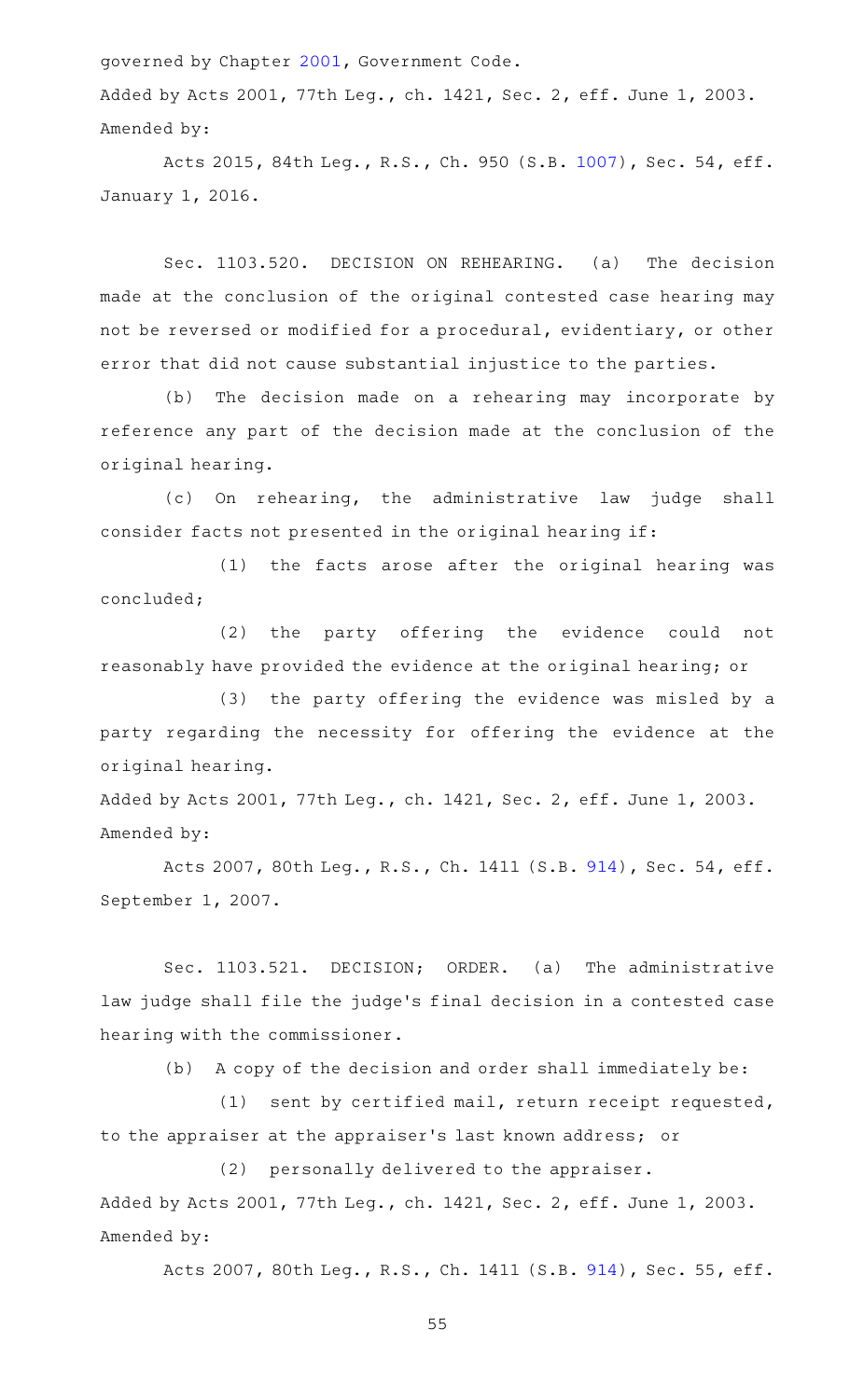September 1, 2007.

Sec. 1103.522. WAITING PERIOD. A person whose certificate or license has been revoked, a person who has surrendered a certificate or license issued by the board, or a person whose application for a certificate or license has been denied after a hearing under Section [1103.508](http://www.statutes.legis.state.tx.us/GetStatute.aspx?Code=OC&Value=1103.508) may not apply to the board for a certificate or license until the second anniversary of the date of revocation, surrender, or denial.

Added by Acts 2001, 77th Leg., ch. 1421, Sec. 2, eff. June 1, 2003. Amended by:

Acts 2011, 82nd Leg., R.S., Ch. 131 (H.B. [2375\)](http://www.legis.state.tx.us/tlodocs/82R/billtext/html/HB02375F.HTM), Sec. 21, eff. May 27, 2011.

Acts 2015, 84th Leg., R.S., Ch. 950 (S.B. [1007\)](http://www.legis.state.tx.us/tlodocs/84R/billtext/html/SB01007F.HTM), Sec. 55, eff. January 1, 2016.

Sec. 1103.523. COST RECOVERY. The administrative law judge may award reasonable costs to the board on a request for and proof of the costs if the respondent fails to appear for the hearing under Section [1103.510](http://www.statutes.legis.state.tx.us/GetStatute.aspx?Code=OC&Value=1103.510), including any costs:

(1) charged by the State Office of Administrative Hearings; and

(2) related to the preparation for the hearing, including costs of discovery, depositions, subpoenas, service of process, witness expenses, travel expenses, and investigation expenses.

Added by Acts 2015, 84th Leg., R.S., Ch. 950 (S.B. [1007\)](http://www.legis.state.tx.us/tlodocs/84R/billtext/html/SB01007F.HTM), Sec. 56, eff. January 1, 2016.

#### SUBCHAPTER L. PENALTIES AND OTHER ENFORCEMENT PROVISIONS

Sec. 1103.551. INJUNCTION. (a) The board may institute an action in its own name against any person, including a person who is not certified or licensed under this chapter, to enjoin a violation of this chapter or a rule adopted by the board under this chapter.

(b) An action under this section must be brought in a district court in Travis County. The attorney general shall act as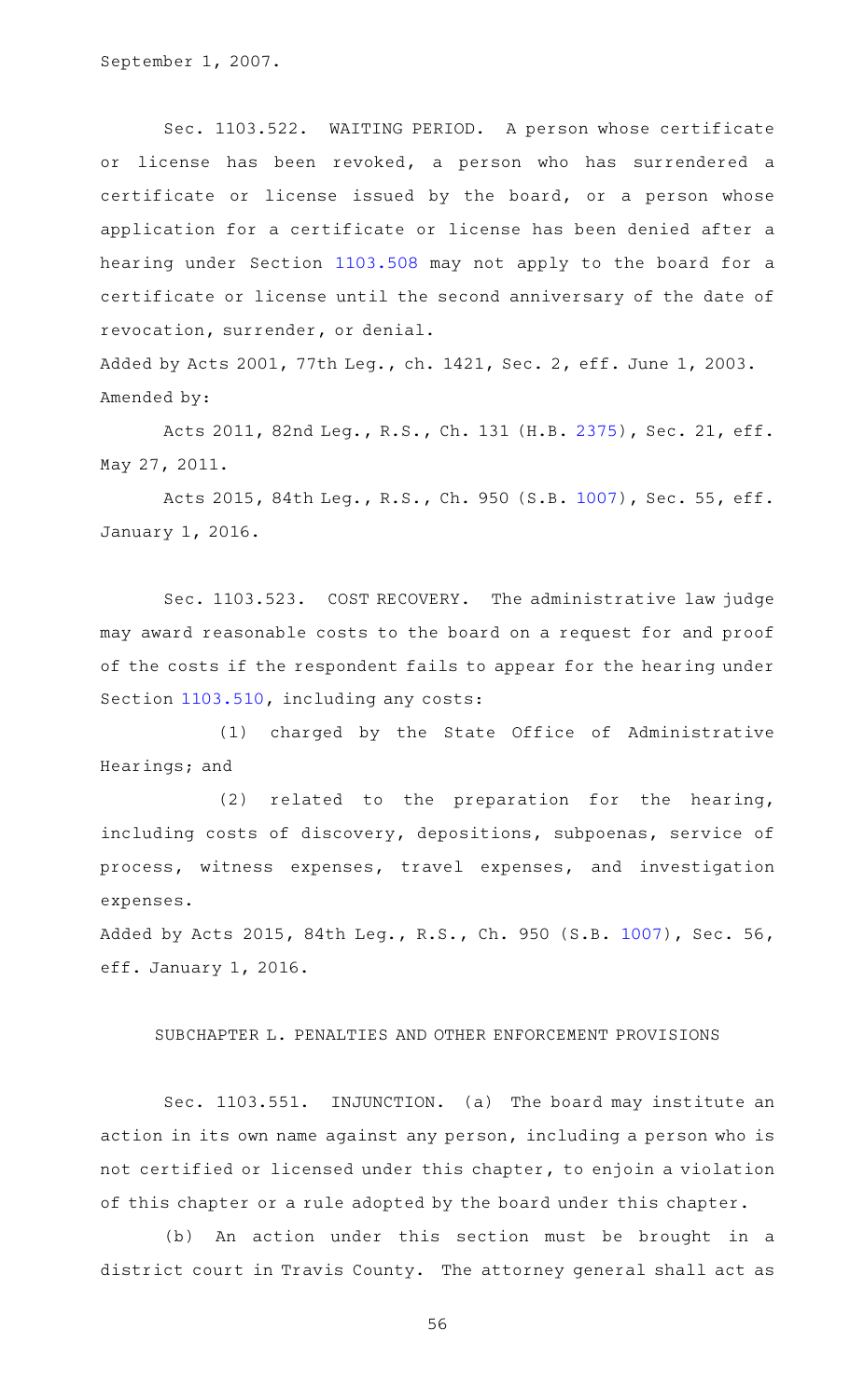legal advisor to the board and provide necessary legal assistance. Added by Acts 2001, 77th Leg., ch. 1421, Sec. 2, eff. June 1, 2003. Amended by Acts 2003, 78th Leg., ch. 106, Sec. 4, eff. Sept. 1, 2003.

Sec. 1103.5511. TEMPORARY SUSPENSION. (a) The presiding officer of the board shall appoint a disciplinary panel consisting of three board members to determine whether a person's license or certification to practice under this chapter should be temporarily suspended.

(b) If the disciplinary panel determines from the information presented to the panel that a person licensed or certified to practice under this chapter would, by the person 's continued practice, constitute a continuing threat to the public welfare, the panel shall temporarily suspend the license or certification of that person.

(c) A license or certification may be suspended under this section without notice or hearing on the complaint if:

(1) institution of proceedings for a contested case hearing is initiated simultaneously with the temporary suspension; and

(2) a hearing is held under Chapter [2001](http://www.statutes.legis.state.tx.us/GetStatute.aspx?Code=GV&Value=2001), Government Code, and this chapter as soon as possible.

(d) A temporary suspension under this section automatically expires after 45 days if the board has not scheduled a hearing to take place within that time or if, at the board's request, the hearing is continued beyond the 45th day.

(e) Notwithstanding Chapter [551](http://www.statutes.legis.state.tx.us/GetStatute.aspx?Code=GV&Value=551), Government Code, the disciplinary panel may hold a meeting by telephone conference call if immediate action is required and convening the panel at one location is inconvenient for any member of the panel. Added by Acts 2011, 82nd Leg., R.S., Ch. 131 (H.B. [2375\)](http://www.legis.state.tx.us/tlodocs/82R/billtext/html/HB02375F.HTM), Sec. 22, eff. May 27, 2011.

Sec. 1103.552. ADMINISTRATIVE PENALTY. (a) The board may impose an administrative penalty for a violation of this chapter or a rule adopted or order issued by the board under this chapter in an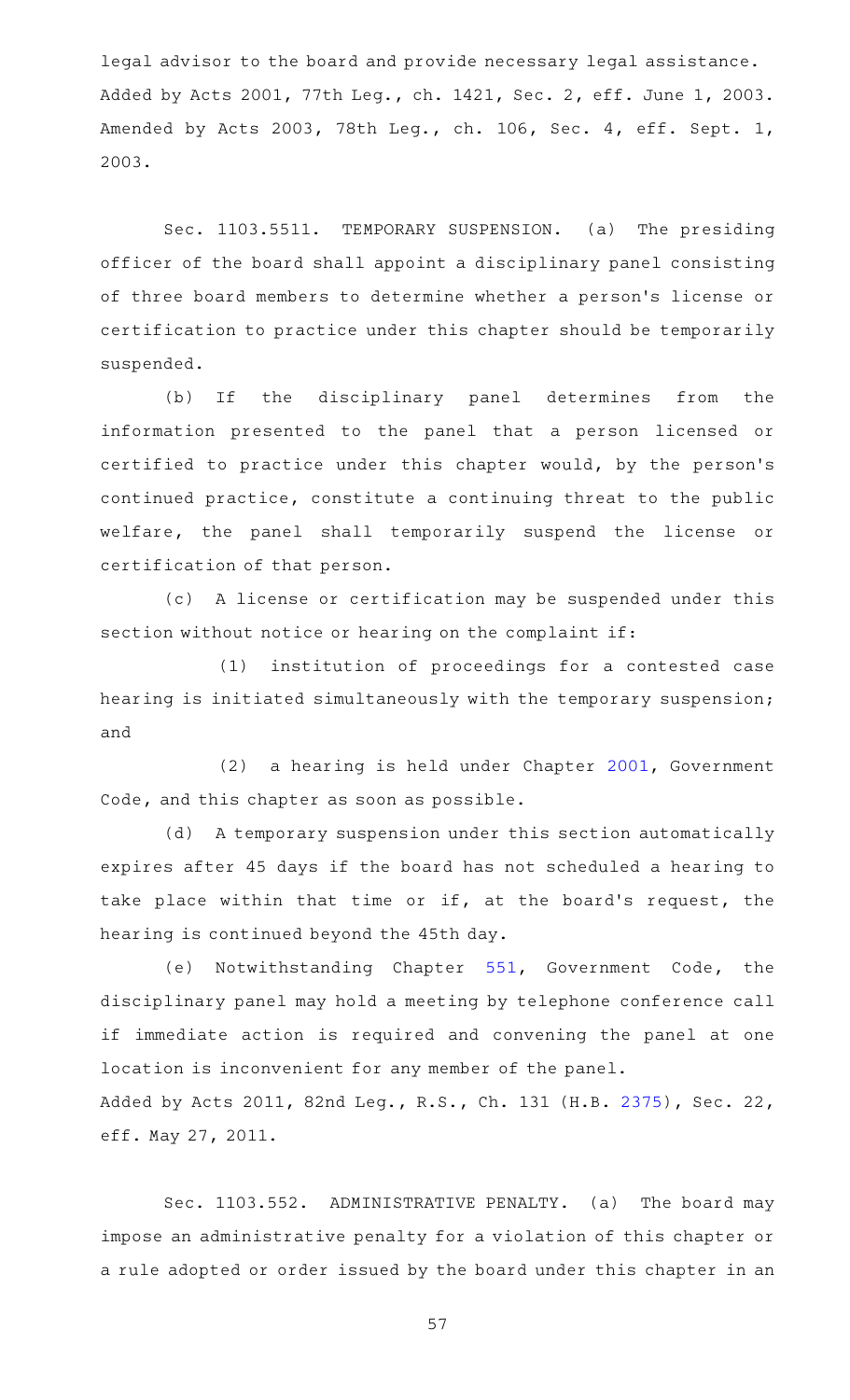(1) \$1,500 for each violation; or

(2) \$5,000 for multiple violations in a single case.

(b) The person on whom the penalty is imposed shall pay the penalty not later than the 20th day after the date the order imposing the penalty becomes final.

(c) Notwithstanding any other law, the board shall remit an administrative penalty collected under this section to the comptroller for deposit in the general revenue fund. Added by Acts 2001, 77th Leg., ch. 1421, Sec. 2, eff. June 1, 2003. Amended by Acts 2003, 78th Leg., ch. 106, Sec. 5, eff. Sept. 1,

## Amended by:

2003.

Acts 2011, 82nd Leg., R.S., Ch. 131 (H.B. [2375\)](http://www.legis.state.tx.us/tlodocs/82R/billtext/html/HB02375F.HTM), Sec. 23, eff. May 27, 2011.

Acts 2015, 84th Leg., R.S., Ch. 950 (S.B. [1007\)](http://www.legis.state.tx.us/tlodocs/84R/billtext/html/SB01007F.HTM), Sec. 57, eff. January 1, 2016.

Acts 2019, 86th Leg., R.S., Ch. 334 (S.B. [624\)](http://www.legis.state.tx.us/tlodocs/86R/billtext/html/SB00624F.HTM), Sec. 31, eff. September 1, 2019.

Sec. 1103.5525. CEASE AND DESIST ORDER. (a) If it appears to the board that a person is violating this chapter, Chapter [1104](http://www.statutes.legis.state.tx.us/GetStatute.aspx?Code=OC&Value=1104), or a rule adopted under this chapter or Chapter [1104,](http://www.statutes.legis.state.tx.us/GetStatute.aspx?Code=OC&Value=1104) the board, after notice and opportunity for a hearing, may issue a cease and desist order prohibiting the person from engaging in the activity.

(b) A violation of an order under this section constitutes grounds for imposing an administrative penalty under this chapter or Chapter [1104](http://www.statutes.legis.state.tx.us/GetStatute.aspx?Code=OC&Value=1104).

Added by Acts 2015, 84th Leg., R.S., Ch. 950 (S.B. [1007\)](http://www.legis.state.tx.us/tlodocs/84R/billtext/html/SB01007F.HTM), Sec. 58, eff. January 1, 2016.

Sec. 1103.5526. REFUND. (a) Subject to Subsection (b), the board may order a person regulated by the board under this chapter or Chapter [1104](http://www.statutes.legis.state.tx.us/GetStatute.aspx?Code=OC&Value=1104) to pay a refund to a consumer as provided in an agreement resulting from an informal settlement conference or an enforcement order instead of or in addition to imposing an administrative penalty or other sanctions.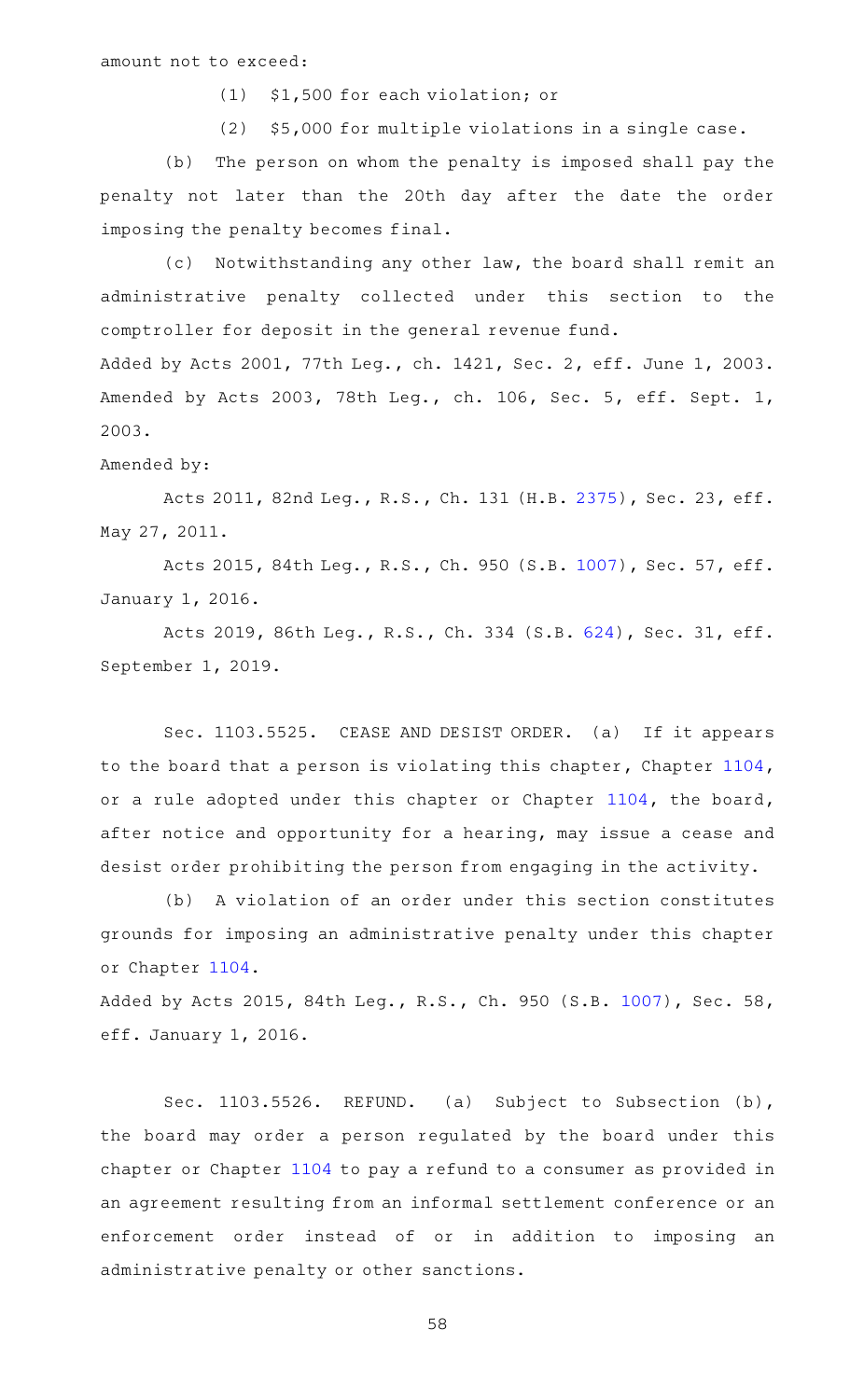(b) The amount of a refund ordered as provided in an agreement resulting from an informal settlement conference or an enforcement order may not exceed the amount the consumer paid to the person for a service regulated by the board. The board may not require payment of other damages or estimate harm in a refund order. Added by Acts 2019, 86th Leg., R.S., Ch. 334 (S.B. [624\)](http://www.legis.state.tx.us/tlodocs/86R/billtext/html/SB00624F.HTM), Sec. 32, eff. September 1, 2019.

Sec. 1103.553. CIVIL PENALTY FOR FILING FRIVOLOUS COMPLAINT. (a) A certified or licensed appraiser who files against another certified or licensed appraiser a complaint that the board determines to be frivolous is liable for a civil penalty.

(b) The amount of a civil penalty imposed under this section may not be less than \$1,000 or more than \$10,000.

(c) At the request of the board, the attorney general or a district or county attorney may bring an action in district court to recover a civil penalty under this section.

(d) A civil penalty recovered in an action brought under this section shall be deposited in the state treasury. Added by Acts 2001, 77th Leg., ch. 1421, Sec. 2, eff. June 1, 2003. Amended by Acts 2003, 78th Leg., ch. 106, Sec. 6, eff. Sept. 1, 2003.

Sec. 1103.5535. CIVIL PENALTY FOR ENGAGING IN ACTIVITY WITHOUT REQUIRED CERTIFICATE OR LICENSE. (a) A person who receives consideration for engaging in an activity for which a certificate or license is required under this chapter and who does not hold a certificate or license is liable for a civil penalty.

(b) The amount of a civil penalty imposed under this section may not be less than the amount of money equal to the value of the consideration received or more than three times the amount of money equal to the value of the consideration received.

(c) At the request of the board, the attorney general or a district or county attorney may bring an action in district court to recover a civil penalty under this section.

(d) A civil penalty recovered in an action under this section shall be deposited in the state treasury.